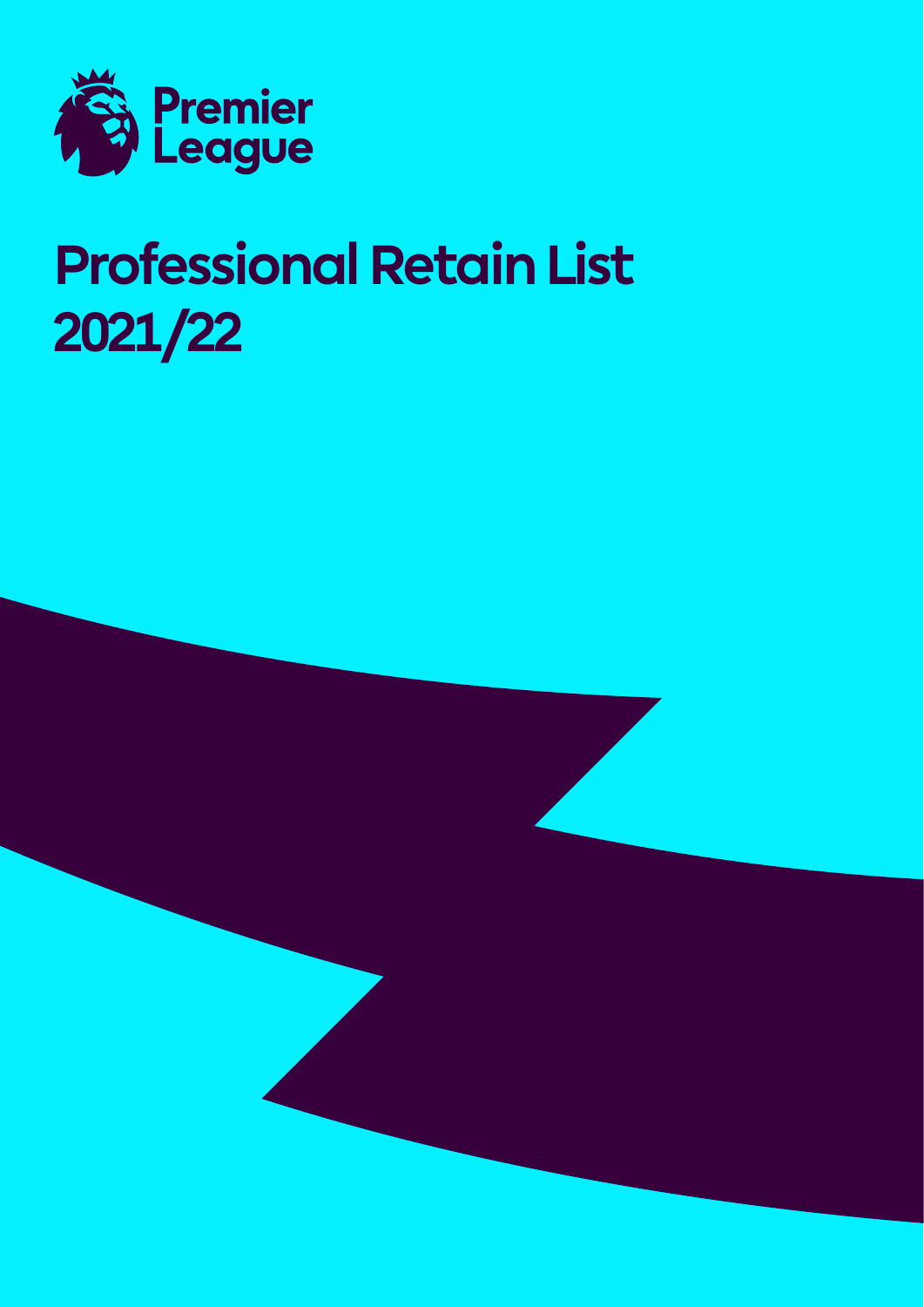# **Professional Retained Report**

## **Arsenal**

| Akinola              | Timothy Olaoluwa          | Retained |
|----------------------|---------------------------|----------|
| Alebiosu             | Ryan                      | Retained |
| <b>Alves Soares</b>  | Cedric Ricardo            | Retained |
| Awe                  | Zachariah Olumide         | Retained |
| Azeez                | Miguel                    | Retained |
| <b>Ballard</b>       | Daniel George             | Retained |
| Balogun              | Folarin Jerry             | Retained |
| <b>Bellerin</b>      | Hector                    | Retained |
| <b>Biereth</b>       | Mika                      | Retained |
| Butler-Oyedeji       | Nathan                    | Retained |
| Cirjan               | Catalin-Ionut             | Retained |
| Clarke               | <b>Harrison Thomas</b>    | Retained |
| Cottrell             | Ben                       | Retained |
| Da Cruz Sousa        | Lino Goncalo              | Retained |
| Davies               | Henry Oluwadurotimi       | Retained |
| Dos Santos Magalhães | Gabriel                   | Retained |
| <b>Edwards</b>       | Khayon                    | Retained |
| Ejeheri              | Ovie Prince               | Retained |
| Elneny               | Mohamed Naser Elsayed     | Retained |
| <b>Flores</b>        | Marcelo                   | Retained |
| Giraud-Hutchinson    | Omari Elijah              | Retained |
| Graczyk              | <b>Hubert</b>             | Retained |
| Guendouzi            | Matteo                    | Retained |
| Hein                 | Karl Jakob                | Retained |
| Henry-Francis        | Jack                      | Retained |
| Hillson              | James Andrew              | Retained |
| Holding              | Robert Samuel             | Retained |
| Ibrahim              | <b>Bradley Ryan</b>       | Retained |
| Ideho                | Joel                      | Retained |
| Igaba-Ishimwe        | George Lewis              | Retained |
| John-Jules           | Tyreece Romayo            | Retained |
| <b>Kirk</b>          | Alexander Michael         | Retained |
| Leno                 | Bernd                     | Retained |
| Maitland-Niles       | Ainsley                   | Retained |
| Mari Villar          | Pablo                     | Retained |
| Mavropanos           | Konstantinos              | Retained |
| Moller               | Nikolaj Duus              | Retained |
| <b>Monlouis</b>      | Zane                      | Retained |
| <b>Nelson</b>        | Reiss                     | Retained |
| <b>Nketiah</b>       | Edward Keddar             | Offer    |
| Norton-Cuffy         | <b>Brooke Dion Nelson</b> | Retained |
| Odegaard             | Martin                    | Retained |
| Ogungbo              | Mazeed                    | Retained |
| Okonkwo              | Arthur                    | Retained |
| Olayinka             | Olujimi James Ayodele     | Retained |
| Osei-Tutu            | Jordi                     | Retained |
| Oulad M'Hand         | Zine-Eddine               | Retained |
| Partey               | Thomas Teye               | Retained |
| Patino               | <b>Charlie Michael</b>    | Retained |
| Pepe                 | <b>Nicolas</b>            | Retained |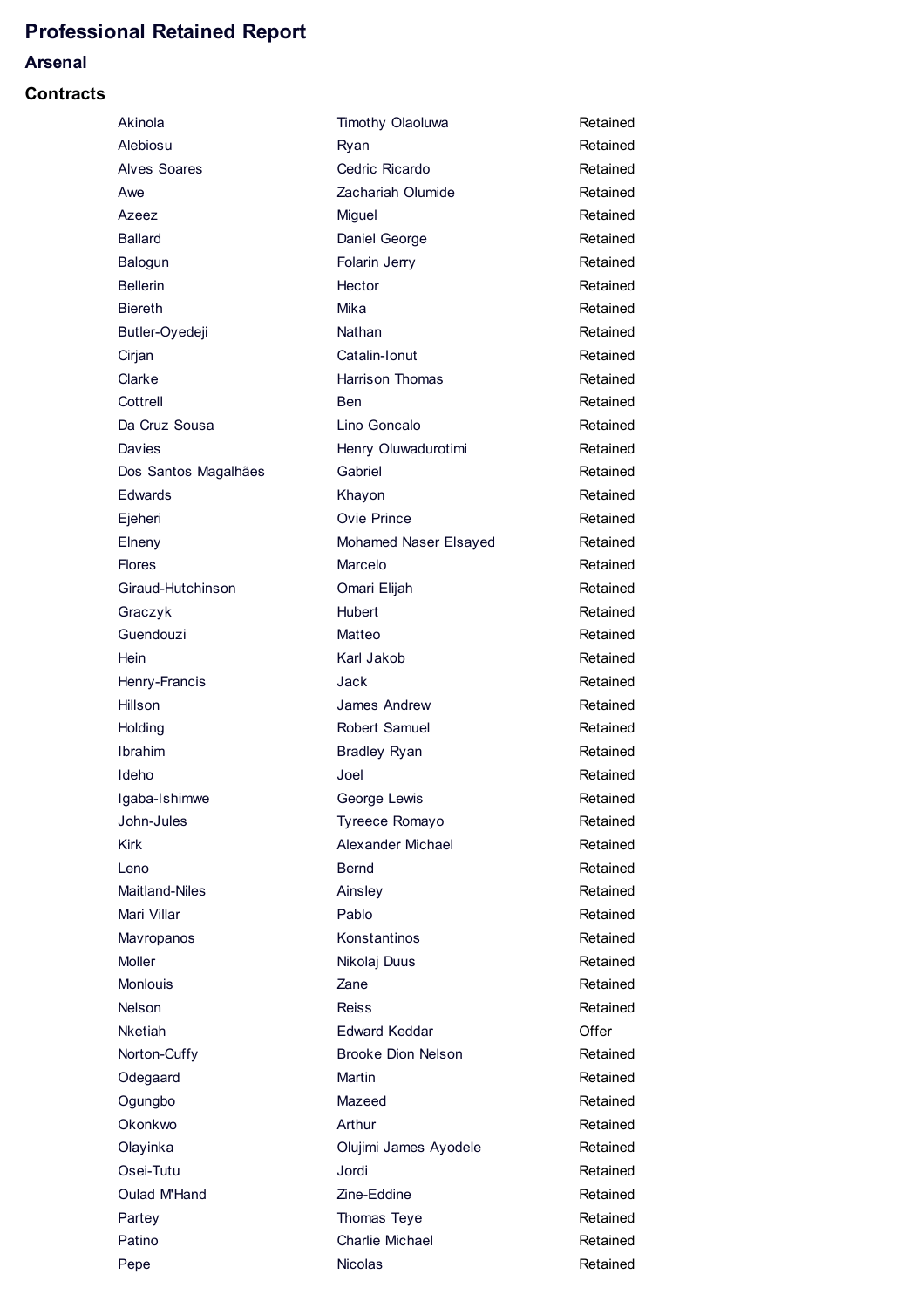Ramsdale **Aaron** Aaron Rekik Omar Runarsson Runar Alex Saka Bukayo Saliba William Sambi Lokonga Albert-Mboyo Smith Matthew Gerrard Smith Rowe **Emile** Swanson **Zak** Taylor-Hart Kido Teodoro Martinelli Silva Gabriel Tierney **Kieran** Tomiyasu Takehiro Torreira Lucas Trusty Auston Levi-Jesaiah Varela Tavares Nuno Albertino Walters **Reuell Joshua** White **Benjamin** Xhaka Granit

#### **Scholars**

Foran Taylor Gomes Bandeira **Mauro** Mauro Gower Jimi Mark Green Kaleel Shai Jeffcott Henry Kovacevic **Alexandar** Lannin-Sweet James Oulad M'Hand **Ismail** Quamina Tinochika Chukwu Quesada Thorn Kristopher Elian Roberts Mathaeus Andrew Sagoe Jr Charles Kwame Vigar Billy Joseph

Smith Thomas Andrew Salvatore Retained Retained Retained Retained Retained Retained Retained Retained Retained Retained Retained Retained Retained Retained Retained Retained Retained Retained Retained Retained

Cozier-Duberry **Amario Oswald Gerardo** Robinson **International Lynnford** Joshua Noah Lynnford

Retained Retained Retained Retained Offer Contract Offer Contract Retained Retained Offer Contract Retained Offer Contract Retained Retained Offer Contract Offer Contract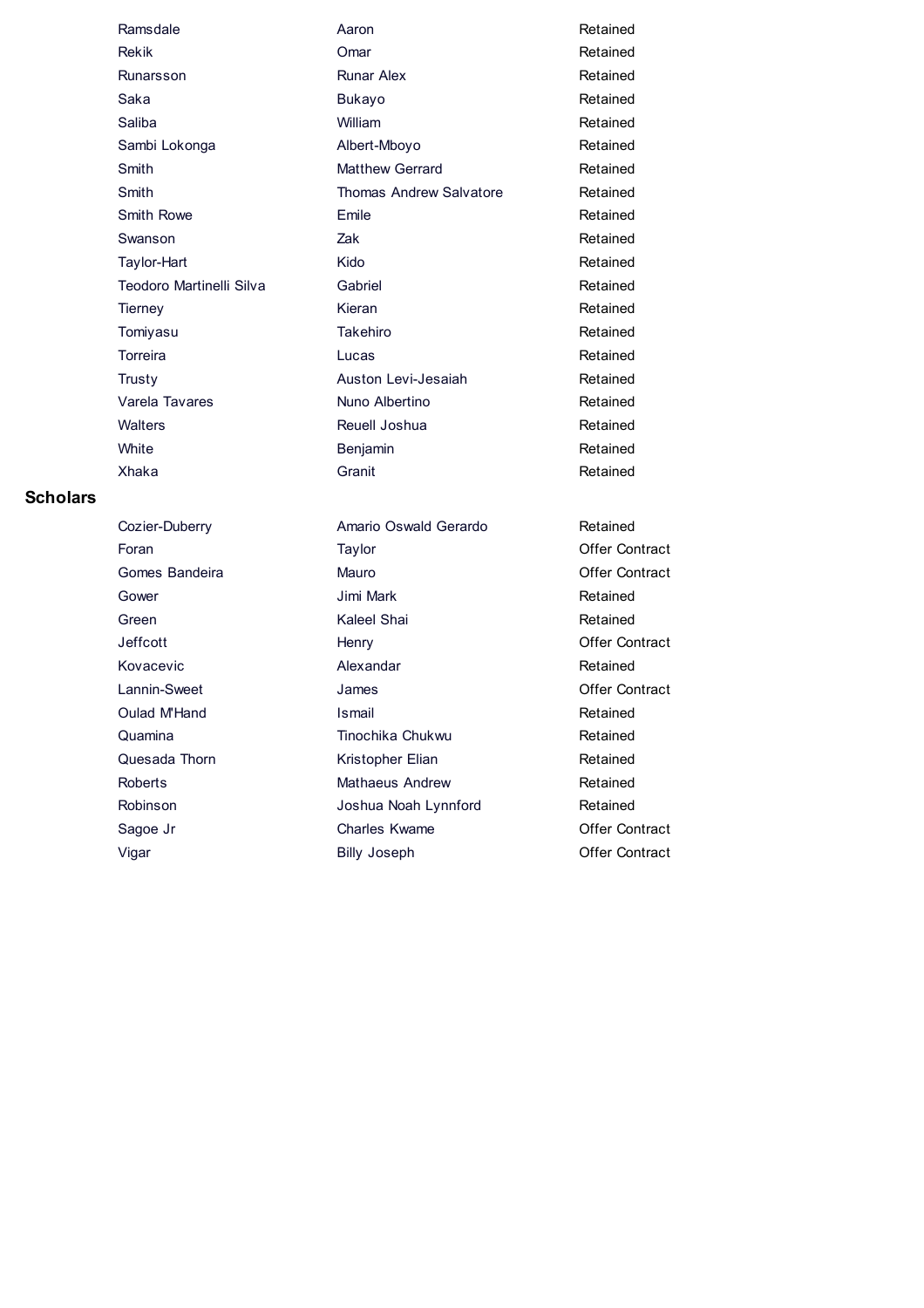#### **Aston Villa**

| Afoka                    | Chisom Kenneth          | Retained |
|--------------------------|-------------------------|----------|
| Archer                   | Cameron Desmond         | Retained |
| Azaz                     | Finn Issac              | Retained |
| <b>Bailey</b>            | Leon Patrick            | Retained |
| Barry                    | Louie Mark              | Retained |
| <b>Bogarde</b>           | Lamare Trenton Chansey  | Retained |
| <b>Buendia Stati</b>     | Emiliano                | Retained |
| <b>Burchall</b>          | Ajani Alexander Edward  | Retained |
| Campton-Sturridge        | Di                      | Offer    |
| Cash                     | <b>Matthew Stuart</b>   | Retained |
| Chambers                 | Calum                   | Retained |
| Chrisene                 | Benjamin Joshua         | Retained |
| Chukwuemeka              | Carney Chibueze         | Retained |
| Chukwuemeka              | Chigoziem Caleb         | Retained |
| Coutinho Correia         | Philippe                | Retained |
| Davis                    | Keinan Vincent Joseph   | Retained |
| Digne                    | Lucas                   | Retained |
| El Ghazi                 | Anwar                   | Retained |
| Frith                    | Declan                  | Retained |
| Guilbert                 | Frederic                | Retained |
| Hassan                   | Mahmoud Ahmed Ibrahim   | Retained |
| Hause                    | Kortney Paul Duncan     | Retained |
| Hayden                   | Kaine Kesler            | Retained |
| Ings                     | Daniel William John     | Retained |
| Iroegbunam               | Timothy Emeka           | Retained |
| Kalinic                  | Lovre                   | Retained |
| Konsa                    | Ezri Ngoyo              | Retained |
| Lindley                  | Hayden Taylor           | Retained |
| Marschall                | Filip                   | Retained |
| <b>Martinez Romero</b>   | Damian Emiliano         | Retained |
| McGinn                   | John                    | Retained |
| Mings                    | <b>Tyrone Deon</b>      | Retained |
| Moraes Ferreira Da Silva | Wesley                  | Retained |
| Nakamba                  | <b>Marvelous</b>        | Retained |
| O'Reilly                 | Aaron Christopher       | Retained |
| O'Reilly                 | Tommi Dylan             | Retained |
| Philogene-Bidace         | Jaden                   | Retained |
| Raikhy                   | Arjan Singh             | Retained |
| Ramsey                   | Aaron James             | Retained |
| Ramsey                   | Jacob                   | Retained |
| Revan                    | Sebastian Emmanuel      | Retained |
| Sanson                   | Morgan Stephane         | Retained |
| Shakpoke                 | Ruben Okemute           | Retained |
| Sinisalo                 | Viljami Kari Veikko     | Retained |
| Smith                    | Kerr David              | Retained |
| Soares De Paulo          | Douglas Luiz            | Retained |
| Sohna                    | Myles Baboucarr         | Retained |
| Steer                    | Jed John                | Retained |
| Swinkels                 | Sil Laurentius          | Retained |
| <b>Targett</b>           | Matthew Robert          | Retained |
| Traore                   | <b>Bertrand Isidore</b> | Retained |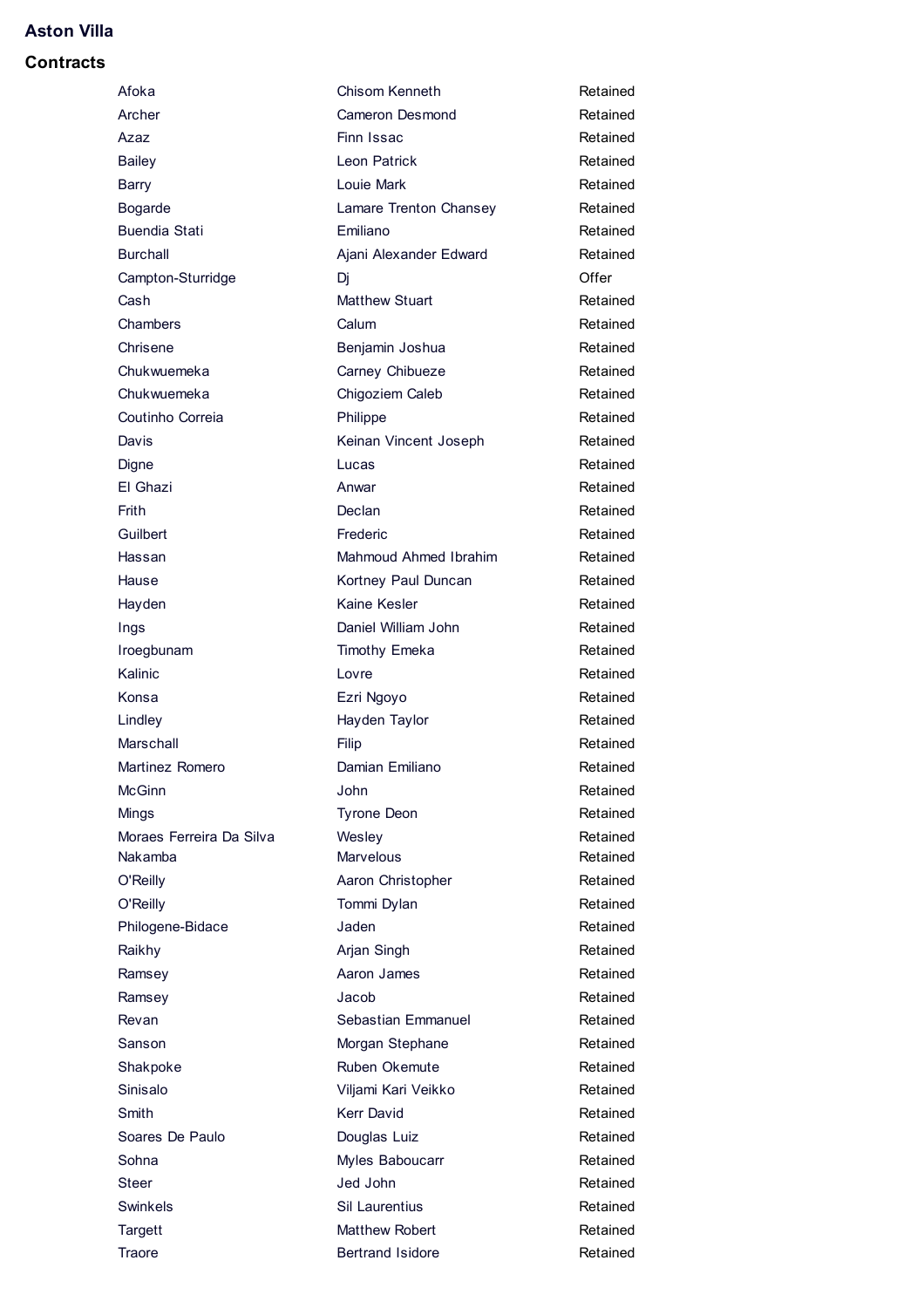Vassilev **Indiana Denchev** Watkins **Watkins** Oliver George Arthur Wright **Tyreik Samuel** Young **Bradley Jamie Ethan** Zych Oliwier Alcock Todd Rees Barber **Graduate Christopher** Jayden Christopher Barnes Mikell Ealing Frankie Feeney **Joshua Philip** Hart Taylor-Jay Phillip Lane **Lane** Joshua Thomas Lutz Charlie Ethan Moore Kobei Munroe Finley Christopher Ryan Pierre Kyrie Jay Victor Rhoades **Harvey Jack Owen** Retained Retained Retained Retained Retained Retained Retained Offer Contract Retained Offer Contract Extended Retained Retained Retained Retained Retained Retained

> Retained Retained

Offer Contract

Softley **Luke Paul** 

**Scholars**

Rowe **Edward James** 

Wright **Wight** James Thomas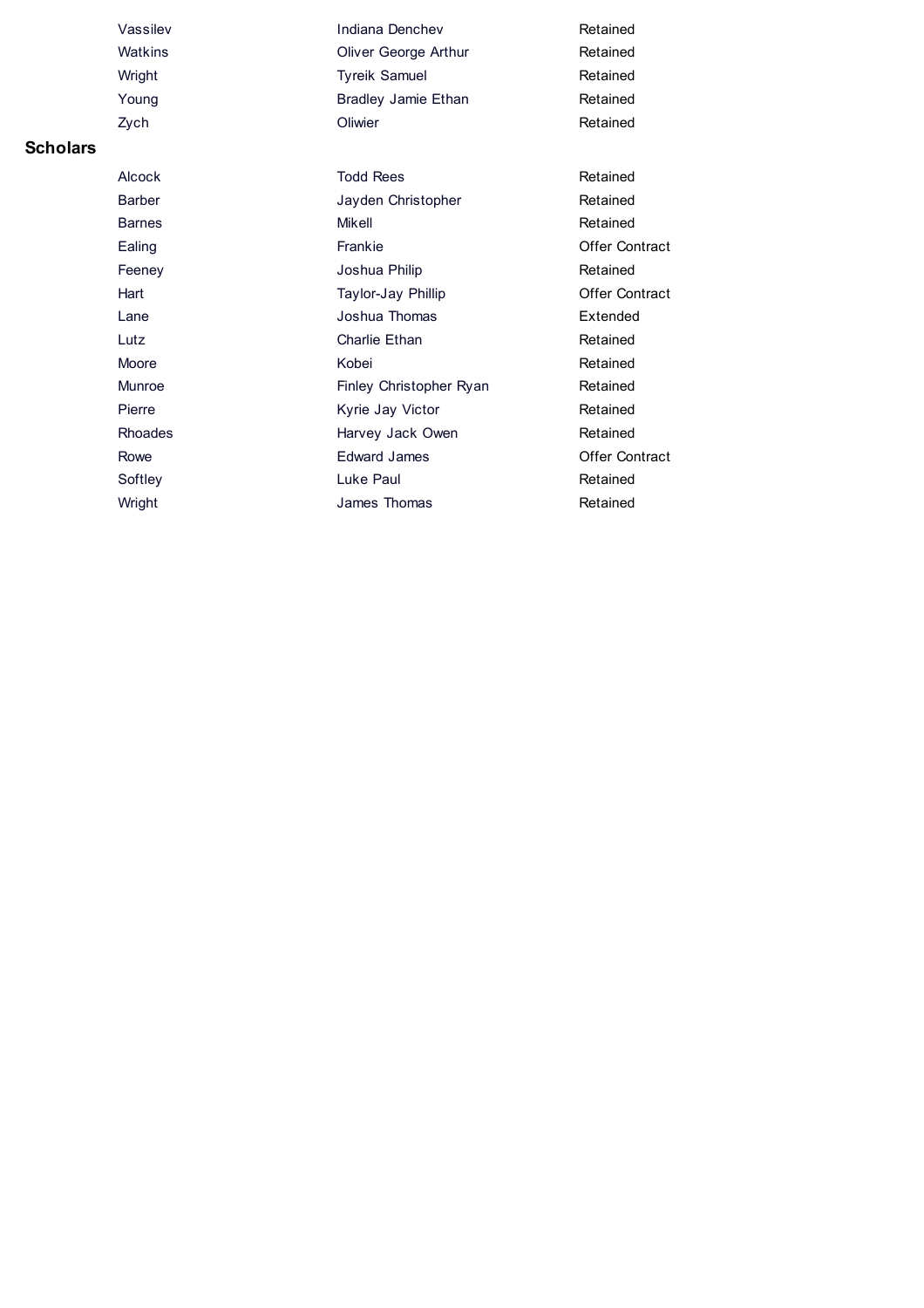## **Brentford**

| Adedokun          | Valentino Mayowa       | Retained |
|-------------------|------------------------|----------|
| Ajer              | Kristoffer Vassbakk    | Retained |
| Balcombe          | <b>Ellery Ronald</b>   | Retained |
| <b>Baptiste</b>   | Shandon Harkeem        | Retained |
| <b>Bidstrup</b>   | Mads                   | Retained |
| <b>Brook</b>      | Lachlan Ricky          | Retained |
| Canos Tenes       | Sergi                  | Retained |
| Cox               | Matthew Aidan          | Retained |
| Crama             | Tristan                | Extended |
| Dasilva           | Pelenda Joshua Tunga   | Retained |
| Dervisoglu        | Halil Ibrahim          | Retained |
| Forss             | Marcus                 | Retained |
| Fosu              | Tariqe Kumahl Malachi  | Retained |
| Ghoddos           | Saman                  | Retained |
| Gilbert           | Alex                   | Extended |
| Goode             | Charles James          | Retained |
| Harris            | Myles Spencer          | Retained |
| Henry             | Rico                   | Retained |
| Janelt            | Vitaly                 | Retained |
| Jansson           | Pontus Sven Gustav     | Retained |
| Jensen            | Mathias                | Retained |
| Jones             | Nico Anthony           | Retained |
| Maghoma           | Edmond-Paris           | Retained |
| Mbeumo            | Bryan                  | Retained |
| Norgaard          | <b>Christian Thers</b> | Retained |
| Onyeka            | Ogochukwu Frank        | Retained |
| Oyegoke           | Daniel Oladele         | Retained |
| Pinnock           | <b>Ethan Rupert</b>    | Retained |
| Pressley          | Aaron Alex             | Retained |
| Racic             | Luka                   | Retained |
| Rasmussen         | Mads Roerslev          | Retained |
| Raya Martin       | David                  | Retained |
| Rees              | Roco                   | Extended |
| Sorensen          | Mads Bech              | Retained |
| Stevens           | Finley John            | Retained |
| Thompson          | Dominic Lewis          | Retained |
| Toney             | Ivan                   | Retained |
| Trevitt           | Ryan Joseph            | Extended |
| Valencia Castillo | Cesar Joel             | Retained |
| Winterbottom      | Benjamin Harry         | Retained |
| Wissa             | Yoane                  | Retained |
| Young-Coombes     | Nathan Jay             | Retained |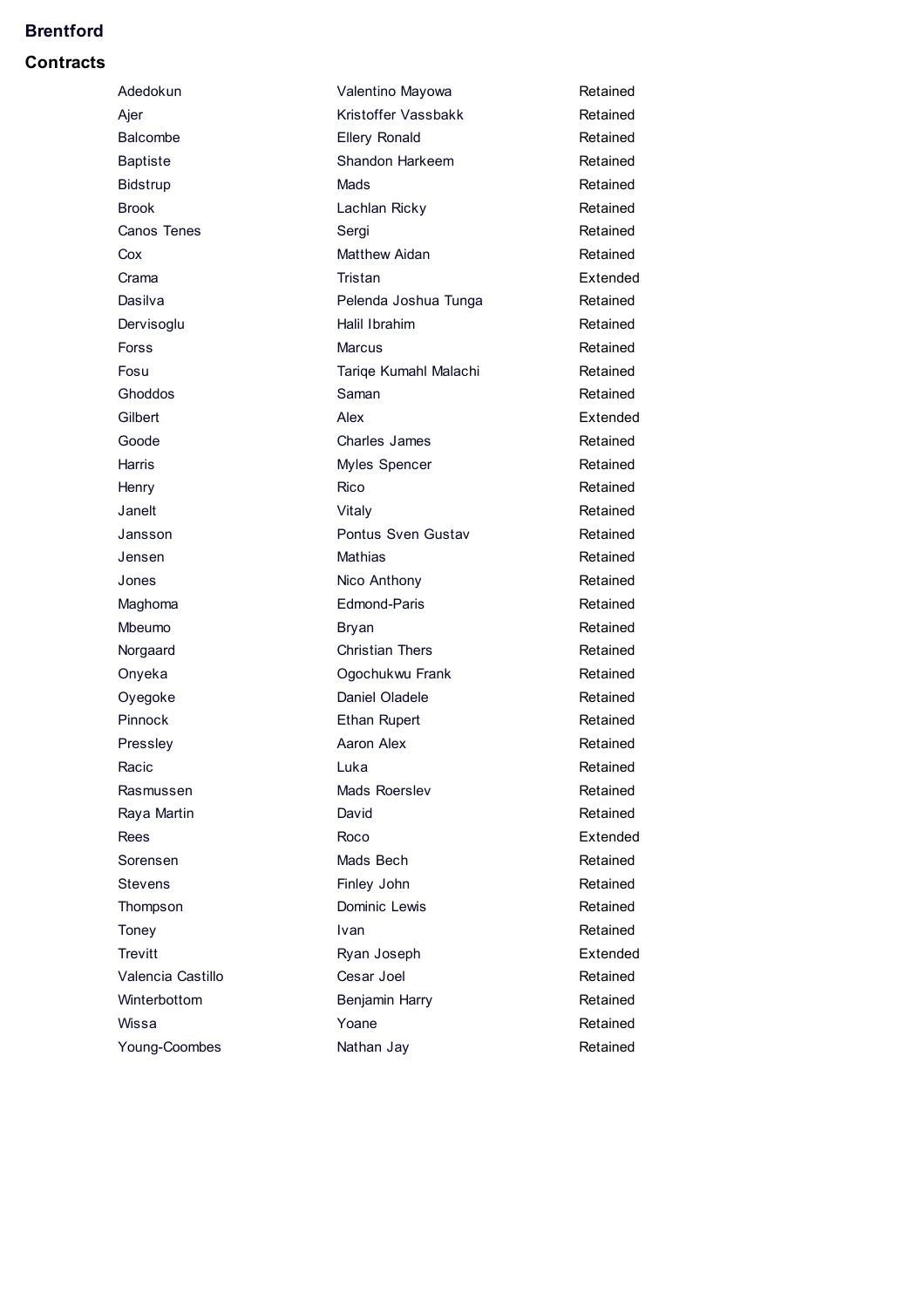# **Brighton & Hove Albion**

| Alzate               | Steven                   | Retained |
|----------------------|--------------------------|----------|
| Andone               | <b>Florin</b>            | Retained |
| <b>Beadle</b>        | James Giles              | Retained |
| <b>Bissouma</b>      | Yves                     | Retained |
| Bull                 | <b>Toby Graham</b>       | Retained |
| <b>Byrne Furlong</b> | <b>Walter James</b>      | Retained |
| <b>Byrne Furlong</b> | <b>Walter James</b>      | Retained |
| Cahill               | Killian                  | Retained |
| Caicedo Corozo       | Moises Isaac             | Retained |
| Chouchane            | Samy Olivier             | Retained |
| Clark                | <b>Billie Wayne</b>      | Retained |
| Clarke               | Matthew Edward Barkell   | Retained |
| Cochrane             | Alexander William        | Extended |
| Connolly             | Aaron Anthony            | Retained |
| Cucurella Saseta     | Marc                     | Retained |
| Duffy                | Shane Patrick Michael    | Retained |
| Dunk                 | Lewis Carl               | Retained |
| Emmerson             | Zak Ben                  | Retained |
| Everitt              | <b>Matthew</b>           | Offer    |
| Ferguson             | Evan Joe                 | Retained |
| Gross                | Pascal                   | Extended |
| Hinchy               | Jack Samuel Lawrence     | Retained |
| <b>Ifill</b>         | Marcus Lemar             | Retained |
| Jackson              | Benjamin Harvey          | Retained |
| Jenks                | Teddy Christopher Graham | Retained |
| Karbownik            | Michal                   | Retained |
| Kavanagh             | Leigh Robert             | Retained |
| Khadra               | Reda                     | Retained |
| Kozlowski            | Kacper Szymon            | Retained |
| Lallana              | Adam David               | Retained |
| Lamptey              | Tariq Kwame Nii-Lante    | Retained |
| Leonard              | Marc Henry               | Retained |
| Lynch Sanchez        | Robert                   | Retained |
| Mac Allister         | Alexis                   | Retained |
| March                | Soloman Benjamin         | Retained |
| Maupay               | Neal                     | Retained |
| <b>McGill</b>        | Thomas Peter Wayne       | Extended |
| <b>Miller</b>        | <b>Todd Owen</b>         | Retained |
| Mitoma               | Kaoru                    | Retained |
| Moder                | Jakub Piotr              | Retained |
| Moran                | Andrew                   | Retained |
| Mwepu                | Enock                    | Retained |
| <b>Nilsson</b>       | Casper Hugo              | Retained |
| Offiah               | Odeluga Joshua           | Retained |
| Ostigard             | Leo Skiri                | Retained |
| Packham              | Samuel James             | Offer    |
| Peupion              | Cameron                  | Offer    |
| <b>Richards</b>      | Taylor Jerome            | Retained |
| Roberts              | Haydon                   | Retained |
| Rushworth            | <b>Carl Andrew</b>       | Retained |
| Sarmiento Morante    | Jeremy Leonel            | Retained |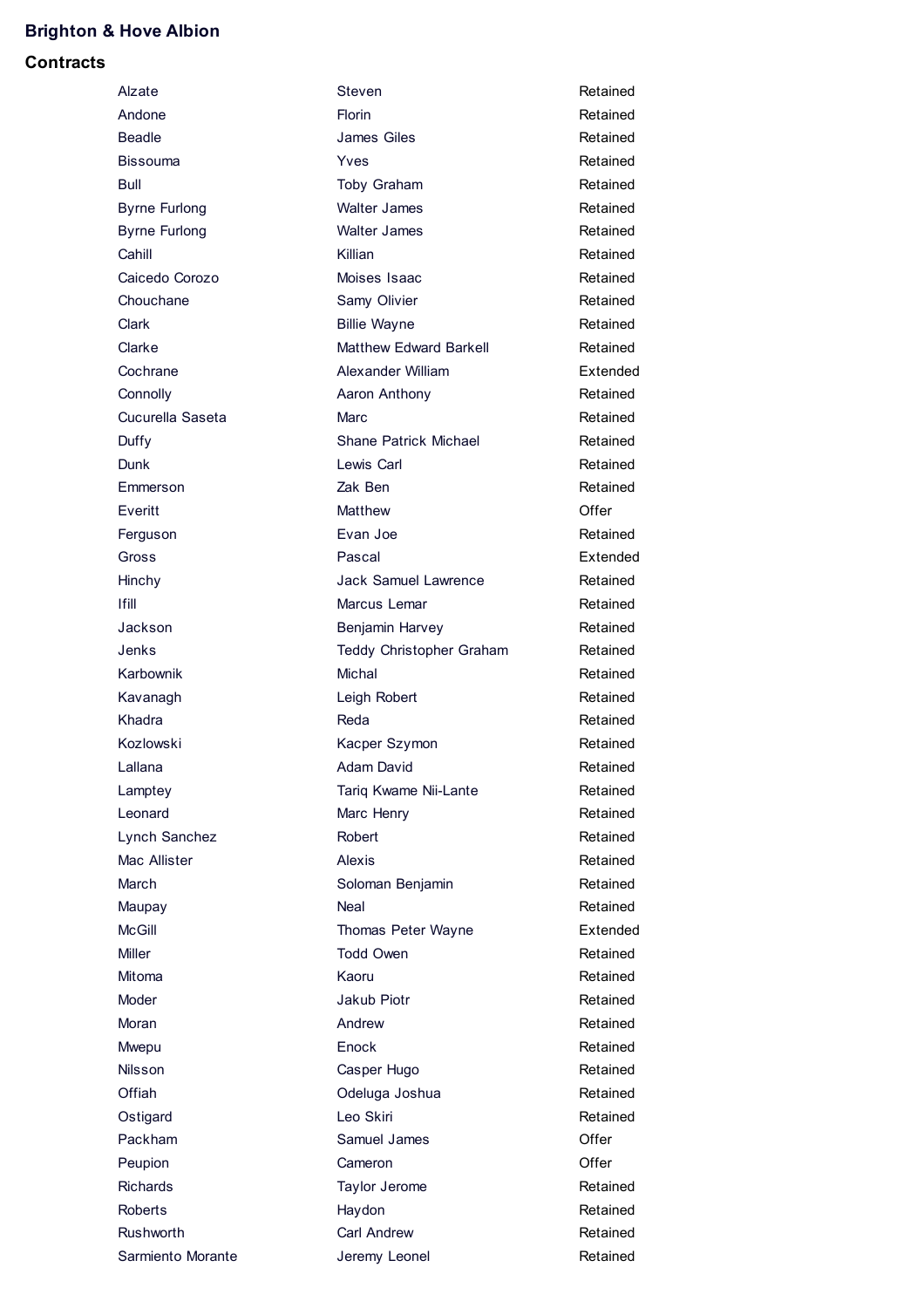Scherpen Kjell Shann Casey Gabriel Sima Abdallah Dipo Spong Jack Steele Jason Sean Talley **Fynn Michael Cordell** Tolaj Lorent Trossard Leandro Tsoungui Antef Turns Edward James Undav Deniz Van Hecke Jan Paul Veltman Joel Ivo Webster **Adam Harry** Weir **Weir** Jensen Guy Welbeck Daniel Wilson **Benjamin John** Zeqiri Andi

Extended Extended Retained Retained Retained Retained Retained Retained Retained Extended Retained Retained Extended Retained Retained Retained Retained Retained

# Bull **Bull** Toby Graham Duffus **Duffus** Joshua James Leslie Fisher Hugo Dov Gee Jake Ian Hinshelwood Jack Luca Jenks Eliot Steven McConville Ruairi Conor Reid Tommy Ryan Kain Sharif Smith Bailey Leo Sturge Zak Norton Winstanley Joseph Louie

**Scholars**

Retained Retained Extended Retained Retained Retained Retained Retained Retained Retained Retained

Retained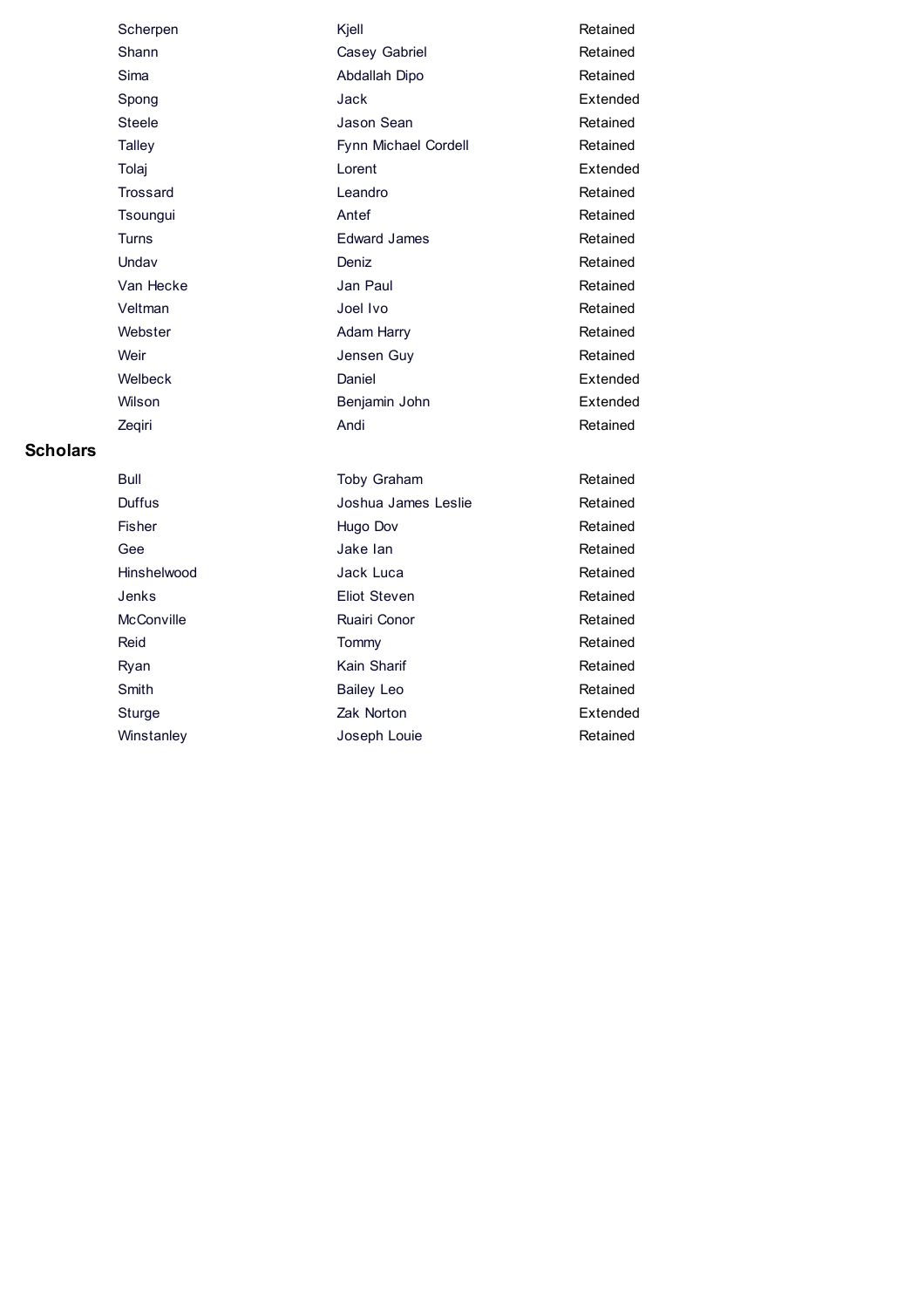## **Burnley**

## **Contracts**

**Scholars**

| <b>Barnes</b>    | <b>Ashley Luke</b>         | Retained  |
|------------------|----------------------------|-----------|
| Bedeau           | Jacob                      | Retained  |
| <b>Brownhill</b> | Joshua                     | Retained  |
| Collins          | Nathan                     | Retained  |
| Cork             | <b>Jack Frank Porteous</b> | Offer     |
| Cornet           | Gnaly, Albert, Maxwel      | Retained  |
| Costelloe        | Dara James Morgan          | Offer     |
| Dodgson          | Owen Joel                  | Retained  |
| Gudmundsson      | Johann Berg                | Retained  |
| Harker           | Robert William             | Offer     |
| Helm             | Mark David                 | Retained  |
| Hennessey        | Wayne Robert               | Retained  |
| Jensen           | Lukas Bornhoft             | Retained  |
| Long             | Kevin Finbarr              | Retained  |
| Lowton           | Matthew John               | Retained  |
| <b>McNeil</b>    | Dwight James Matthew       | Retained  |
| Mee              | Benjamin Thomas            | Offer     |
| <b>Mellon</b>    | Michael Jordan Donald      | Retained  |
| <b>Norris</b>    | William James              | Retained  |
| Peacock-Farrell  | <b>Bailey</b>              | Retained  |
| <b>Phillips</b>  | Adam Lee                   | Retained  |
| Pope             | Nicholas David             | Retained  |
| Richardson       | Lewis                      | Retained  |
| <b>Roberts</b>   | Connor                     | Retained  |
| Rodriguez        | Jay Enrique                | Retained  |
| Rooney           | <b>Jake Richard</b>        | Offer     |
| Taylor           | Charles James              | Retained  |
| <b>Thomas</b>    | <b>Bobby Craig</b>         | Retained  |
| Thomas           | Lewis Luka                 | Retained  |
| Thompson         | Max                        | Retained  |
| Tucker           | Ne'Jai                     | Retained  |
| Vydra            | Matej                      | Offer     |
| Weghorst         | Wout Francois Maria        | Retained  |
| Westwood         | Ashley Roy                 | Retained  |
| Woods            | Benjamin                   | Offer     |
|                  |                            |           |
| Armstrong        | <b>Finlay Patric</b>       | Offer Cor |
| <b>Bryan</b>     | <b>Trevon Nataniel</b>     | Retained  |
| Casper           | Charlie                    | Retained  |
| Coppack          | Jacson David               | Retained  |
| Grant            | <b>Bradley George</b>      | Retained  |
| Gromek           | <b>Wiktor Adam</b>         | Retained  |
| Hamilton         | Jacob Luke                 | Retained  |
| Hugill           | <b>William James</b>       | Retained  |
| James            | Nathan                     | Retained  |
| Le Fondre        | Kian Asa Gene              | Retained  |
| McCullough       | Dane Neil                  | Retained  |
| McGlynn          | Joseph Peter               | Offer Cor |
| Moss             | Harry Robert               | Retained  |
| Olopade          | Oluwatosin Fiyinfoluwa     | Retained  |
|                  |                            |           |

Ratchford Kade

Retained Offer Retained Retained **Offer** Retained Offer Retained Retained Retained Retained Retained Retained Retained Retained Retained Retained Retained Retained Retained Retained **Offer** Retained **Offer** Retained Retained **Offer** Retained Retained Retained Retained **Offer** Retained

Retained Retained Retained Retained Retained Retained Retained Retained Offer Contract Offer Contract Retained Retained Retained Retained Retained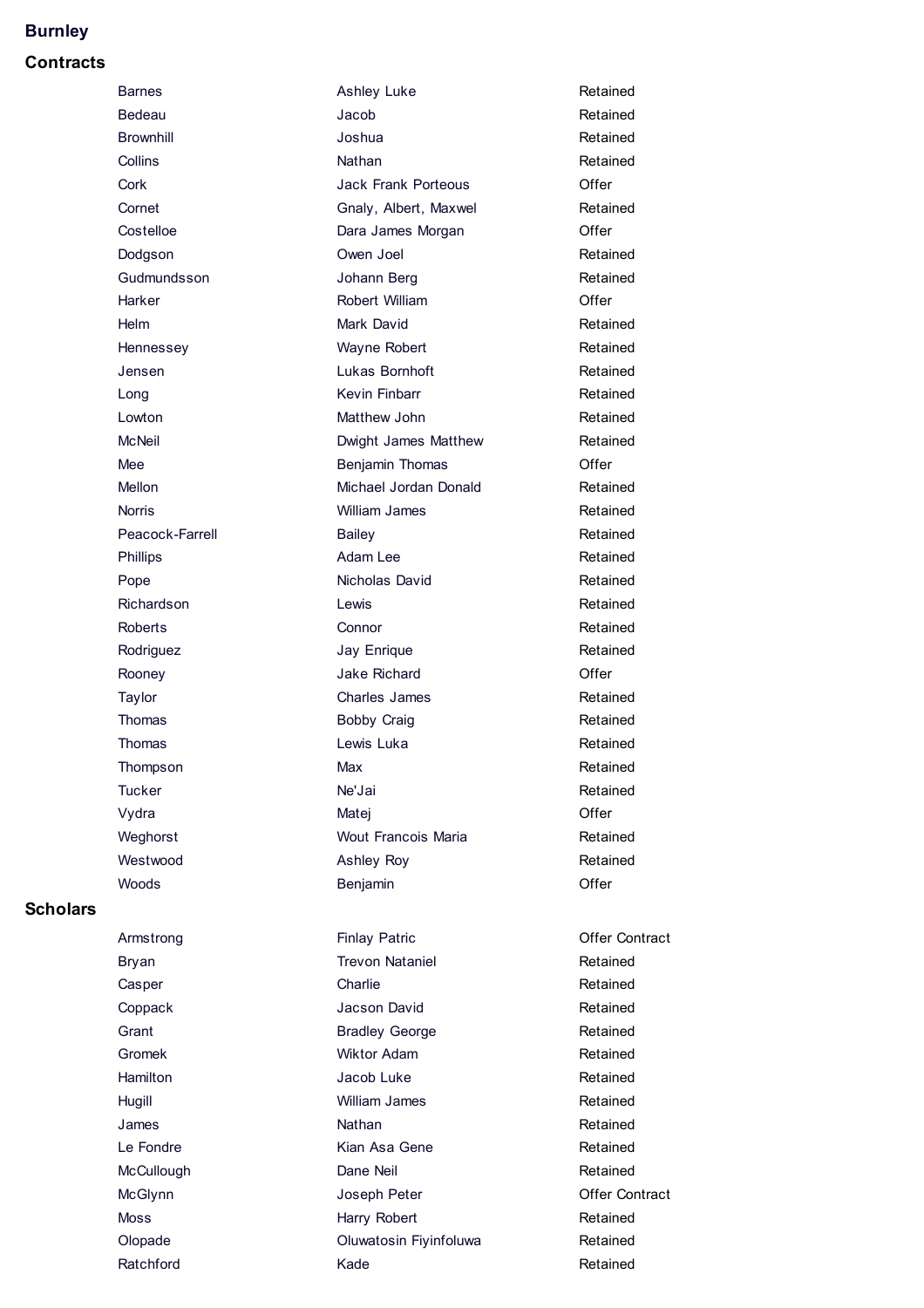| Sassi    | Daniel           | Retained              |
|----------|------------------|-----------------------|
| Waller   | Sam William John | <b>Offer Contract</b> |
| Ward     | Benn David       | <b>Offer Contract</b> |
| Westley  | Joseph Anthony   | Retained              |
| Williams | Keelan Ellis     | Retained              |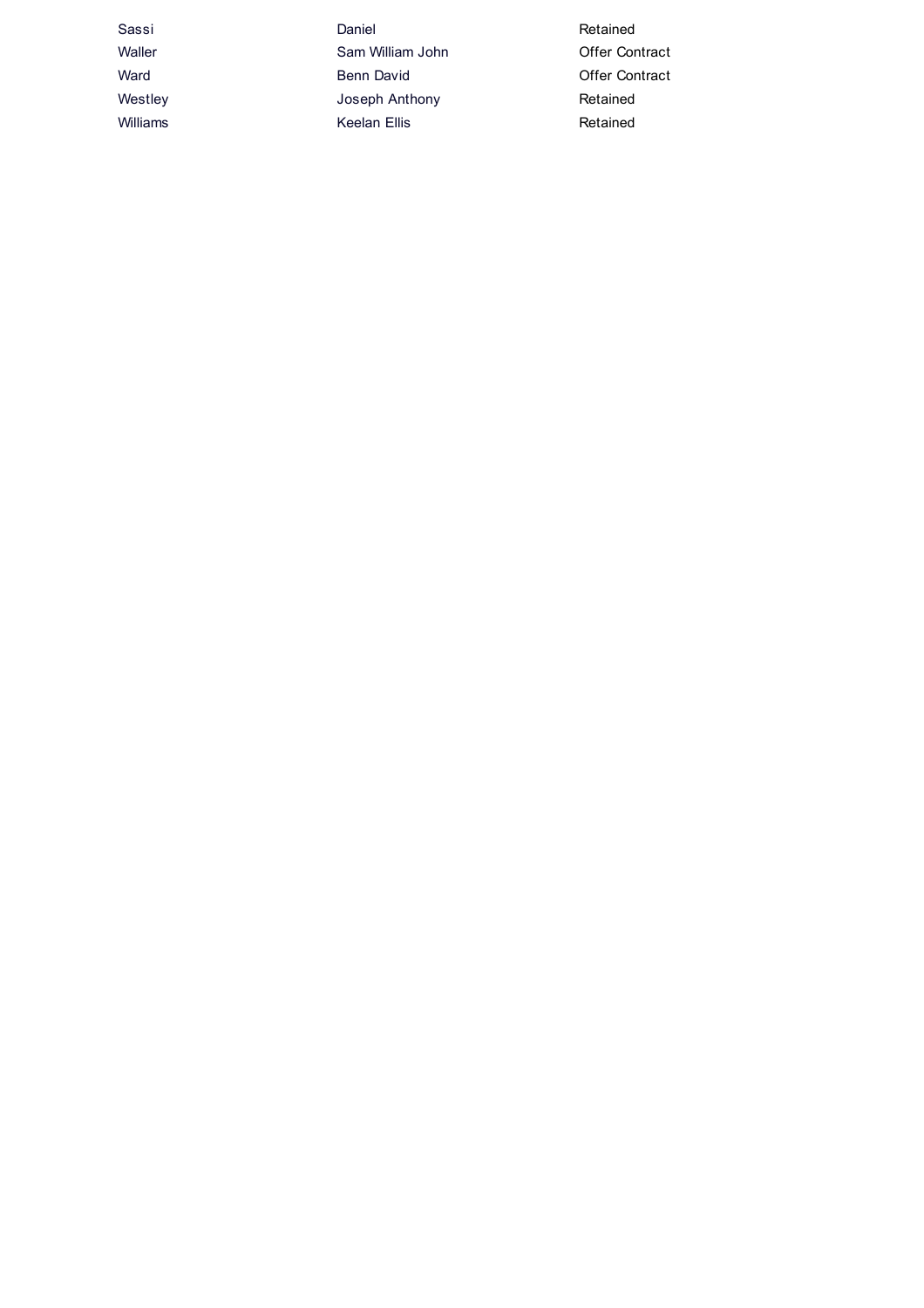## **Chelsea**

## **Contracts**

| Abu                   | Derrick                      | Retained |
|-----------------------|------------------------------|----------|
| Adegoke               | Prince                       | Retained |
| Alonso Mendoza        | Marcos                       | Retained |
| Ampadu                | Ethan                        | Retained |
| Andersson             | <b>Edwin Samuel</b>          | Retained |
| Anjorin               | Faustino Adebola Rasheed     | Retained |
| Arrizabalaga Revuelta | Kepa                         | Retained |
| Azpilicueta Tanco     | Cesar                        | Extende  |
| Baba                  | Abdul Rahman                 | Retained |
| Badley-Morgan         | Luke Bailey                  | Retained |
| Bakayoko              | Tiemoue                      | Retained |
| <b>Barkley</b>        | Ross                         | Retained |
| Batshuayi             | Michy                        | Retained |
| Baxter                | Nathan                       | Retained |
| Bergstrom             | Lucas Carl Edvard            | Retained |
| <b>Bettinelli</b>     | Marcus                       | Retained |
| Broja                 | Armando                      | Retained |
| <b>Brooking</b>       | Joshua Royston               | Retained |
| <b>Burstow</b>        | Mason                        | Retained |
| Chalobah              | <b>Trevoh Tom</b>            | Retained |
| Chilwell              | Benjamin James               | Retained |
| Cumming               | <b>James Andrew</b>          | Retained |
| Elliott               |                              | Retained |
| Emiliano Da Silva     | Benjamin Njongoue            | Retained |
| Familia-Castillo      | Thiago<br><b>Juan Carlos</b> | Retained |
|                       |                              |          |
| Fiabema               | Bryan Benjamin               | Retained |
| Flower                | Louis Christopher            | Retained |
| Gallagher             | Conor                        | Retained |
| Gilchrist             | Alfie                        | Retained |
| Gilmour               | <b>Billy Clifford</b>        | Retained |
| Haigh                 | Joe Samuel                   | Retained |
| Hall                  | Lewis                        | Retained |
| Havertz               | Kai Lukas                    | Retained |
| Hudson-Odoi           | Callum James                 | Retained |
| Hughes                | <b>Brodi</b>                 | Retained |
| <b>Humphreys</b>      | Bashir                       | Retained |
| James                 | Reece                        | Retained |
| Jorge Luiz            | Frello Filho                 | Retained |
| Kante                 | Ngolo                        | Retained |
| Kovacic               | Mateo                        | Retained |
| Kpakpe                | Alex Colin                   | Retained |
| Lawrence              | Henry                        | Retained |
| Loftus Cheek          | Ruben                        | Retained |
| Lukaku Bolingoli      | Romelu                       | Retained |
| Maatsen               | lan                          | Retained |
| Mbuyamba              | Xavier Tshimanga Kamaluba    | Retained |
| McClelland            | Sam                          | Retained |
| Mendy                 | <b>Edouard Osoque</b>        | Retained |
| Miazga                | Matthew                      | Retained |
| Mothersille           | <b>Malik Maine</b>           | Retained |
| Mount                 | Mason                        | Retained |

Retained Retained Retained Retained Retained Retained Retained Retained Retained Retained Retained Retained Retained Retained Retained Retained Retained Retained Retained Retained Retained Retained Retained Retained Retained Retained Retained Retained Retained Retained Retained Retained Retained Retained Retained Retained Retained Retained Retained Retained Retained Retained Retained Retained Retained Retained Retained Extended Retained

Retained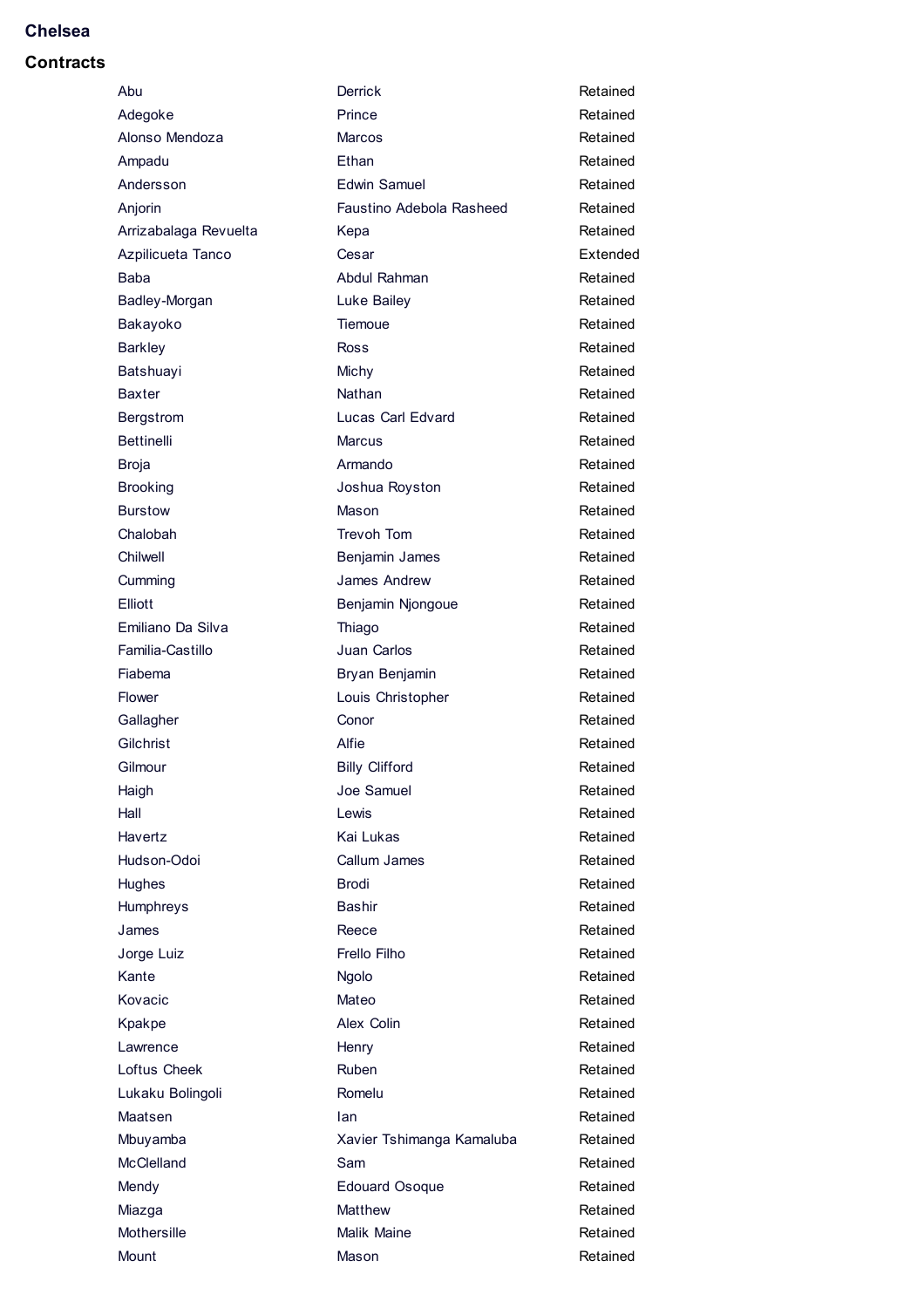Nunes Nascimento Robert Kenedy Nunn George Johannes Olise Richard Oghenekome Palmieri Dos Santos Emerson Pulisic **Christian Mate** Rankine Dion Joseph Samuels Colwill **Levi Leman** Sarr Malang Mamadou William Sharman-Lowe Teddy Samuel Simons Xavier Levi Soonsup-Bell Jude Jacob Sterling Dujon Henriques Stutter Ronnie Edward Tauriainen **Jimi Weikko** Thomas Silko Amari Otieno Tlemcani Sami Tobin Joshua Louis Vale **Vale Harvey James** Wady **Ethan James** Wareham Jayden Darren George Webster Charles Clive Werner Timo Williams Dylan Riley Ziyech Hakim Castledine Leo Alexander Francis Gee William Peter Mendel-Idowu Tudor Oldrunninbe Rak Sakyi Samuel Retained Retained Retained Retained Retained Retained **Offer** Retained Retained Retained Retained Retained Retained Retained Retained Retained Retained Retained Retained Retained Retained **Offer** Retained Retained Extended Retained Retained Retained

> Retained Retained

Silcott-Duberry Zain Rio Smith James Dean

**Scholars**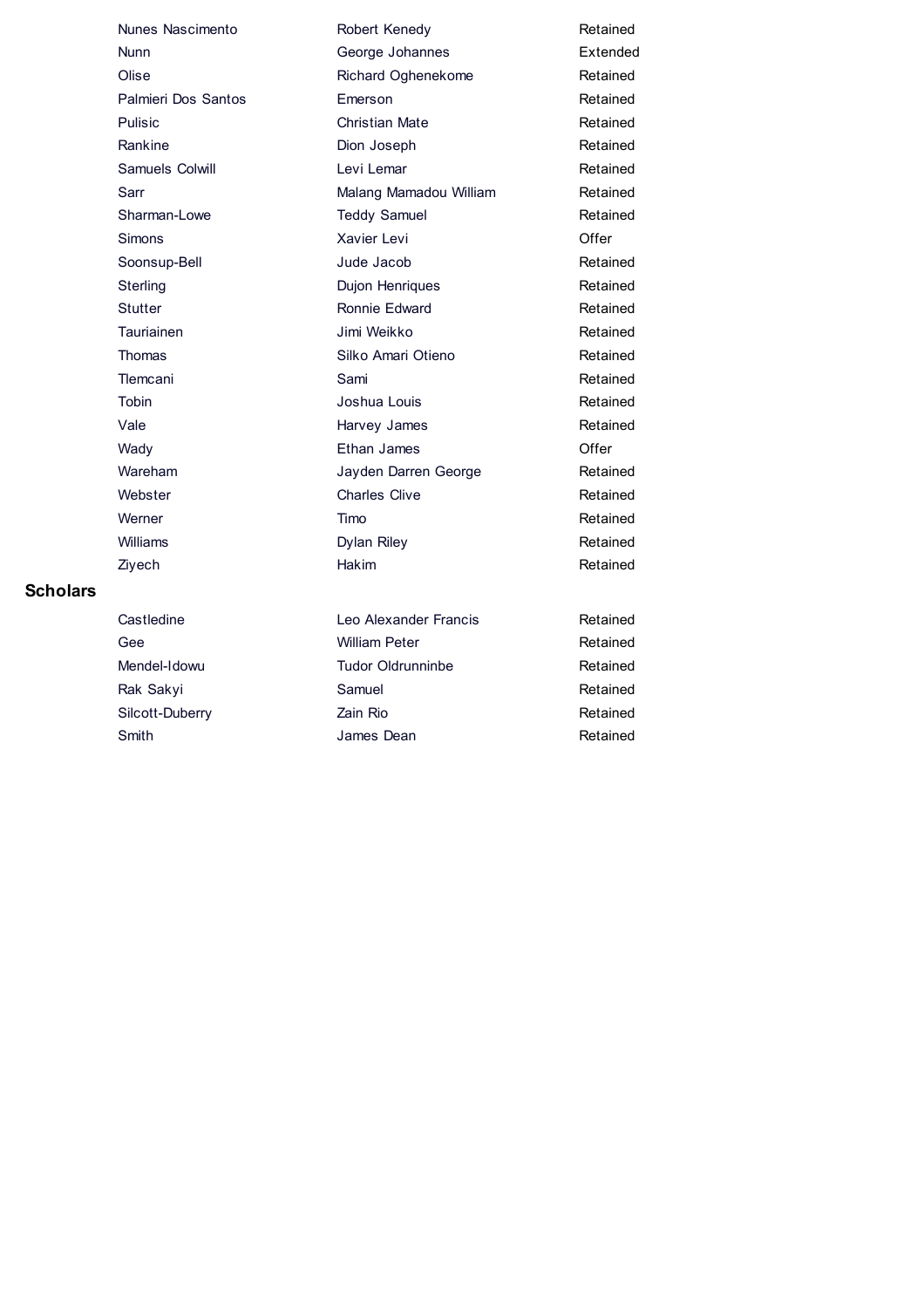# **Crystal Palace**

| Adaramola                 | Omotayo Daniel              | Retained |
|---------------------------|-----------------------------|----------|
| Addae                     | Joshua Kwesi                | Offer    |
| Akinwale                  | Victor Tolulope Oluwatosin  | Retained |
| Akrobor-Boateng           | David Lionel                | Offer    |
| Andersen                  | Joachim Christian           | Retained |
| Ayew                      | Jordan Pierre               | Extended |
| Banks                     | Scott Brian                 | Retained |
| <b>Benteke</b>            | Christian                   | Retained |
| Boateng                   | Malachi                     | Offer    |
| <b>Butland</b>            | Jack                        | Retained |
| Clyne                     | <b>Nathaniel Edward</b>     | Retained |
| Edouard                   | Odsonne                     | Retained |
| Eze                       | Eberechi Oluchi             | Retained |
| Ferguson                  | Nathan Kirk-Patrick         | Retained |
| Goodman                   | Owen Olamidayo              | Retained |
| Gordon                    | John-Kymani Linton Michael  | Extended |
| Guaita                    | Vicente                     | Retained |
| Guehi                     | Addji Keaninkin Marc-Israel | Retained |
| Hannam                    | Reece Phillip Peter         | Retained |
| Hughes                    | William James               | Retained |
| Imray                     | Daniel Edward Peter         | Retained |
| Kouyate                   | Cheikhou                    | Offer    |
| Mateta                    | Jean-Philippe               | Retained |
| <b>Matthews</b>           | Remi Luke                   | Retained |
| McArthur                  | James                       | Extended |
| Milivojevic               | Luka                        | Retained |
| Mitchell                  | <b>Tyrick</b>               | Retained |
| Mooney                    | Fionn Lee Douglas           | Retained |
| O'Brien                   | Jake Patrick                | Retained |
| Ola-Adebomi               | Ademola Oladipupo           | Retained |
| Olise                     | Michael Akpovie             | Retained |
| Omilabu                   | David Oluwatimileyin        | Retained |
| Phillips                  | <b>Killian Francis</b>      | Retained |
| Plange                    | Luke Elliot                 | Retained |
| Quick                     | Daniel James                | Offer    |
| Rak-Sakyi                 | Jesurun                     | Retained |
| Raymond                   | Jadan                       | Retained |
| Riedewald                 | Jairo Jocquim               | Retained |
| Rodney                    | Kaden Kai                   | Retained |
| Sa Nogueira De Nascimento | Adler Bruno                 | Retained |
| Schlupp                   | Jeffrey                     | Retained |
| <b>Siddik</b>             | Cardo                       | Offer    |
| Street                    | <b>Robert Nicholas</b>      | Extended |
| Tomkins                   | James Oliver Charles        | Extended |
| Ward                      | Joel Edward Philip          | Retained |
| Watson                    | Noah Christopher            | Retained |
| <b>Wells Morrison</b>     | Jack Campbell               | Retained |
| Whitworth                 | Joseph Charles              | Retained |
| Zaha                      | Dazet Wilfried Armel        | Retained |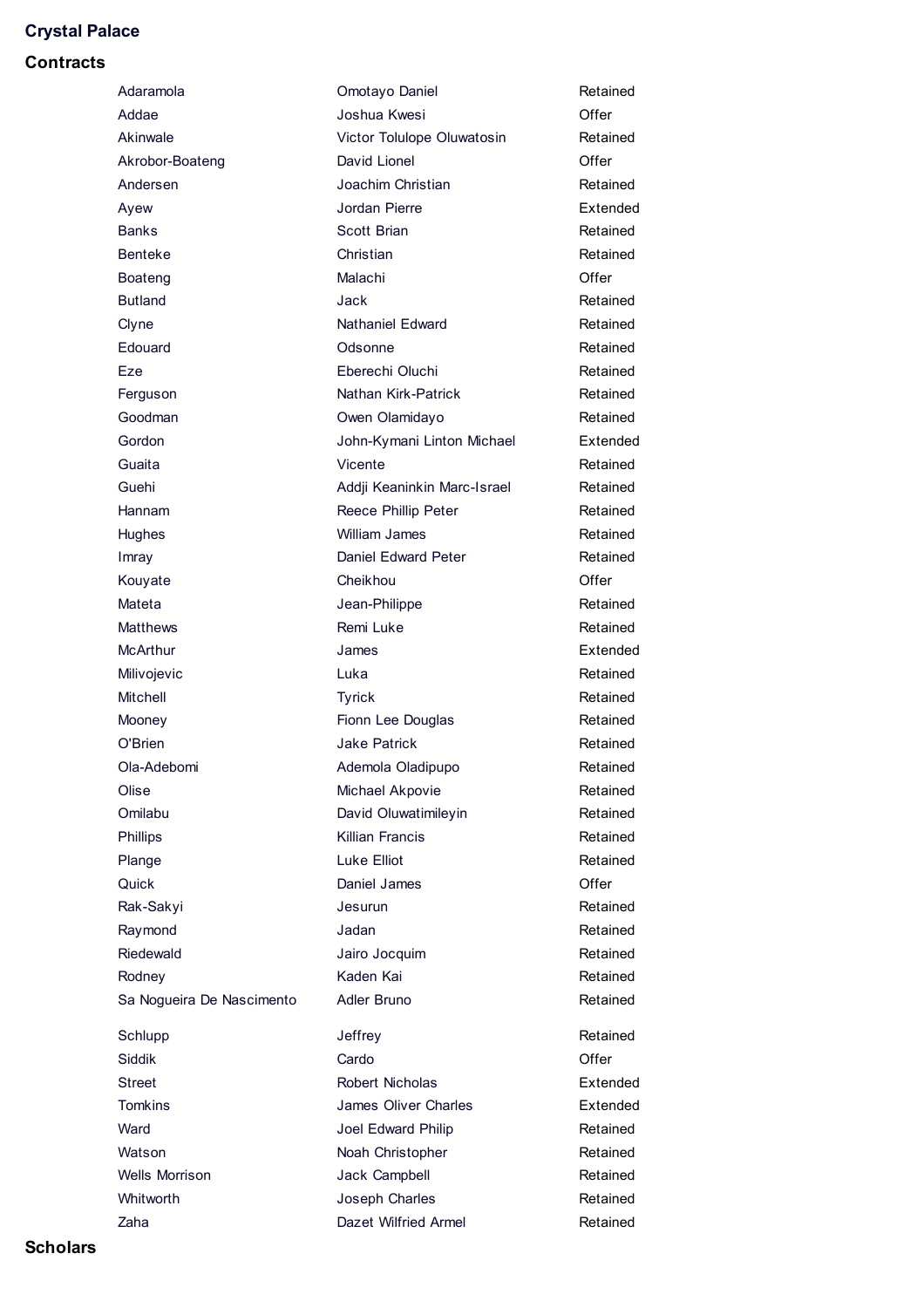Bartley **Bartley** Ryan Christopher Barton **Kalani Josiah Adrian Patrick** Bell Frederick Joseph Cadogan Maliq Anthony Dixon Junior Anthony Izquierdo Jackson Leonard **James Nicholas** Lewis-Brown Cameron Jorrell Locksley Ozoh David Ikechukwu Rieno Socoliche **Basilio** Shala **Laurence** Sheridan Joe Vigor Matthew Williams Vonnte Extended Retained Retained Extended Retained Retained Retained Offer Contract Offer Contract Retained Retained Offer Contract Retained Retained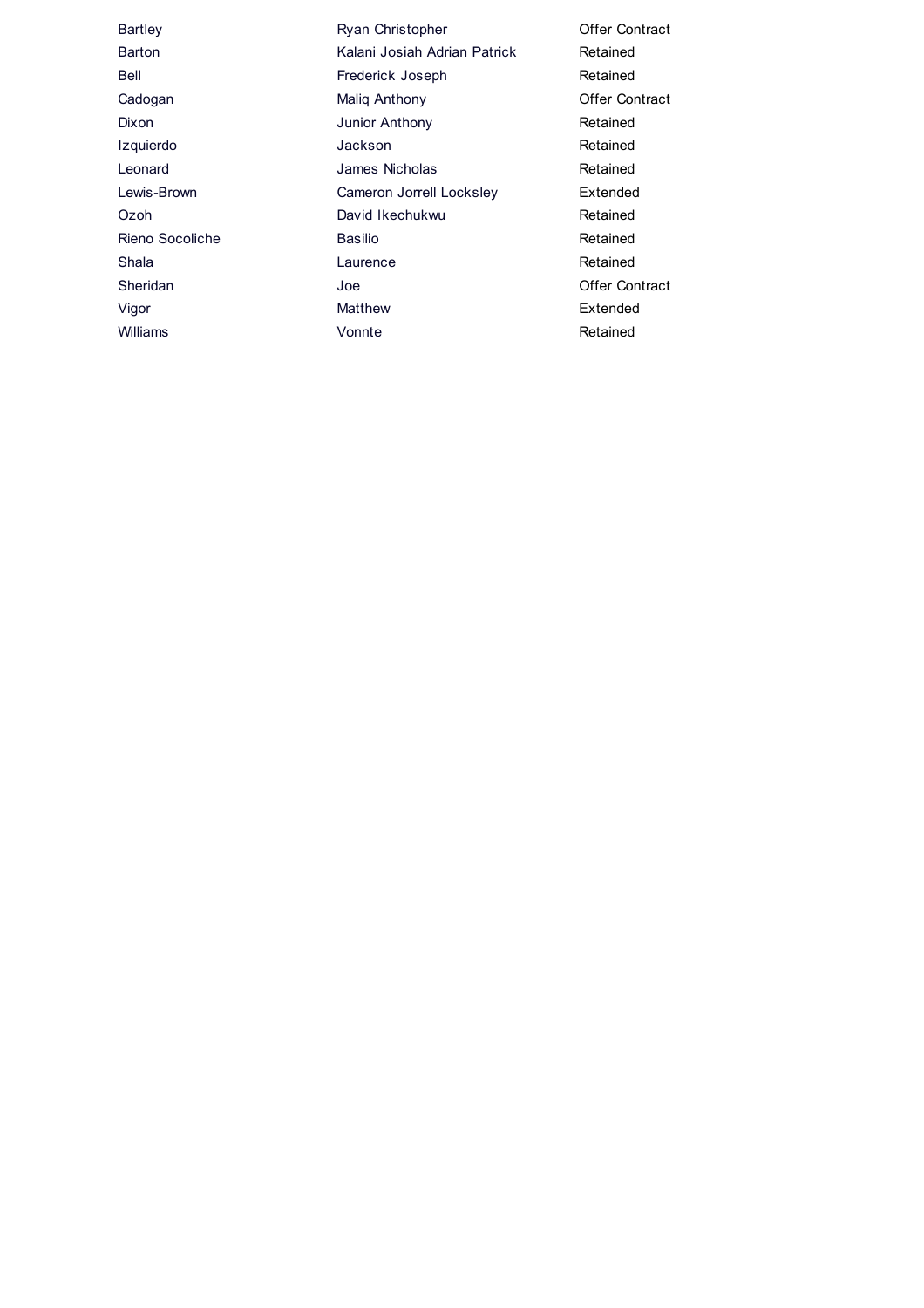# **Everton**

| Alli                 | Bamidele Jermaine         | Retained |
|----------------------|---------------------------|----------|
| Anderson             | Joseph William            | Offer    |
| Astley               | Ryan                      | Retained |
| <b>Barrett</b>       | Jack Joseph               | Offer    |
| <b>Begovic</b>       | Asmir                     | Extended |
| <b>Branthwaite</b>   | Jarrad Paul               | Retained |
| <b>Broadhead</b>     | Nathan Paul               | Retained |
| <b>Butterfield</b>   | Luke Joseph               | Retained |
| Calvert-Lewin        | Dominic                   | Retained |
| Cannon               | Thomas Christopher        | Retained |
| Coleman              | Seamus                    | Retained |
| Crellin              | <b>William Francis</b>    | Retained |
| Davies               | <b>Thomas</b>             | Retained |
| De Andrade           | Richarlison               | Retained |
| Dixon                | Roman Ivan Quintyne       | Retained |
| Dobbin               | Lewis Norman              | Retained |
| Doucoure             | Abdoulaye                 | Retained |
| Gbamin               | Jean-Philippe             | Retained |
| Godfrey              | <b>Benjamin Matthew</b>   | Retained |
| Gordon               | Anthony Michael           | Retained |
| Gray                 | Demarai Remelle           | Retained |
| Holgate              | Mason Anthony             | Retained |
| Hunt                 | MacKenzie James           | Offer    |
| Iversen              | Einar Hjellestad          | Offer    |
| Iwobi                | Alex                      | Retained |
| Jagne                | Seedy Muhammed Ali        | Retained |
| John                 | <b>Kyle Alex</b>          | Retained |
| Kean                 | <b>Bioty Moise</b>        | Retained |
| Keane                | Michael Vincent           | Retained |
| Kouyate              | Mohamed Katia             | Retained |
| Leban                | Zan Luk                   | Retained |
| Leban                | Zan Luk                   | Retained |
| Marques Loureiro     | Allan                     | Retained |
| <b>McAllister</b>    | Sean Paul                 | Offer    |
| Metcalfe             | Jenson                    | Retained |
| Mills                | Stanley                   | Retained |
| Mina Gonzalez        | Yerry Fernando            | Retained |
| Mykolenko            | Vitalii                   | Retained |
| Nash                 | <b>Patrick Terrence</b>   | Offer    |
| Neves Virginia       | Joao Manuel               | Retained |
| Nkounkou             | Niels Patrick             | Retained |
| Okoronkwo            | Francis Okereke           | Retained |
| Onyango              | Tyler Jaden Napier Edward | Retained |
| Patterson            | Nathan Kenneth            | Retained |
| Pickford             | Jordan Lee                | Retained |
| Price                | Isaac Jude                | Retained |
| Quirk                | Sebastian Anthony         | Retained |
| Quirk                | Sebastian Anthony         | Retained |
| Rondon Gimenez       | Jose Salomon              | Retained |
| Simms                | <b>Ellis Reco</b>         | Retained |
| <b>Tavares Gomes</b> | Andre Filipe              | Retained |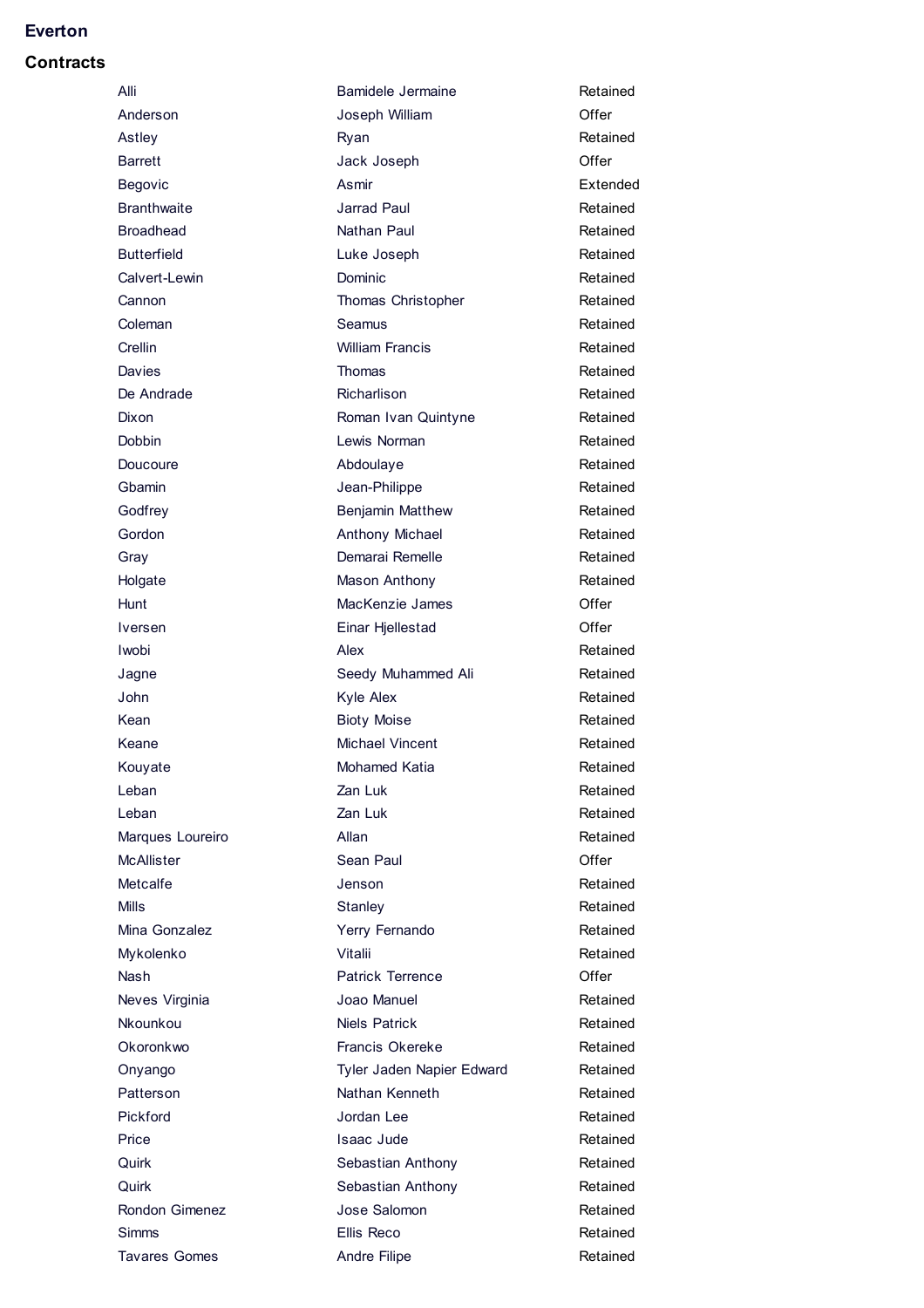Townsend **Andros Darryl** Tyrer **Harry Alfred** Warrington **Lewis Wesley** Welch Reece Belfield Whitaker Charlie Jay

## **Scholars**

Cahill **Shae Lou Tim** Campbell **Elijah Xavier** Djankpata **Halid** Graham Dylan Paul Higgins Liam Thomas Mallon Mathew John Manafa Saja Smikle-James Troy Tierney **Jack** 

Barker **Owen William** Coughlan Sam Frederick Heath Isaac Theodor Lambie Jones Edward Michael Wilson **Charles Robert** Wright **Harry Bernard** 

Retained Retained Retained Retained Retained

Retained Retained Retained Retained Retained Retained Retained Retained Offer Contract Retained Offer Contract Retained Retained Offer Contract Retained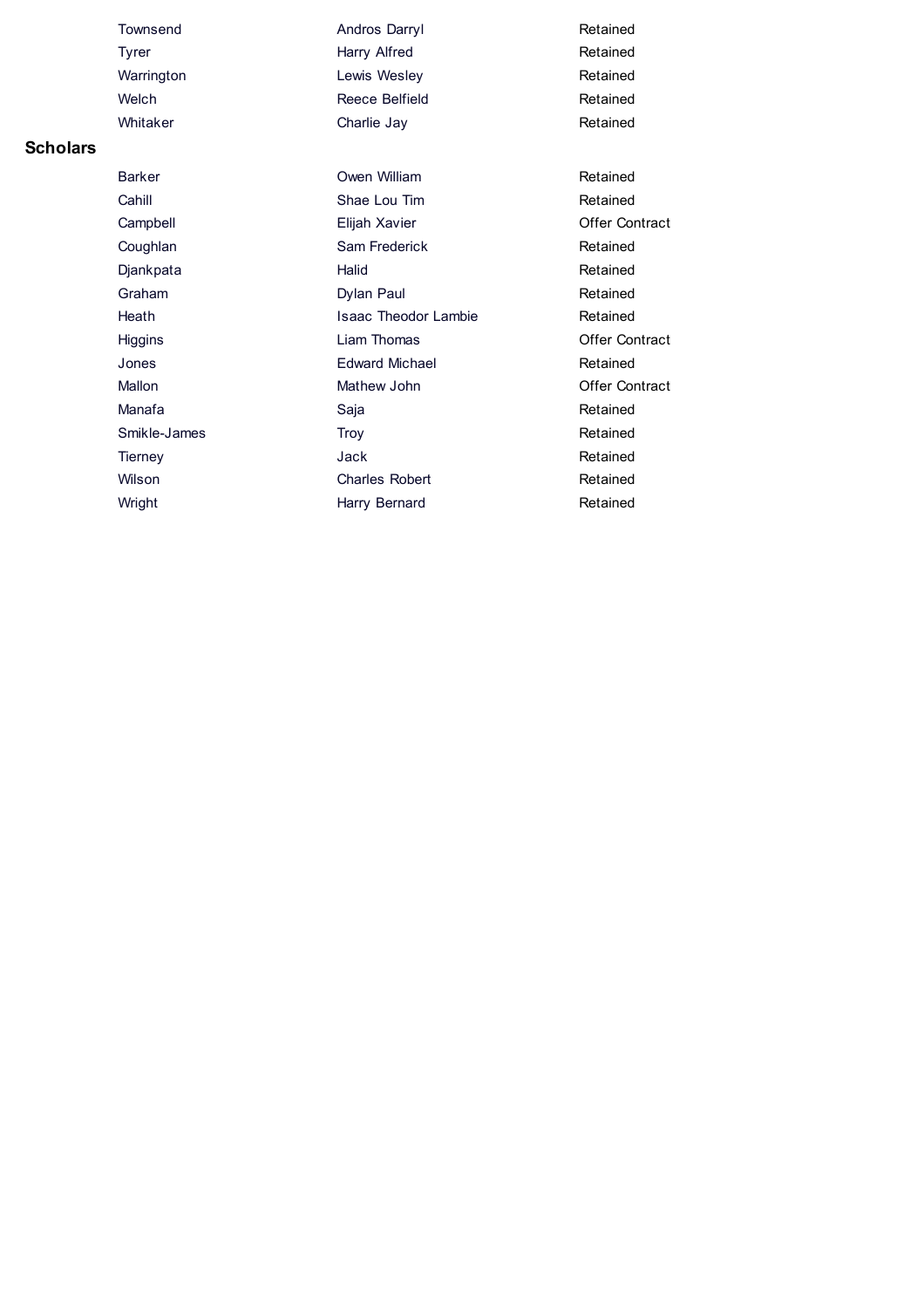## **Leeds United**

|                             | Retained              |
|-----------------------------|-----------------------|
| Luke David                  | Retained              |
| <b>Patrick James</b>        | Retained              |
| Lewis Michael               | Retained              |
| Mateusz Piotr               | Retained              |
| Elia                        | Retained              |
| Francisco                   | Retained              |
| Jeremiah Chukwuedo          | Retained              |
| Harry Thomas                | Retained              |
| Liam David Ian              | Retained              |
| <b>Charlie Richard</b>      | Retained              |
| Stuart                      | Retained              |
| Leif                        | Retained              |
| Max Jimmy                   | Retained              |
| Raphael                     | Retained              |
| Cody Callum Pierre          | Retained              |
| Ryan David                  | Retained              |
| <b>Hector Junior</b>        | Retained              |
| Adam John                   | Retained              |
| Joseph Paul                 | Retained              |
| Sam                         | Retained              |
| Jack David                  | Retained              |
| Leo Fuhr                    | Retained              |
| Daniel Owen                 | Retained              |
| Jack                        | Retained              |
|                             |                       |
| Mateo                       | Retained              |
| Nohan                       | Offer                 |
| Kristoffer-August Sundquist | Retained              |
| Mateusz Andrzej             | Retained              |
| Robin                       | Retained              |
| Diego Javier                | Retained              |
| Alfie John                  | Retained              |
| Liam James                  | Retained              |
| Sean                        | Retained              |
| Stuart Adamson              | Retained              |
| Illan Stephane              | Retained              |
| Dzhoshkun Temenuzhkov       | Retained              |
| Amari Miquel                | Retained              |
| Kristan Richard             | Retained              |
| Rodrigo                     | Retained              |
| <b>Kalvin Mark</b>          | Retained              |
| Ian Carlo                   | Retained              |
| Tyler                       | Retained              |
| Jamie Stuart                | Retained              |
| Joseph Leonard              | Retained              |
| <b>Helder Wander</b>        | Retained              |
| Morten Lunde                | Retained              |
| Pascal Augustus             | Retained              |
| Crysencio Jilbert Sylverio  | Retained              |
|                             | <b>Charlie Steven</b> |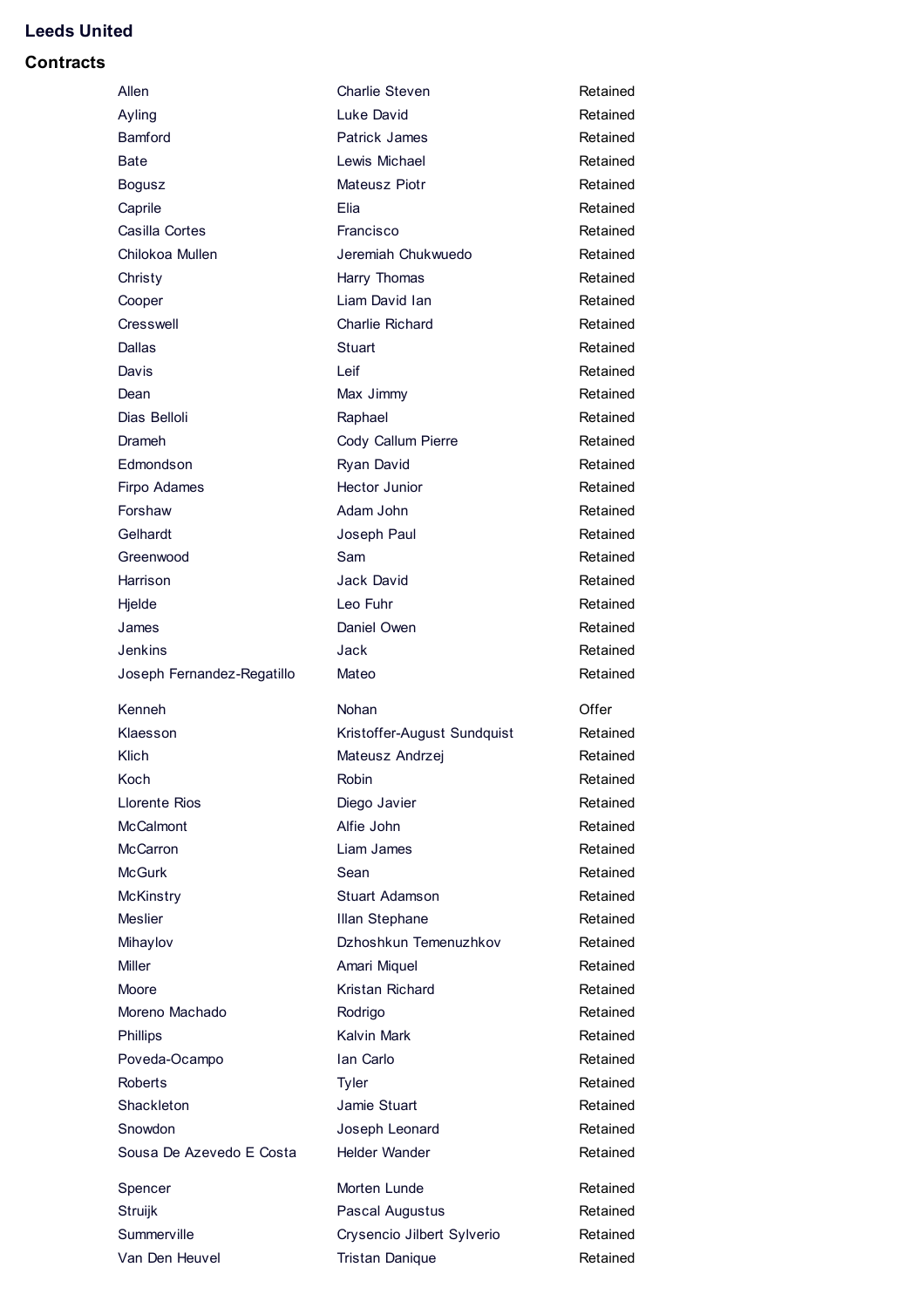# **Scholars**

| Andreucci    | Benjamin                | Retained              |
|--------------|-------------------------|-----------------------|
| <b>Brook</b> | <b>William Michael</b>  | Offer Contract        |
| Buchan       | Jay                     | Retained              |
| Carole       | Keenan Nino             | Offer Contract        |
| Coleman      | Cian Eric               | Retained              |
| Debayo       | James Boluwatife        | Retained              |
| <b>Diboe</b> | Cuba Peter Jayden       | Retained              |
| Ferguson     | Connor Gary Ian         | Retained              |
| Godden       | Scott Mackenzie         | Retained              |
| McGrath      | Ronnie Eric             | Retained              |
| Ombang       | Daryl Merveil           | Retained              |
| Sutcliffe    | <b>Harvey Frederick</b> | <b>Offer Contract</b> |
| Thomas       | Luca Ty                 | Retained              |
|              |                         |                       |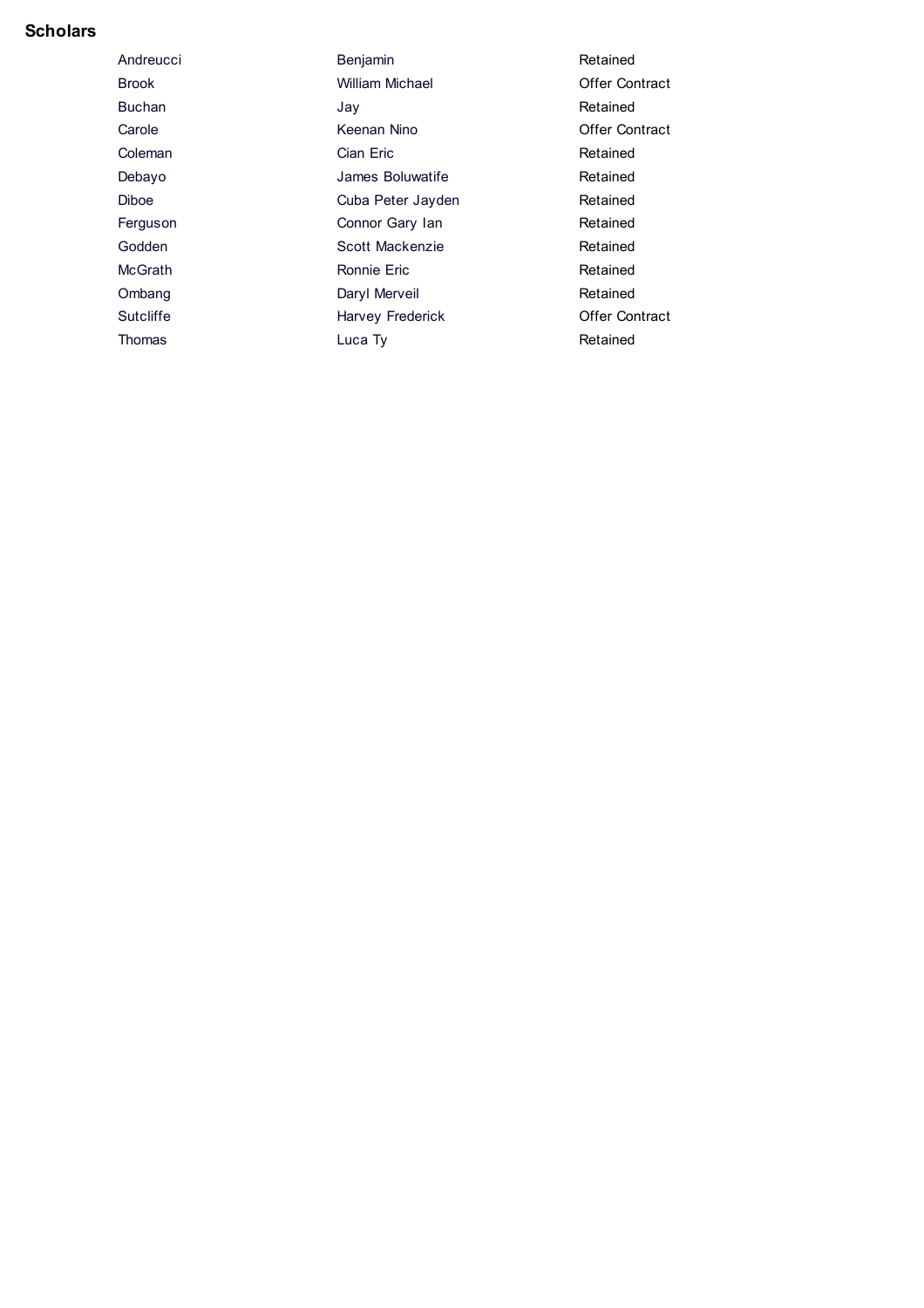## **Leicester City**

## **Contracts**

| Albrighton            | Marc Kevin                |
|-----------------------|---------------------------|
| Amartey               | Daniel                    |
| <b>Barnes</b>         | Harvey Lewis              |
| <b>Bertrand</b>       | Ryan                      |
| <b>Booth</b>          | Chadwick Zachary          |
| <b>Braybrooke</b>     | <b>Samuel Charles</b>     |
| <b>Brunt</b>          | Lewis                     |
| Castagne              | Timothy                   |
| Chibueze              | Kelechi                   |
| Choudhury             | Hamza                     |
| Daka                  | Patson                    |
| Dewsbury-Hall         | Kiernan                   |
| Evans                 | Jonathan Grant            |
| Ewing                 | Oliver James              |
| Fitzhugh              | <b>Ethan</b>              |
| Flynn                 | Shane Aidan Conor         |
| Fofana                | Wesley                    |
| Grist                 | Benjamin Roy              |
| Hirst                 | George David Eric         |
| Hughes                | lestyn                    |
| Iheanacho             | Kelechi                   |
| Iversen               | Daniel Lonne              |
| Justin                | James Michael             |
| Leshabela             | Thakgalo Khanya           |
| Louis-Marie Richards  | Amani Tye                 |
| Maddison              | James Daniel              |
| Marcal Madivadua      | Wanya                     |
| Maswanhise            | Tawanda                   |
| McAteer               |                           |
|                       | Kasey                     |
| Mendy<br><b>Ndidi</b> | Nampalys                  |
| Nelson                | Onyinye Wilfred           |
|                       | Benjamin Harvey           |
| <b>Nelson</b>         | Ronny Alex Scott Hall     |
| Odunze                | Chituru Ethan             |
| Okpoda Eppiah         | Joshua Felix              |
| Pennant               | Kian Darnell Leroy        |
| Pennant               | <b>Terell Amari Leroy</b> |
| Pereira               | Ricardo                   |
| Perez Gutierrez       | Ayoze                     |
| Popov                 | <b>Christopher Petrov</b> |
| Praet                 | Dennis                    |
| Schmeichel            | Kasper Peter              |
| Soumare               | Boubakary                 |
| Soyuncu               | Caglar                    |
| Spencer-Adams         | Bayli                     |
| Stolarczyk            | Jakub                     |
| Suengchitthawon       | Thanawat                  |
| Thomas                | Luke Jonathan             |
| Tielemans             | Youri Marion A            |
| Vardy                 | Jamie                     |
| Vestergaard           | Jannik                    |

Retained Retained Retained Retained Retained Retained Retained Extended Retained Retained Retained **Offer** Retained Retained Retained Retained Retained Retained Retained Retained **Offer** Retained Retained Retained Retained Retained Retained Retained Retained Retained Retained Retained Retained Retained Retained Retained **Offer** Retained Retained Retained Retained Retained Retained Retained Retained Retained Retained Retained Retained Retained Retained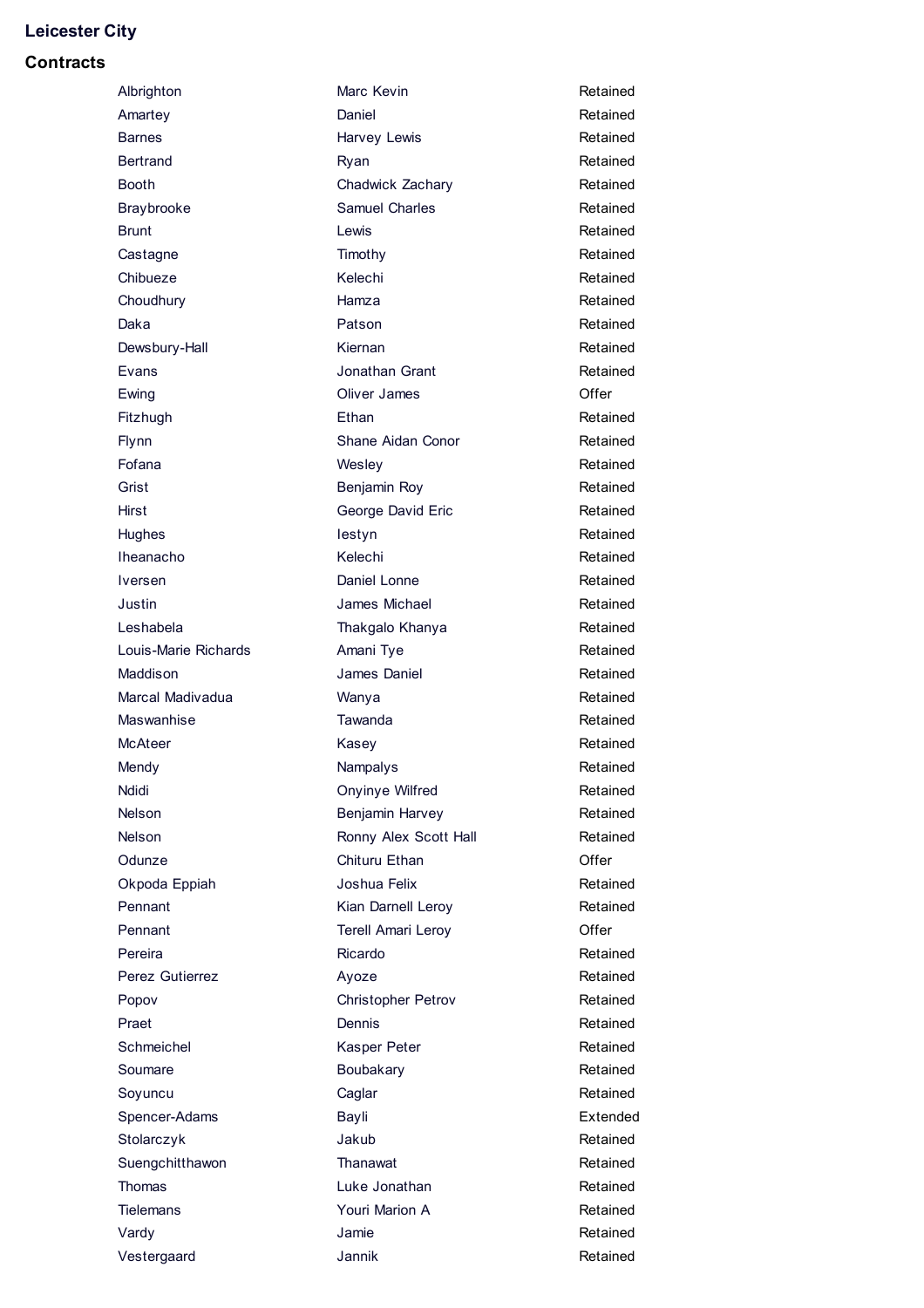|                 | Ward          | Daniel                | Retained              |
|-----------------|---------------|-----------------------|-----------------------|
|                 | Wright        | Callum                | Extended              |
|                 | Young         | <b>Bradley</b>        | Retained              |
| <b>Scholars</b> |               |                       |                       |
|                 | Addai         | Dillon Charles Kojo   | Retained              |
|                 | Alves         | <b>William Thomas</b> | Retained              |
|                 | Cartwright    | Henry                 | Retained              |
|                 | Cook          | Freddie Robert Joseph | Retained              |
|                 | Cover         | <b>Brandon Ashley</b> | <b>Offer Contract</b> |
|                 | Doherty       | Arlo Ricky Hugh       | Offer Contract        |
|                 | Godsmark-Ford | Harvey George         | <b>Offer Contract</b> |
|                 | Javaid        | Abdullah              | Retained              |
|                 | Lewis         | <b>Jack Robert</b>    | Retained              |
|                 | Lindsay       | Jahmari Samuel        | Retained              |
|                 | Weeks         | Tyler-Jack            | Retained              |
|                 | Wilson-Brown  | Thomas                | Retained              |
|                 | Wormleighton  | Joseph Oliver         | Offer Contract        |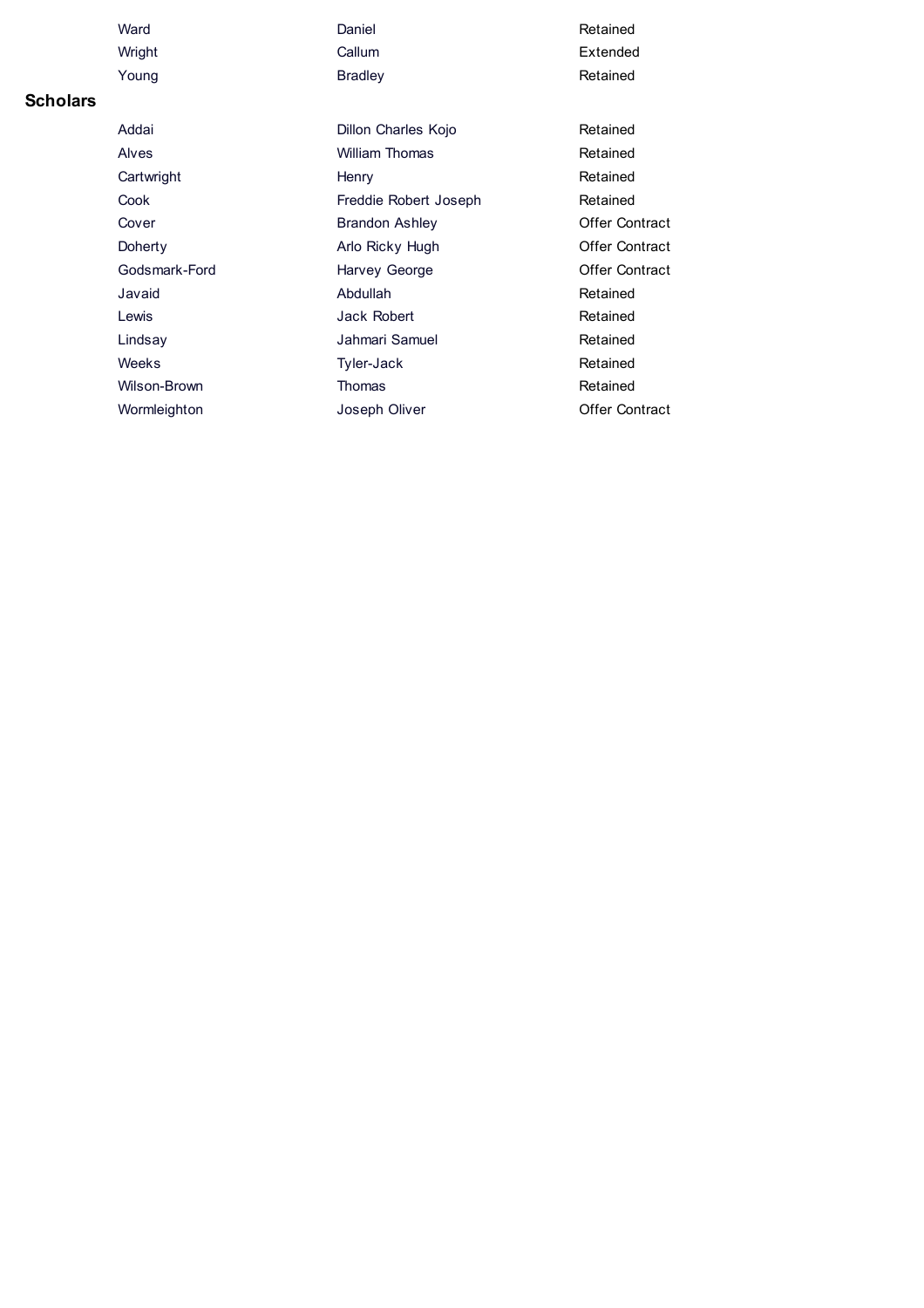# **Liverpool**

| Alcantara Do Nascimento | Thiago                  | Retained |
|-------------------------|-------------------------|----------|
| Alexander Arnold        | Trent                   | Retained |
| Bajcetic Maquieira      | Stefan                  | Retained |
| Balagizi                | James                   | Retained |
| Barbosa De Oliveira     | Roberto Firmino         | Retained |
| Bearne                  | Jack William Garrad     | Retained |
| Beck                    | Owen Michael            | Retained |
| <b>Becker</b>           | <b>Alisson Ramses</b>   | Retained |
| Blair                   | Harvey Antonio          | Retained |
| <b>Bradley</b>          | Conor                   | Retained |
| Cain                    | <b>Jake Steven</b>      | Retained |
| Cannonier               | Oakley William          | Retained |
| Chambers                | Luke                    | Retained |
| Clark                   | Bobby Lamont            | Retained |
| Clarkson                | Leighton                | Retained |
| Clayton                 | <b>Thomas Andrew</b>    | Retained |
| Cordoba                 | Anderson Arroyo         | Retained |
| Corness                 | Dominic                 | Retained |
| Davies                  | Benjamin Keith          | Retained |
| Davies                  | Harvey                  | Retained |
| De Araujo Pitaluga      | Marcelo                 | Retained |
| Diaz Marulanda          | Luis Fernando           | Retained |
| Elliott                 | Harvey Daniel James     | Retained |
| Frauendorf              | Melkamu Benjamin Daniel | Retained |
| Glatzel                 | Paul Milton             | Retained |
| Gomez                   | Joseph David            | Retained |
| Gordon                  | Kaide Sheene            | Retained |
| Grujic                  | Marko                   | Retained |
| Henderson               | Jordan Brian            | Retained |
| Henrique Taveres        | Fabio                   | Retained |
| <b>Hewitson</b>         | Luke                    | Retained |
| Hill                    | <b>Thomas Daniel</b>    | Retained |
| Hughes                  | Liam John               | Retained |
| Jaros                   | Vitezslav               | Retained |
| Jonas                   | Lee                     | Retained |
| Jones                   | Curtis                  | Retained |
| Keita                   | Naby                    | Retained |
| Kelleher                | Caoimhin                | Retained |
| Kelly                   | Oscar George            | Retained |
| Konate                  | Ibrahima                | Retained |
| Koumetio                | <b>Billy Dawson</b>     | Retained |
| Lewis                   | Adam                    | Retained |
| Mabaya                  | <b>Isaac Angus</b>      | Retained |
| Mane                    | Sadio                   | Retained |
| Matip                   | Job Joel Andre          | Retained |
| <b>McConnell</b>        | James William           | Retained |
| <b>McLoughlin Miles</b> | Terence James           | Retained |
| <b>Milner</b>           | James Philip            | Offer    |
| Minamino                | Takumi                  | Retained |
| Morton                  | <b>Tyler Scott</b>      | Retained |
| Mrozek                  | Fabian                  | Retained |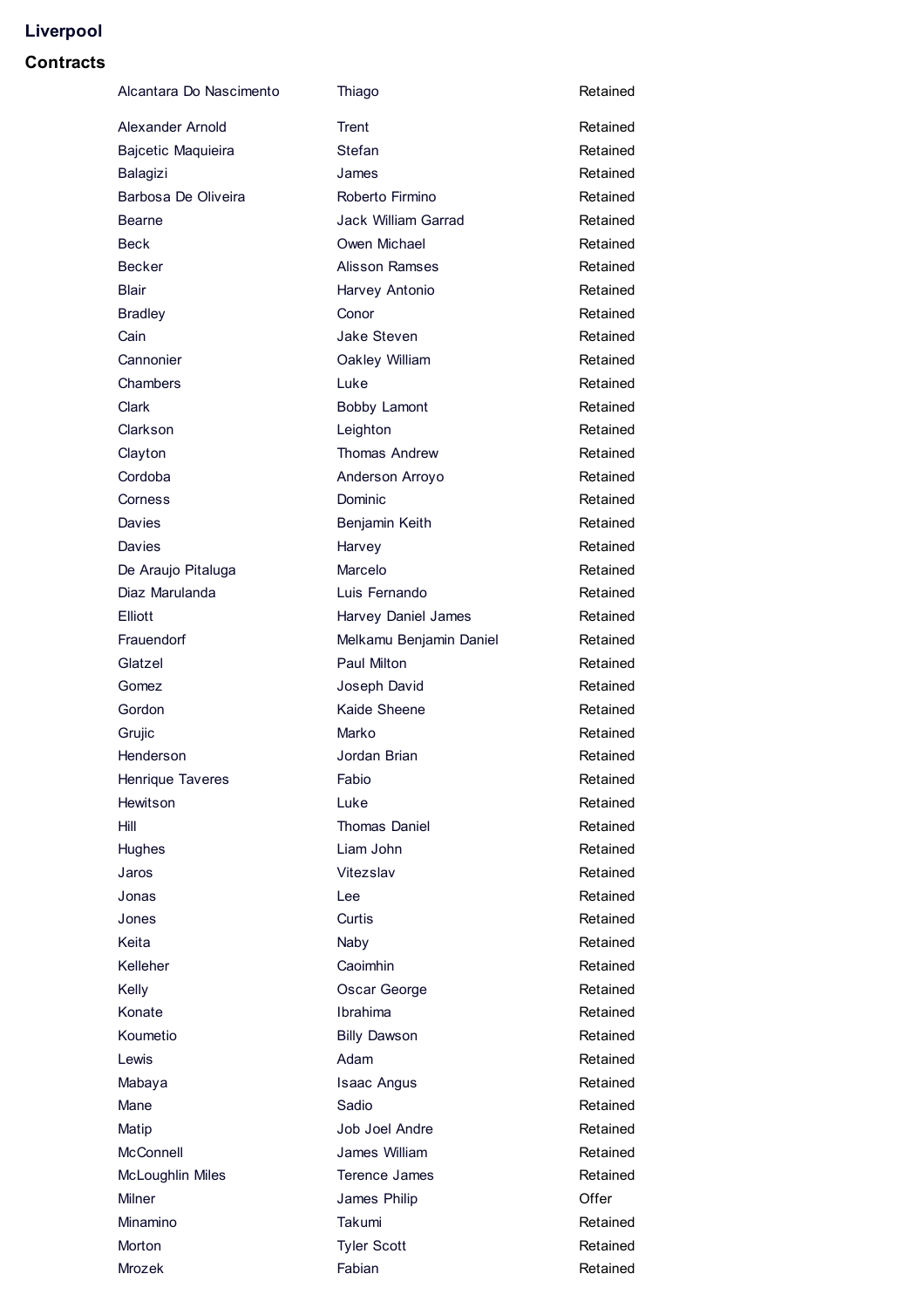| Musialowski             | Mateusz Konrad                | Retained |
|-------------------------|-------------------------------|----------|
| <b>Norris</b>           | James Barry                   | Retained |
| O'Rourke                | Fidel                         | Retained |
| Ojrzynski               | Jakub                         | Retained |
| Oxlade-Chamberlain      | Alexander Mark David          | Retained |
| Phillips                | Nathaniel Harry               | Retained |
| Quansah                 | Jarell Amorin                 | Retained |
| Ritaccio                | Matteo                        | Retained |
| Robertson               | Andrew                        | Retained |
| Salah                   | Mohamed                       | Retained |
| San Miguel Del Castillo | Adrian                        | Retained |
| Scanlon                 | Calum Alexander               | Retained |
| Stephenson              | Luca                          | Retained |
| <b>Stewart</b>          | Layton Rhys                   | Retained |
| Teixeira Da Silva       | Diogo Jose                    | Retained |
| Tsimakis                | Konstantinos                  | Retained |
| Van Den Berg            | Sepp                          | Retained |
| Van Dijk                | Virgil                        | Retained |
| Williams                | Neco Shay                     | Retained |
| Williams                | <b>Rhys</b>                   | Retained |
| Woltman                 | Max Reuben                    | Retained |
|                         |                               |          |
| Hayes-Green             | <b>Charles Frederick Jack</b> | Retained |
| Osborne                 | Niall Declan                  | Retained |
| Pilling                 | Tommy James                   | Retained |
| <b>Roberts</b>          | Iwan                          | Retained |

**Scholars**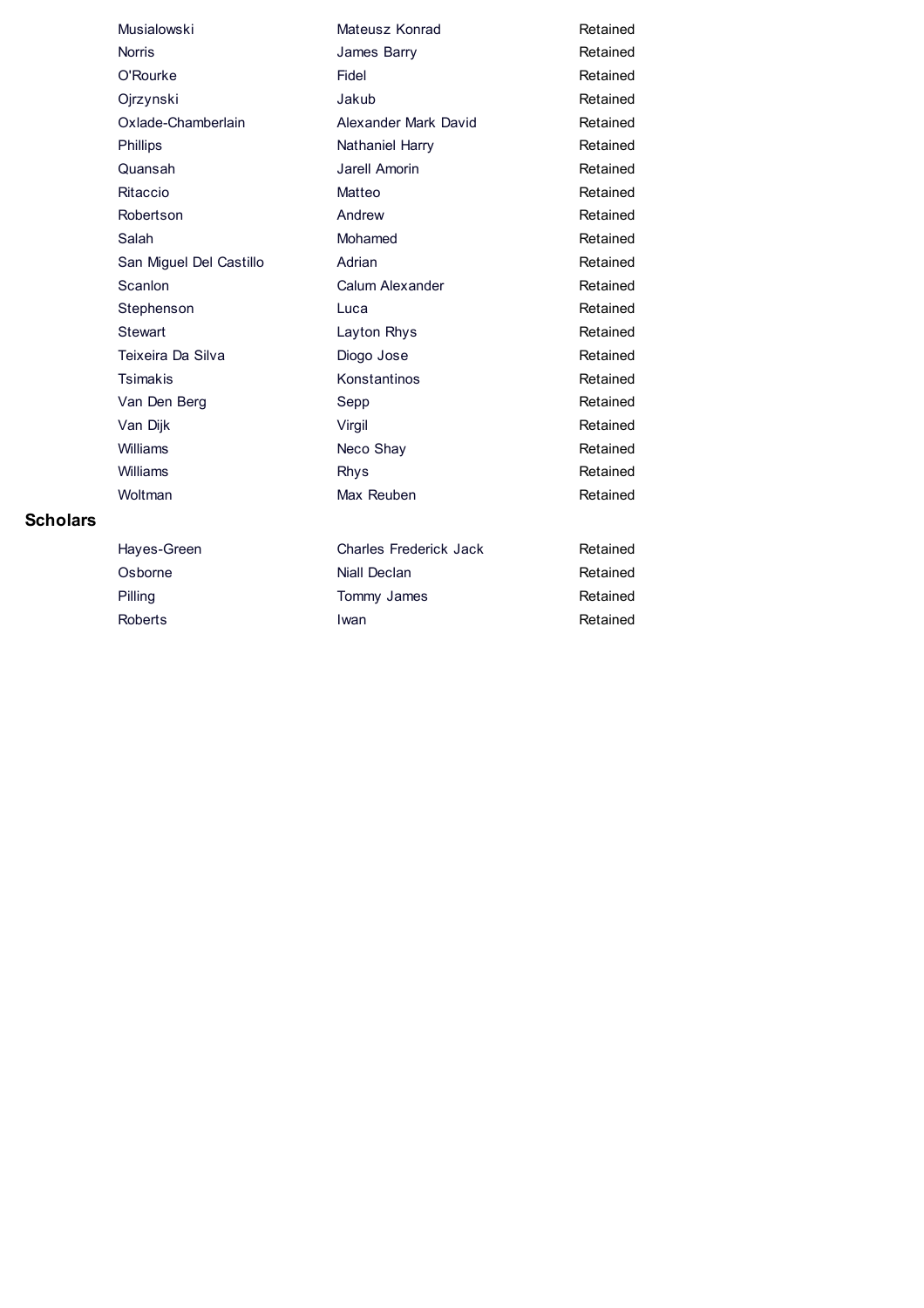## **Manchester City**

## **Contracts**

| Adam                       | Josh                          |
|----------------------------|-------------------------------|
| <b>Aguilar Diaz</b>        | Kluiverth Miguel              |
| Ake                        | Nathan Benjamir               |
| Alvarez                    | Julian                        |
| Amankwah                   | Yeboah                        |
| Arzani                     | Daniel                        |
| Awokoya-Mebude             | <b>Adedire Emmant</b>         |
| Bazunu                     | Gavin Okeroghe                |
| Bobb                       | Oscar                         |
| <b>Breckin</b>             | Kian                          |
| <b>Bueno Couto</b>         | Yan                           |
| Burns                      | <b>Finley Jack</b>            |
| Bustos                     | Nahuel Lautaro                |
| Carson                     | Scott Paul                    |
| Cavaco Cancelo             | Joao Pedro                    |
| Charles                    | <b>Shea Emmanuel</b>          |
| Da Silva Chagas            | Kayky                         |
| De Bruyne                  | Kevin                         |
| Delap                      | Liam Rory                     |
| Dos Santos Gato Alves Dias | Ruben                         |
|                            |                               |
| Doyle                      | Callum Craig                  |
| Doyle<br>Edozie            | Thomas Glyn<br>Samuel Ikechuk |
| Egan-Riley                 | Conrad Jaden                  |
| Fernando De Jesus          | Gabriel                       |
| Fiorini                    | Lewis Paul                    |
| Foden                      | <b>Philip Walter</b>          |
| Forbs Borges               | Carlos Roberto                |
| Gomes                      | Claudio                       |
| Grealish                   | <b>Jack Peter</b>             |
| Gundogan                   | Ilkay                         |
| Gyabi                      | Darko Boateng                 |
| Hamilton                   | Micah Philippe J              |
| Harwood-Bellis             | <b>Taylor Jay</b>             |
| Hernandez Cascante         | Rodrigo                       |
| Herrera Ravelo             | Yangel Clement                |
| Itakura                    | Kou                           |
| Kabore                     | Issa                          |
| Knight                     | Benjamin Leo                  |
| Laporte                    | Aymeric Jean Lo               |
| Larios Lopez               | Juan                          |
| Lavia                      | Romeo                         |
| Mahrez                     | Riyad                         |
| Mbete-Tabu                 | Luke                          |
|                            |                               |
| McAtee<br>McNamara         | James John                    |
|                            | Joshua Anthony                |
| Mendy                      | Benjamin                      |
| Meshino                    | Ryotaro                       |
| Moreno Duran               | Marlos                        |
| Moreno Taboada             | Pablo                         |

**Miguel** hjamin nmanuel roghene echukwu ppe Jude mente ean Louis Gerard thony Retained Retained Retained Retained Retained Retained Retained Retained Retained Retained Retained Retained Retained Retained Retained Retained Retained Retained Retained Retained Retained Retained Retained Retained Retained Retained Retained Retained Retained Retained **Offer** Retained Retained Retained Retained Retained Retained Retained Retained Retained Retained Retained Retained Retained Retained Retained Retained Retained Retained

Retained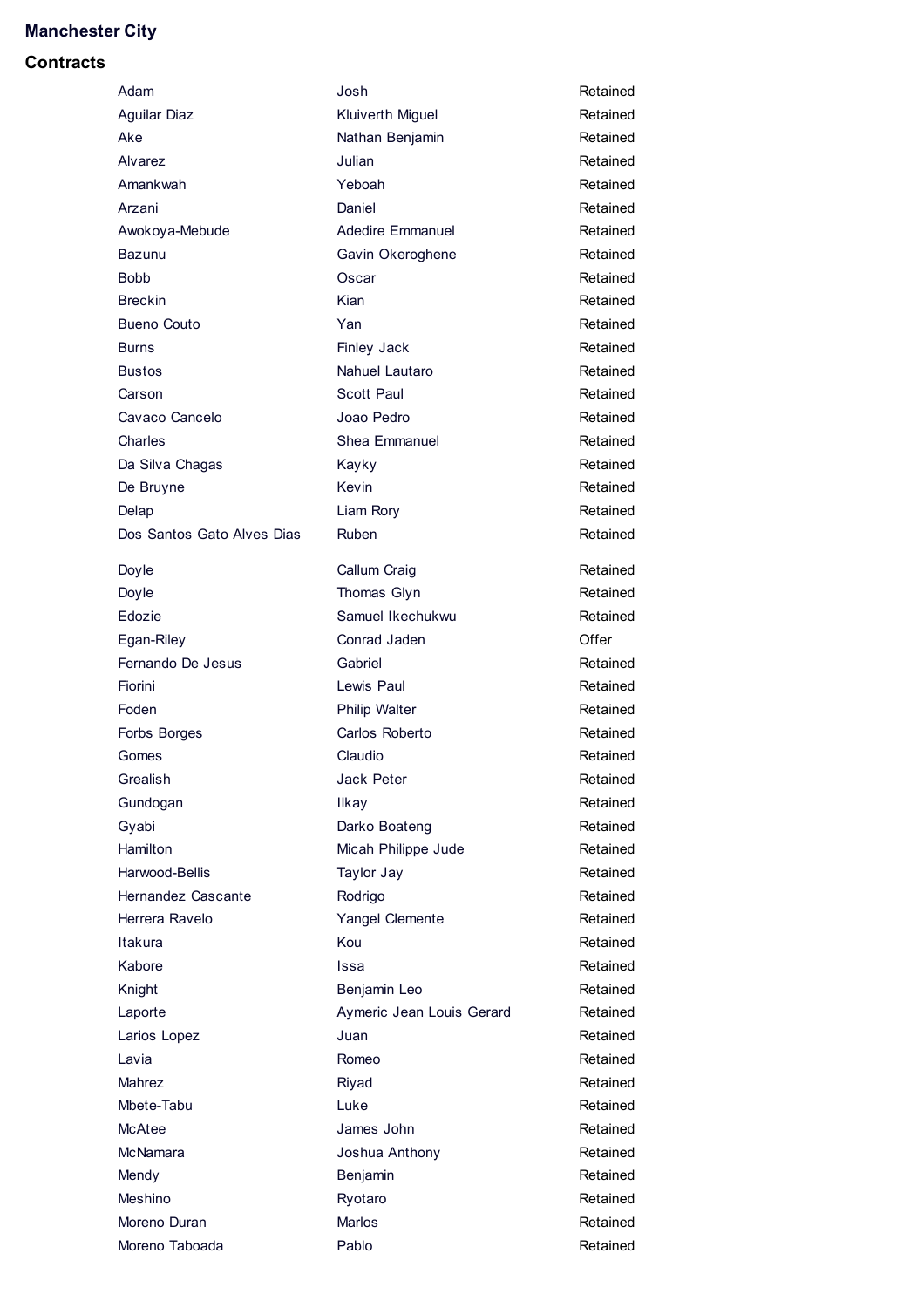| Mota Veiga De Carvalho E<br>Silva | <b>Bernardo</b>        | Retained |
|-----------------------------------|------------------------|----------|
| <b>Muric</b>                      | Arijanet Anan          | Retained |
| Palaversa                         | Ante                   | Retained |
| Palmer                            | Cole Jermaine          | Retained |
| Porro Sauceda                     | Pedro Antonio          | Retained |
| Pozo La Rosa                      | <b>Iker</b>            | Retained |
| Robertson                         | Alexander Sean Pablo   | Retained |
| Rogers                            | Morgan Elliot          | Retained |
| Santana De Moraes                 | Ederson                | Retained |
| Sarmiento                         | Dario Ariel            | Retained |
| Silva Rosa                        | Diego Gabriel          | Retained |
| Slicker                           | Cieran Peter           | Retained |
| Smith                             | Liam Kevin             | Retained |
| Sodje                             | Taione Richard Evumena | Retained |
| Steffen                           | Zackary Thomas         | Retained |
| Sterling                          | Raheem Shaquille       | Retained |
| Stevanovic                        | Filip                  | Retained |
| <b>Stones</b>                     | John                   | Retained |
| Tarensi Cordon                    | Oscar                  | Retained |
| Tedic                             | Slobodan               | Retained |
| <b>Trafford</b>                   | James Harrington       | Retained |
| Van Sas                           | Mikki Avelon Leander   | Retained |
| Walker                            | Kyle Andrew            | Retained |
| Wilson-Esbrand                    | Joshua Darius Kamani   | Retained |
| Zinchenko                         | Oleksandr              | Retained |
|                                   |                        |          |

# **Scholars**

| Alleyne           | Max Lewis Rowe            | Retained |
|-------------------|---------------------------|----------|
| <b>Barrington</b> | Luca                      | Retained |
| Dickson           | William Steven            | Retained |
| Galvez            | Tomas Kristian            | Retained |
| Katongo           | Jadel Chanda              | Retained |
| Lewis             | <b>Rico Mark</b>          | Retained |
| Madubugwu Ogwuru  | Daniel Odinakachi Chisomu | Retained |
| Murray-Jones      | George David              | Retained |
| O'Reilly          | <b>Nico</b>               | Retained |
| Smith             | <b>Isaac James</b>        | Retained |
| Susoho Sissoho    | Mahamadou                 | Retained |
| Taylor            | <b>Kane Ellis</b>         | Retained |
| Whittingham       | Matthew Joseph            | Retained |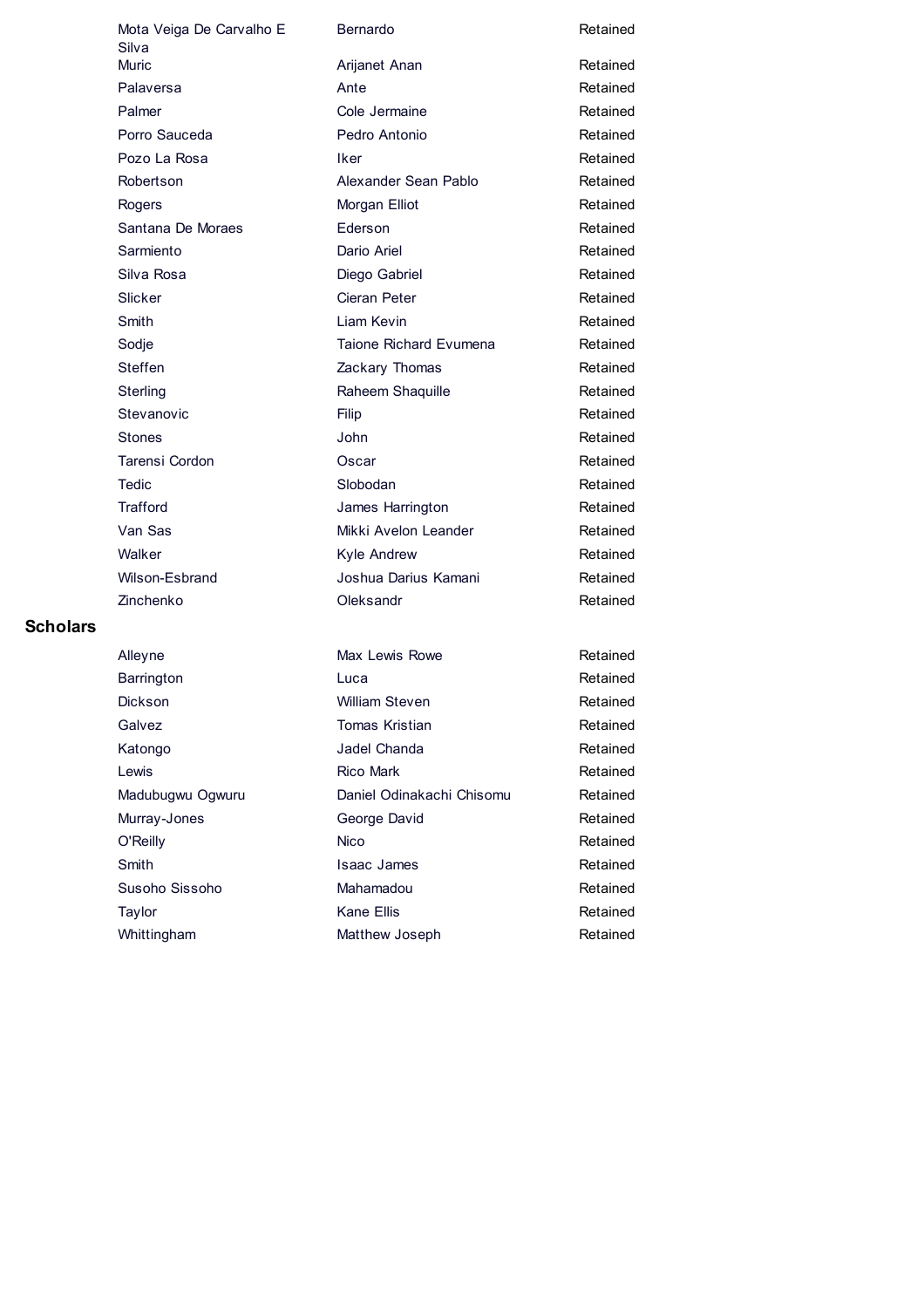#### **Manchester United**

#### **Contracts**

Bailly **Example 2018** Eric Bertrand Bennett Rhys Joseph Wright Bernard Di'Shon Joel Bishop Nathan James Borges Fernandes **Bruno Miguel** Chong Tahith Collyer Tobias Christopher Dalot Teixeira **Martia** Jose Diogo De Gea Quintana **David** Diallo **Amad** Dos Santos Aveiro **Cristiano Ronaldo** Elanga **Anthony David Junior** Emeran Noam Fritz Ennis Ethan Finley Fernandez Carreras **Alvaro** Fish William Thomas Forson **Omari Nathan** Fredricson Tyler Edwin Galbraith Ethan Stuart William Garnacho Ferreyra **Alejandro** Garner **Garner** James David Gore Daniel Lewis Greenwood Mason Will John Hansen-Aaroen Isak Hardley **Biorn Bryan** Heaton Thomas David Henderson Dean Bradley Hoelgebaum Pereira **Andreas Hugo** Hugill Joseph Brennen Iqbal **Zidane Aamar** Jones **Philip Anthony** Jurado Gomez Marc Kambwala Ndengushi Willy Kovar Matej Laird **Ethan Benjamin** Lindelof Victor Jorgen Nilsson Maguire **Maguire** Jacob Harry Mainoo Kobbie Boateng Martial Martial Anthony Jordan Mastny **Ondrej** Mather Samuel James McNeill Charlie Martin McTominay Scott Mee Dermot William Mejbri **Hannibal** Mejia Piedrahita Jose Mateo Mengi Teden Nicolao Telles **Alex** Oyedele Maximillian Rotimi Pellistri Rebollo **Facundo** 

Levitt **Dylan James Christopher** 

Retained Retained Retained

Retained Retained Retained Retained Retained Retained

Retained Retained Retained Retained Retained

Retained

Retained Retained Retained Retained Extended

Retained Retained

Retained Retained Retained Retained Retained Retained

Retained Retained Retained Retained Retained Retained

Retained Retained Retained Retained Retained Retained

Retained Retained Retained Retained Retained

Retained Retained Retained Retained Retained Retained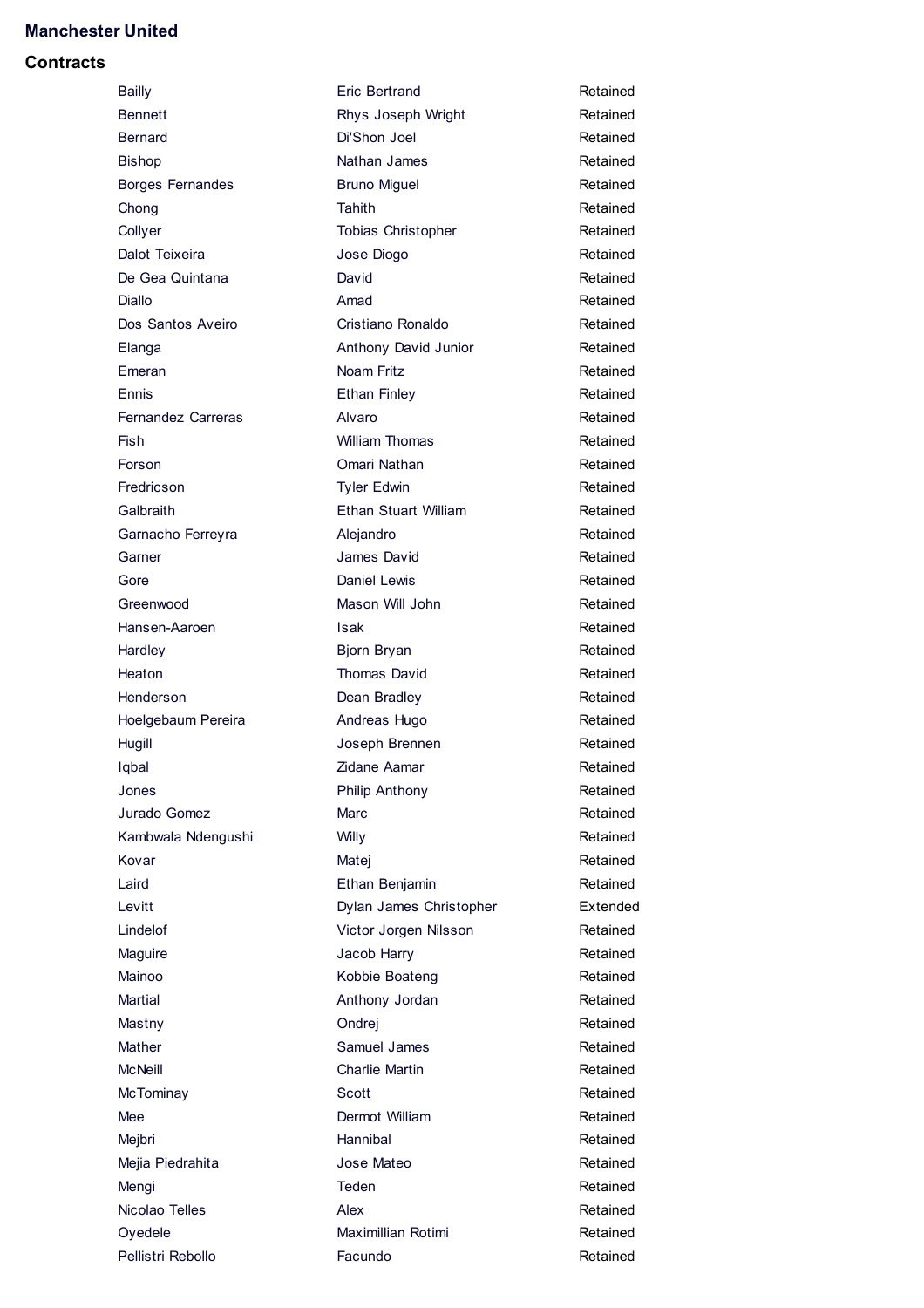|                 | Pye         | Logan                         | Retained |
|-----------------|-------------|-------------------------------|----------|
|                 | Rashford    | <b>Marcus</b>                 | Retained |
|                 | Sancho      | Jadon Malik                   | Retained |
|                 | Santos      | Frederico Rodrigues De        | Retained |
|                 | Savage      | Charlie William Henry         | Retained |
|                 | Shaw        | Luke Paul Hoare               | Retained |
|                 | Shoretire   | Shola Maxwell                 | Retained |
|                 | Svidersky   | Martin                        | Offer    |
|                 | Tuanzebe    | Axel                          | Retained |
|                 | Van De Beek | Donny                         | Retained |
|                 | Varane      | Raphael Xavier                | Retained |
|                 | Vitek       | Radek                         | Retained |
|                 | Wan-Bissaka | Aaron                         | Retained |
|                 | Wellens     | <b>Charlie Gerard Richard</b> | Retained |
|                 | Williams    | <b>Brandon Paul Brian</b>     | Retained |
|                 | Wooster     | <b>Thomas Charlie</b>         | Retained |
| <b>Scholars</b> |             |                               |          |
|                 | Aljofree    | Sonny                         | Retained |
|                 | Hanbury     | Eric Nicolas                  | Retained |
|                 | Lawrence    | Marcus Levi                   | Retained |
|                 | Murray      | Samuel Alexander              | Retained |

Norkett Manni Sam Retained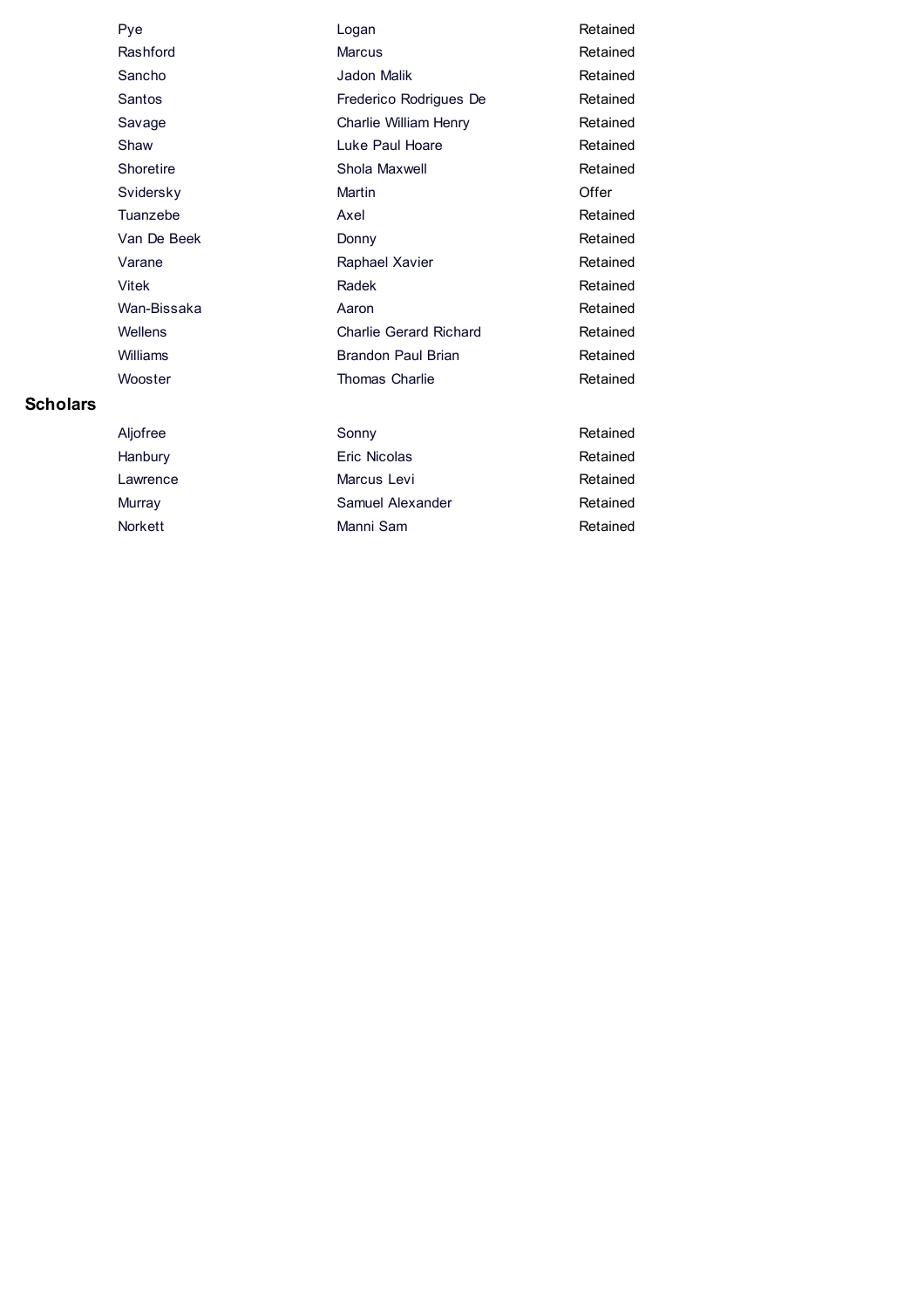# **Newcastle United**

| Almiron Rejala            | Miguel Angel               | Retained |
|---------------------------|----------------------------|----------|
| Anderson                  | <b>Elliot Junior</b>       | Retained |
| Apolinario De Lira        | Joelinton Cassio           | Retained |
| <b>Bondswell</b>          | Matthew Joshua             | Offer    |
| <b>Brookwell</b>          | Niall                      | Offer    |
| <b>Brown</b>              | William George             | Offer    |
| Burn                      | Daniel Johnson             | Retained |
| Carlyon                   | <b>Nathan Matthew</b>      | Retained |
| Cass                      | Lewis Graham               | Offer    |
| Clark                     | Ciaran                     | Retained |
| Darlow                    | Karl                       | Retained |
| De Bolle                  | Lucas                      | Retained |
| Dubravka                  | Martin                     | Retained |
| Dummett                   | Paul                       | Retained |
| Ferguson                  | Cameron Duncan             | Retained |
| Fernandez                 | Federico                   | Retained |
| Fraser                    | Ryan                       | Retained |
| Gayle                     | Dwight Devon Boyd          | Retained |
| Gillespie                 | Mark Joseph                | Retained |
| Guimaraes Rodriguez Moura | <b>Bruno</b>               | Retained |
|                           |                            |          |
| Hayden                    | <b>Isaac Scot</b>          | Retained |
| <b>Hendrick</b>           | Jeffrey                    | Retained |
| Kraft                     | Emil Henry Kristoffer      | Retained |
| Langley                   | Daniel David               | Retained |
| Lascelles                 | Jamaal                     | Retained |
| Lewis                     | Jamal                      | Retained |
| Longstaff                 | Matthew Ben                | Retained |
| Longstaff                 | Sean David                 | Retained |
| Manquillo Gaitan          | Javier                     | Retained |
| Murphy                    | Jacob Kai                  | Retained |
| Oliver                    | Joe Alexander              | Offer    |
| <b>Ritchie</b>            | <b>Matthew Thomas</b>      | Retained |
| Saint Maximin             | Allan Irenee               | Retained |
| Savage                    | Remi Eugene                | Retained |
| Schar                     | Fabian Lukas               | Retained |
| Scott                     | Joshua                     | Retained |
| Shelvey                   | Jonjo                      | Retained |
| Stephenson                | Dylan Jay                  | Retained |
| Thompson                  | Max Anthony                | Retained |
| <b>Trippier</b>           | Kieran John                | Retained |
| Turner-Cooke              | Jay                        | Retained |
| Vilca Betetta             | Rodrigo Gary               | Retained |
| Watts                     | Kelland John William James | Retained |
| Westendorf                | Isaac                      | Retained |
| White                     | Joe Peter                  | Retained |
| Wiggett                   | Charlie John               | Retained |
| <b>Willock</b>            | Joseph George              | Retained |
| Wilson                    | Callum Eddie Graham        | Retained |
| Wood                      | Christopher Grant          | Retained |
| Woodman                   | Frederick John             | Retained |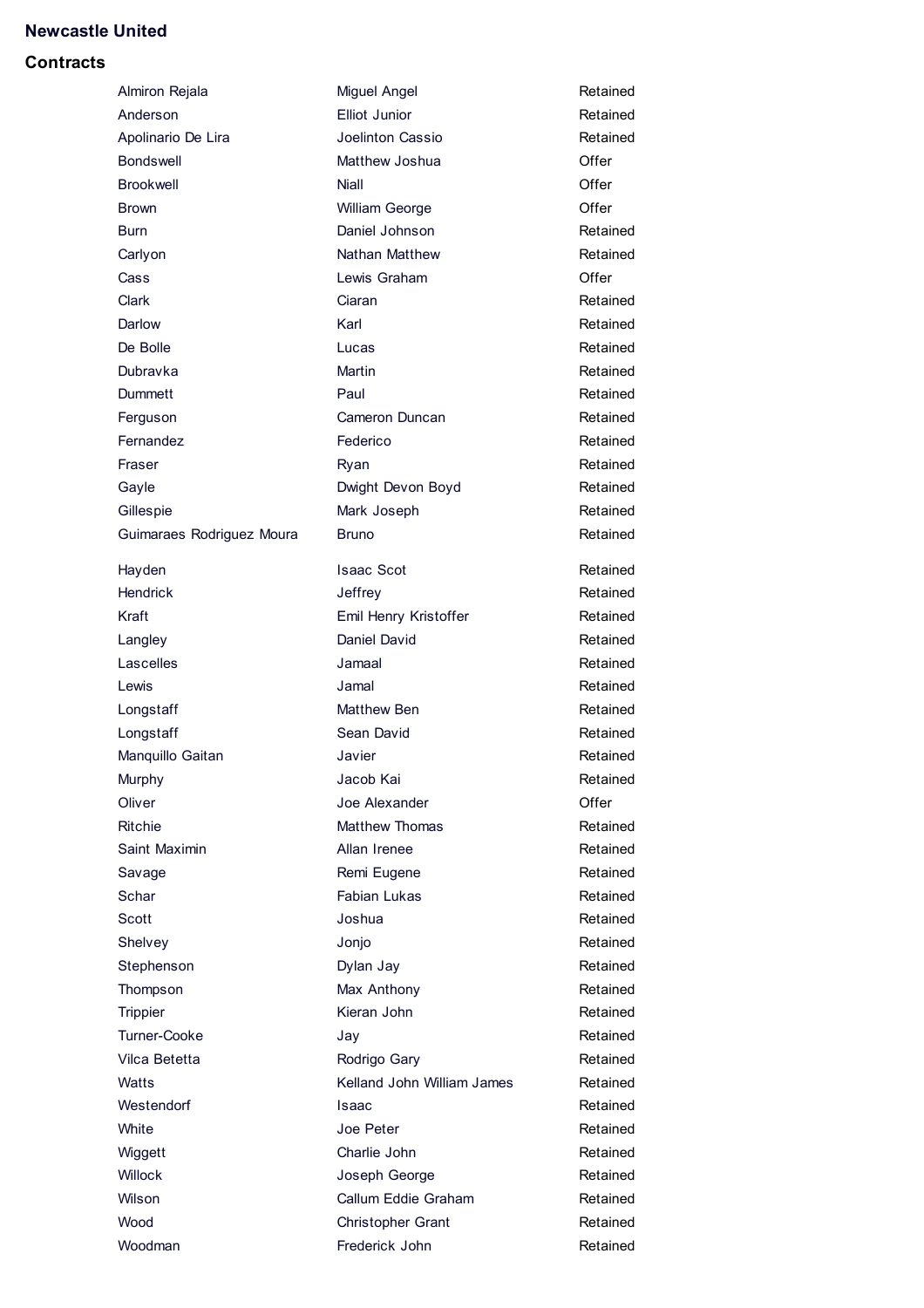# **Scholars**

| Barclay          | Harry                | <b>Offer Contract</b> |
|------------------|----------------------|-----------------------|
| <b>Beresford</b> | Beau Bewley          | Retained              |
| <b>Bessent</b>   | <b>Steven Andrew</b> | Retained              |
| Cooper           | Lucas James          | Retained              |
| Crossley         | Kyle                 | <b>Offer Contract</b> |
| Huntley          | James Alan           | <b>Offer Contract</b> |
| Mavididi         | Shaun Antonio        | Retained              |
| <b>McNally</b>   | Callum Jamie         | Retained              |
| Miley            | Jamie                | <b>Offer Contract</b> |
| Ndiweni          | Michael Ngobile      | Offer Contract        |
| Nkunku           | Nathan               | Retained              |
| Page             | Eden                 | Retained              |
| Parkinson        | Ben                  | Retained              |
| <b>Stanton</b>   | Ellis Christopher    | Retained              |
| Stewart          | Joshua Thomas        | <b>Offer Contract</b> |
| Thompson         | Ciaran James         | Retained              |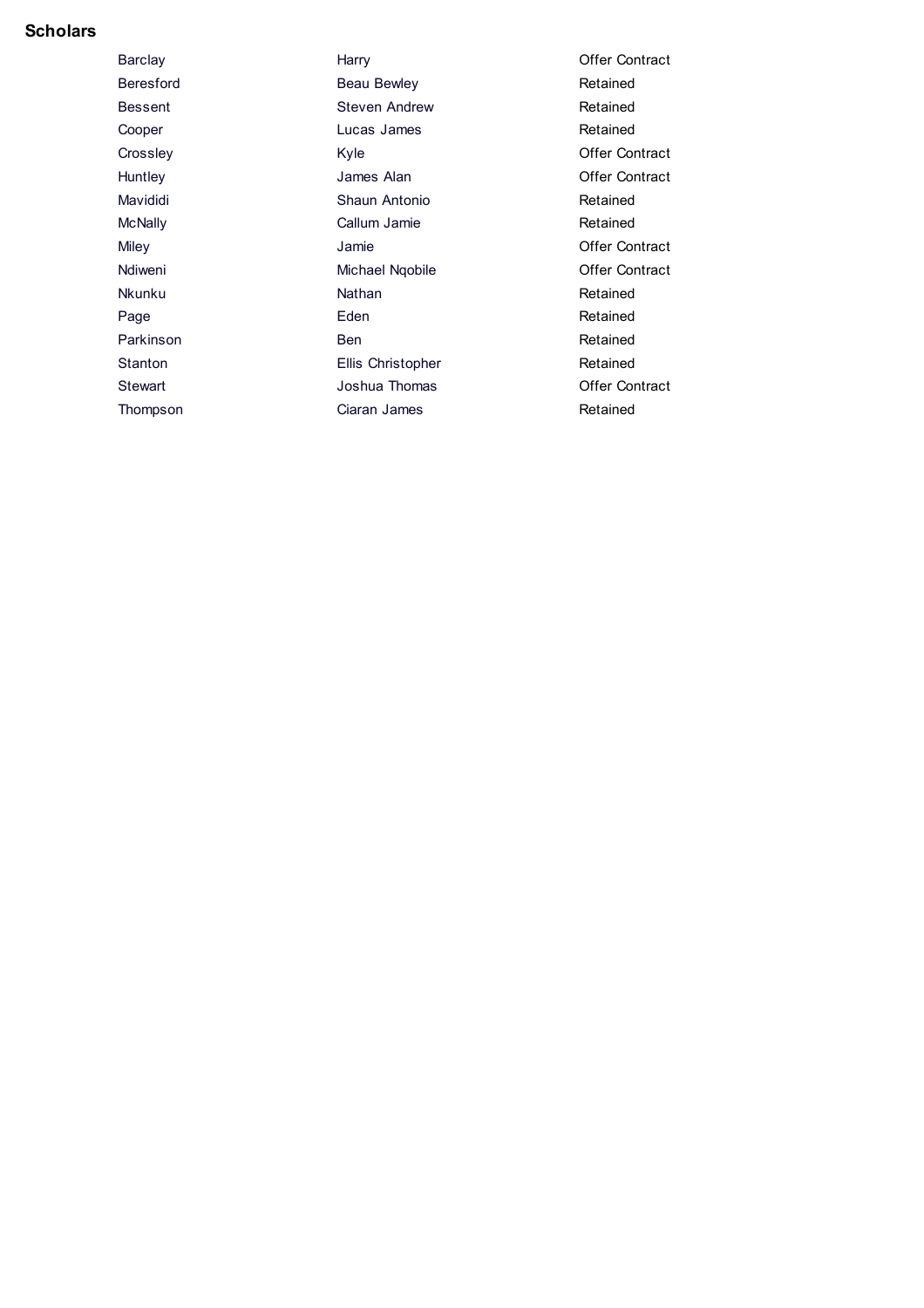# **Norwich City**

| Aarons           | <b>Maximillian James</b>  | Retained |
|------------------|---------------------------|----------|
| Ahoh             | Kenneth Nchang            | Retained |
| Adshead          | Daniel                    | Retained |
| <b>Barden</b>    | Daniel James              | Retained |
| <b>Berry</b>     | <b>Dylan Andrew</b>       | Retained |
| Blair            | Samuel Frederick          | Retained |
| <b>Brooke</b>    | Harry Roy Leslie          | Retained |
| Bushiri Kisonga  | Rocky                     | Retained |
| <b>Byram</b>     | Samuel Mark               | Retained |
| Campbell         | Charles                   | Retained |
| Cantwell         | <b>Todd Owen</b>          | Retained |
| Clarke           | Flynn                     | Retained |
| Coker            | Kenny Temitope Temilade   | Retained |
| Dennis           | <b>Matthew Timothy</b>    | Retained |
| Dickson-Peters   | Thomas Grant Delroy       | Retained |
| Dowell           | Kieran O'Neill            | Retained |
| Duffy            | Joseph Daniel             | Retained |
| Earley           | Saxon Owen                | Retained |
| Famewo           | <b>Akinlolu Richard</b>   | Retained |
| Giannoulis       | <b>Dimitrios Christos</b> | Retained |
| Gibbs            | Liam                      | Retained |
| Gibson           | Benjamin                  | Retained |
| Gunn             | Angus Fraser              | Retained |
| Hanley           | Grant                     | Retained |
| Hernandez        | Onel                      | Retained |
| Hills            | <b>Bradley</b>            | Retained |
| Hugill           | Jordan Thomas             | Retained |
| Idah             | Adam                      | Retained |
| Kamara           | Abu Bakarr                | Retained |
| Krul             | <b>Timothy Michael</b>    | Retained |
| Lees-Melou       | Pierre                    | Retained |
| Mair             | <b>Archie Barclay</b>     | Retained |
| Martin           | Joshua Saul               | Retained |
| Matos            | Alex Ojahn                | Retained |
| <b>McCallum</b>  | Sam Benjamin              | Retained |
| <b>McCracken</b> | Jon Douglas               | Retained |
| McGovern         | Michael                   | Retained |
| McLean           | Kenneth                   | Retained |
| Mumba            | Bali                      | Retained |
| Omobamidele      | Andrew Abiola             | Retained |
| Omotoye          | Tyrese Demola Huxley      | Retained |
| Placheta         | Przemyslaw                | Retained |
| Pukki            | Teemu                     | Retained |
| Rashica          | Milot                     | Retained |
| <b>Riley</b>     | Regan                     | Retained |
| Rose             | Joseph Matthew            | Retained |
| Rowe             | Jonathan David Henry      | Retained |
| Sargent          | Joshua Thomas             | Retained |
| Shipley          | Lewis                     | Retained |
| Sinani           | Danel                     | Retained |
| Sorensen         | Jacob                     | Retained |
|                  |                           |          |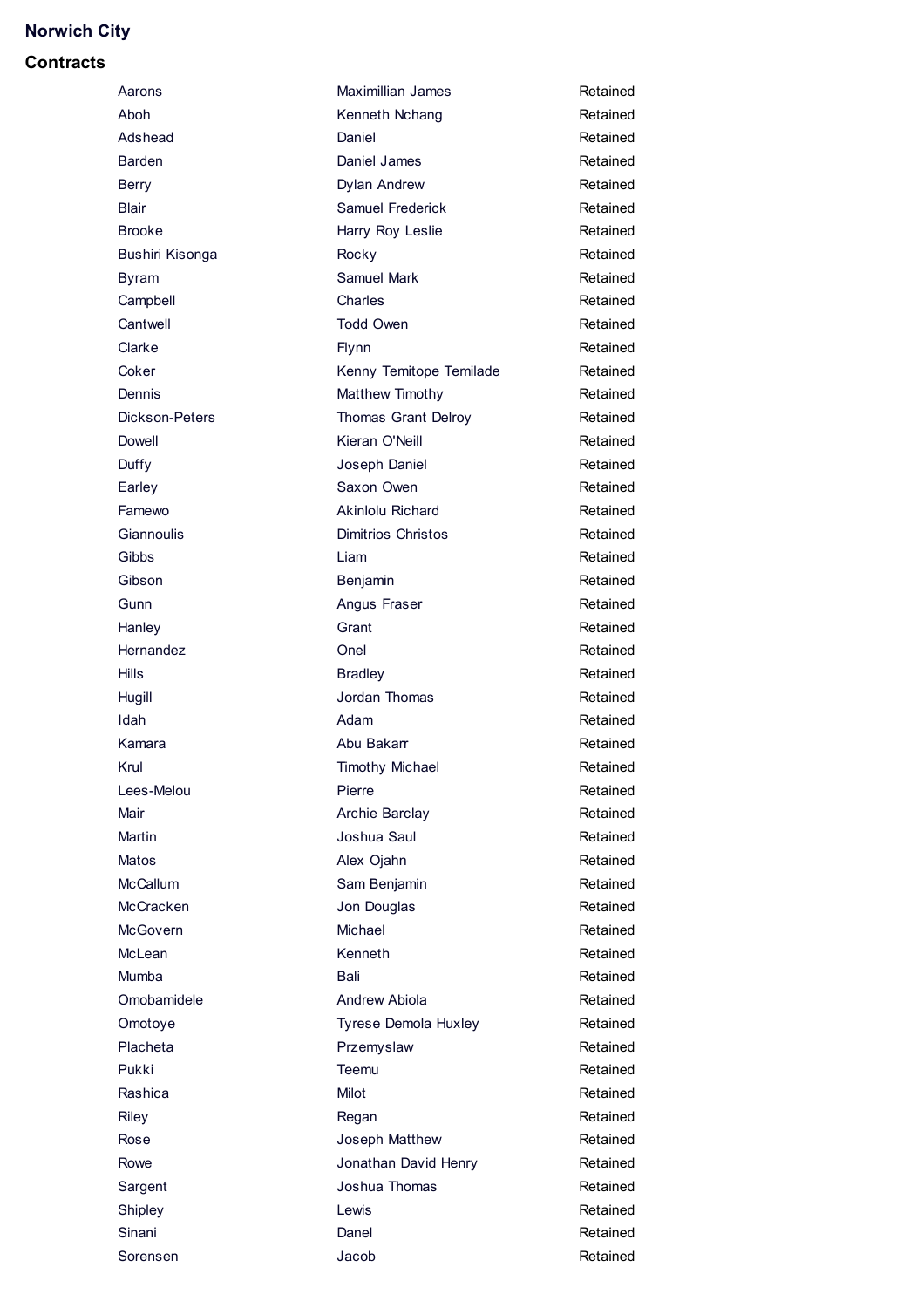| Soto            | Sebastian Guerra        | Retained |
|-----------------|-------------------------|----------|
| Springett       | <b>Tony Gary</b>        | Retained |
| St Paul         | Jayden Matthew          | Retained |
| <b>Stewart</b>  | Sean Patrick            | Retained |
| Thorn           | Oscar Peter             | Retained |
| Tomkinson       | Jonathan Robert         | Retained |
| <b>Tzolis</b>   | Christos                | Retained |
| Warner          | Jaden Lemar             | Retained |
| Zimmermann      | Christoph               | Retained |
|                 |                         |          |
| Aziaya          | David Chukwuemeka       | Retained |
| Eze             | Chukwu-Dubem Darren     | Retained |
| Foyo            | Osman Sidibay           | Retained |
| Jambang         | Ayyuba                  | Retained |
| Reindorf Junior | Michael Douglas Kwabena | Retained |
| Trueman         | Reece                   | Retained |

Retained

Welch Finley Paul

**Scholars**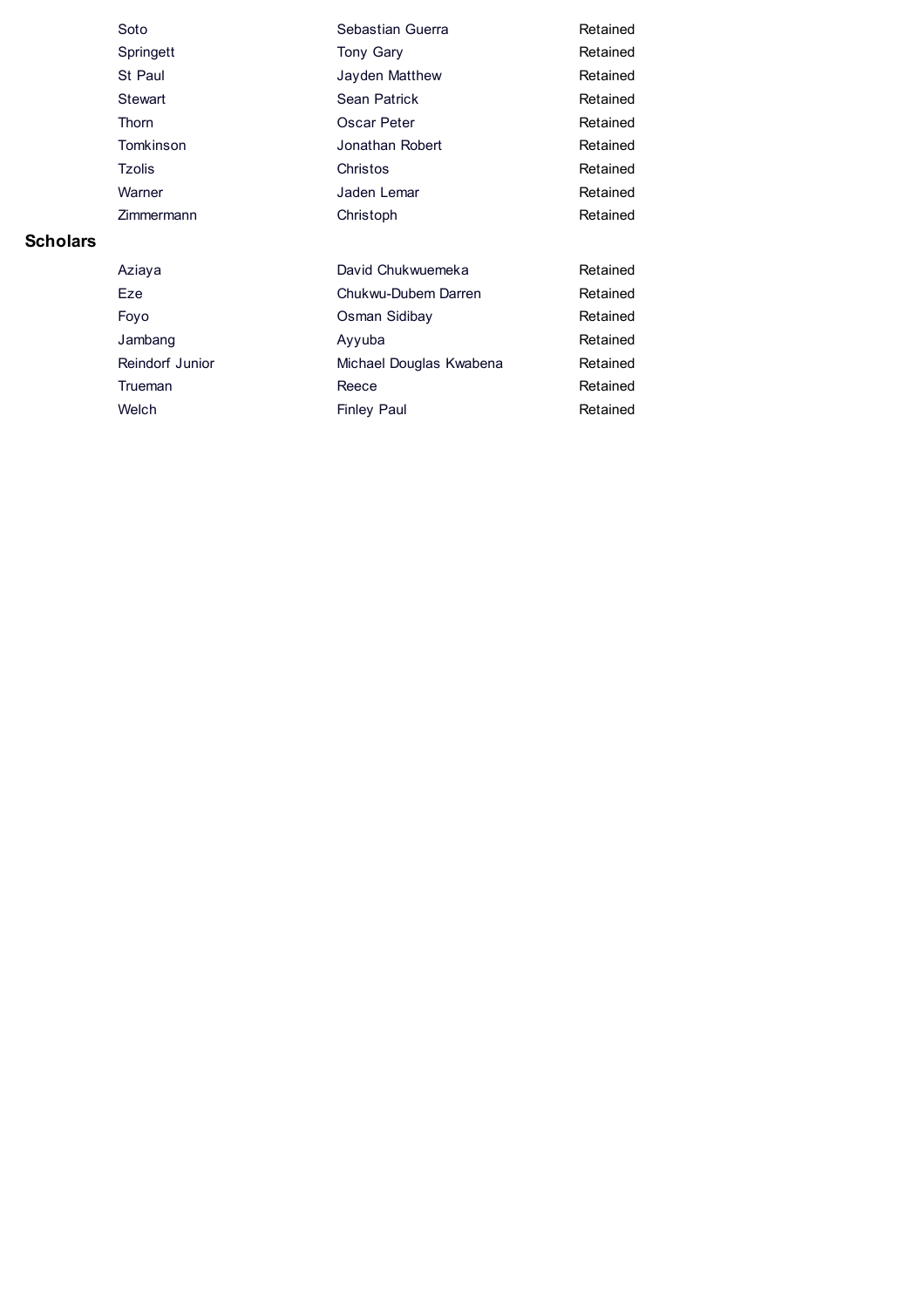#### **Southampton**

## **Contracts**

| Abdul Karim                | Mohamed Salisu                 |
|----------------------------|--------------------------------|
| Adams                      | Che Sac Everton Fred           |
| Armitage                   | Will                           |
| Armstrong                  | Adam James                     |
| Armstrong                  | Stuart                         |
| Babic                      | Goran Gogo                     |
| Ballard                    | Dominic                        |
| Bednarek                   | Jan                            |
| <b>Bellis</b>              | Samuel Lawrence Alexander      |
| Bycroft                    | <b>Jack Thomas</b>             |
| Caballero Lazcano          | <b>Wilfredo Daniel</b>         |
| Chauke                     | Kgaogelo                       |
| Diallo                     | Ibrahima                       |
| Djenepo                    | Moussa                         |
| Edwards                    | Milan Diamond Lazane           |
| El Younossi                | Mohamed                        |
| Evangelista Silveira Neves | Lyanco                         |
| Vojnovic                   |                                |
| Ferry                      | William                        |
| Finnigan                   | Ryan James                     |
| Hall                       | <b>Matthew</b>                 |
| Lancashire                 | Oliver                         |
| Lawrence                   | Nico                           |
| Livramento                 | Valentino                      |
| Long                       | <b>Shane Patrick</b>           |
| <b>McCarthy</b>            | Alex Simon                     |
| Nlundulu                   | Dan                            |
| Olaigbe                    | Kazeem Aderemi J.              |
| Otseh-Taiwo                | Zuriel                         |
| Pambou Makaya              | Leon                           |
| Payne                      | Lewis James                    |
| Pearce                     | Luke Edward Andrew             |
| Perraud                    | Romain Paul Jean Michel        |
| Ramsay                     | Kayne                          |
| Redmond                    | Nathan Daniel Jerome           |
| Rodriguez Borja            | Jeremi Alexander               |
| Ross-Lang                  | Fedel                          |
| Simeu                      | Dynel Brown Kemgo              |
| Small                      | <b>Thierry</b>                 |
| Smallbone                  | <b>William Anthony Patrick</b> |
| <b>Stephens</b>            | Jack                           |
| Tella                      | Nathan                         |
| Tizzard                    | Wiliam                         |
| Turner                     | Jack                           |
| Valery                     | Yan                            |
| Vidal                      | Oriol Romeu                    |
| <b>Vokins</b>              | Jake                           |
| Walcott                    | Theo James                     |
| <b>Walker-Peters</b>       | Kyle Leonardus                 |
| Ward-Prowse                | <b>James Michael Edward</b>    |
| Watts                      | Caleb Cassius                  |
| Wright                     | Oliver                         |

Retained Retained Retained

Retained Retained Retained Retained Retained Retained

Retained Retained Retained Retained Retained Retained

Retained Retained Retained Retained Retained Retained

Retained Retained Retained Retained Retained Retained

Retained Retained Retained Retained

Retained Retained Retained Retained Retained

Retained Retained

Retained Offer Retained **Offer** 

**Offer** Retained

Retained

Retained

Retained Retained Retained Retained

**Offer**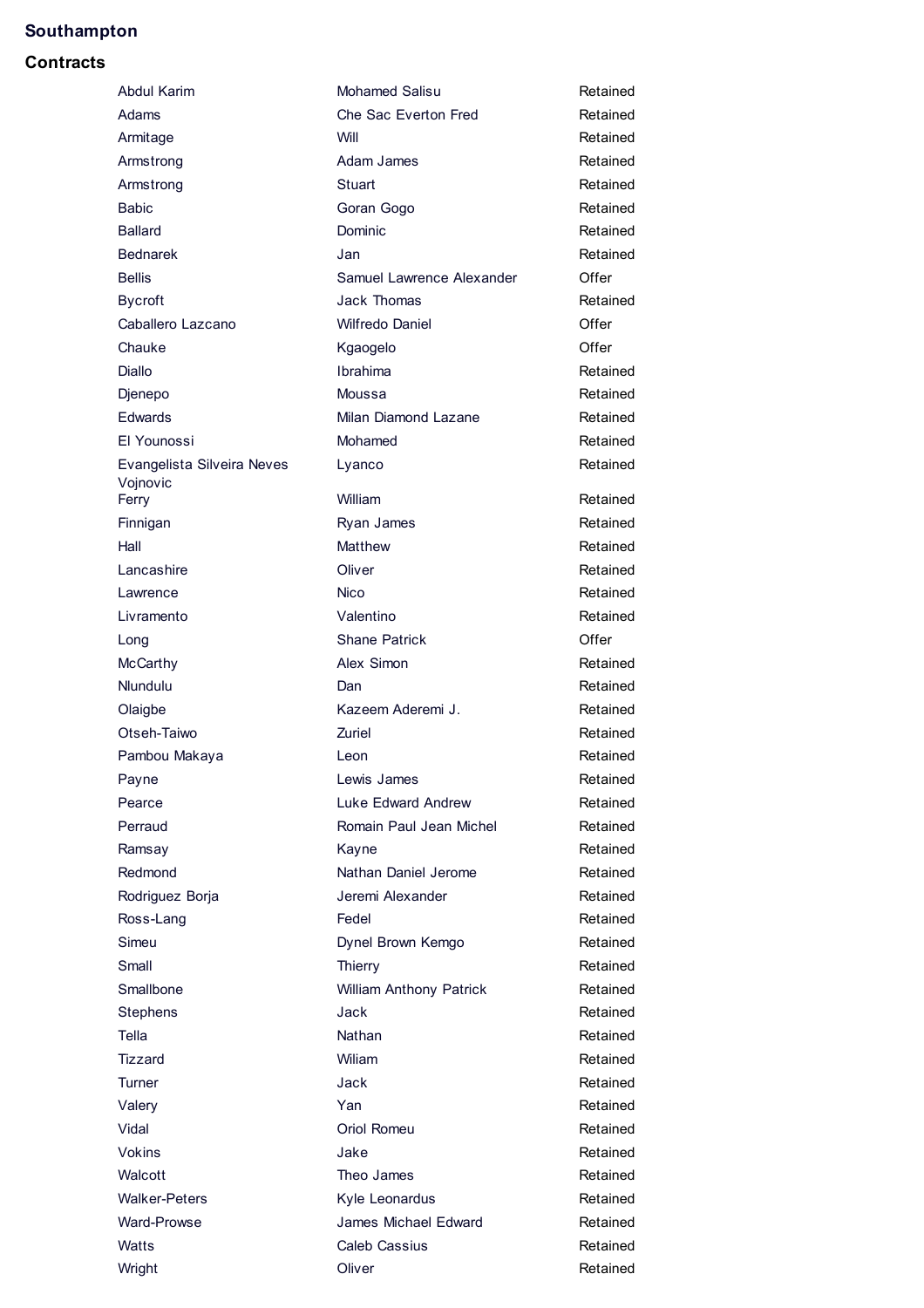# **Scholars**

| <b>Bailey</b>   | Samuel James             | <b>Offer Contract</b> |
|-----------------|--------------------------|-----------------------|
| Beach           | <b>Edward James</b>      | Extended              |
| Bragg           | Cameron Roger            | Retained              |
| Carson          | Matthew                  | Extended              |
| Chavez-Munoz    | Ryan Jorge               | Retained              |
| Davis           | Sonnie                   | Retained              |
| Doyle           | Kamari Olivier           | Retained              |
| <b>Hewlett</b>  | Jeremiah James           | Retained              |
| Higgs           | Tommy Lee                | Retained              |
| <b>Jeffries</b> | Josh David               | Retained              |
| Lett            | Joshua Matthew           | Retained              |
| Mohamed         | Adli Hatim Othman Husain | Retained              |
| Squires         | Joshua David             | Retained              |
| Woods           | Harvey James             | Extended              |
| Wright          | Rylee                    | Retained              |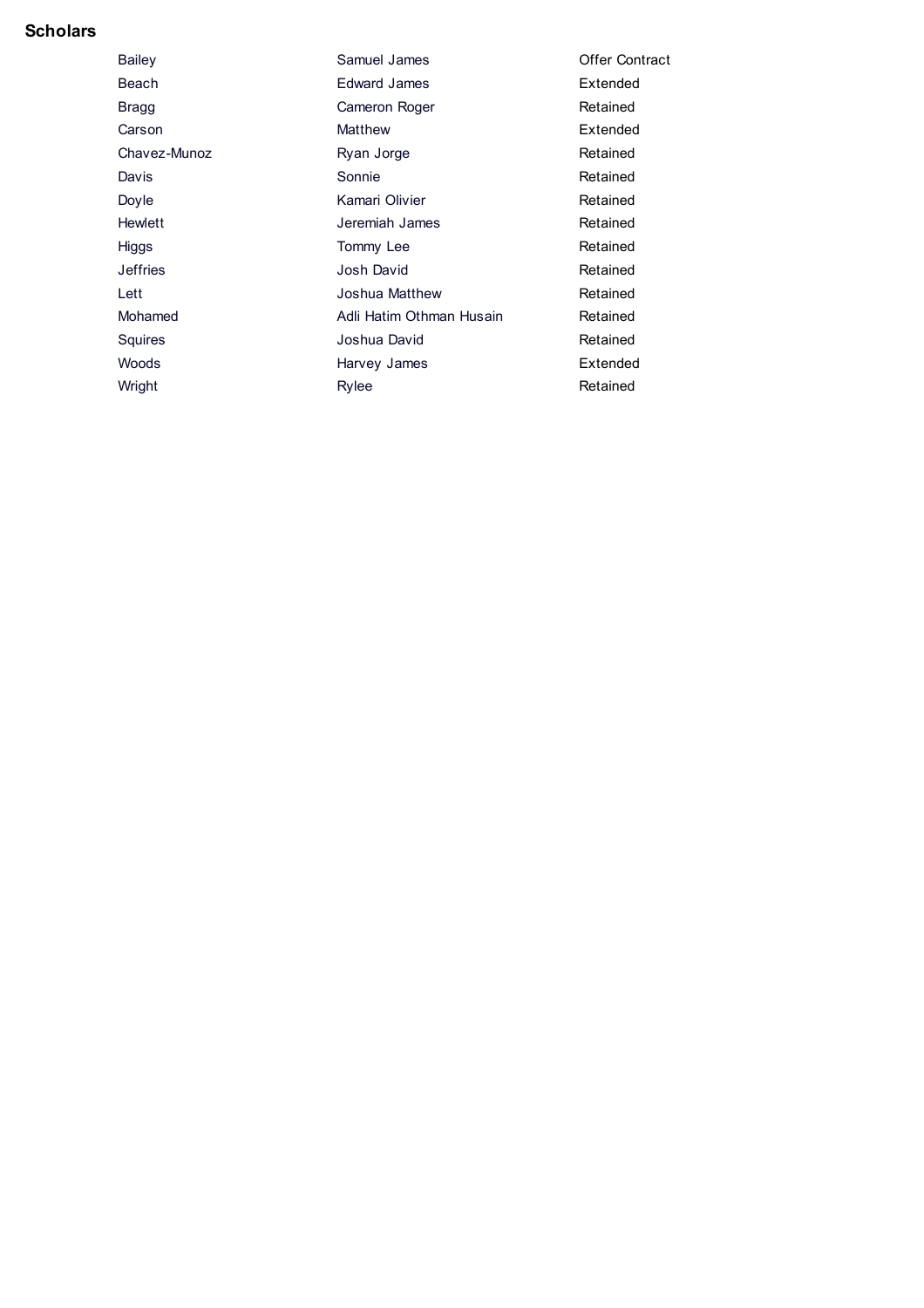#### **Tottenham Hotspur**

## **Contracts**

| Austin                   | <b>Brandon Anthony</b>        |
|--------------------------|-------------------------------|
| Bennett                  | J'Neil Lloyd                  |
| Bentancur                | Rodrigo                       |
| Bergwijn                 | <b>Steven Charles</b>         |
| <b>Bowden</b>            | Jamie Patrick                 |
| Carter-Vickers           | Cameron                       |
| Cesay                    | Kallum                        |
| Clarke                   | Jack Raymond                  |
| Craig                    | <b>Matthew George</b>         |
| Davies                   | Benjamin Thomas               |
| De Santiago Alonso       | Yago                          |
| Devine                   | Alfie Sean                    |
| Dier                     | Eric Jeremy Edgar             |
| Doherty                  | <b>Matthew James</b>          |
| Donley                   | Jamie Paul                    |
| Dorrington               | Alfie Terry Charlie           |
| Etete                    | Kion Reece                    |
| Fagan-Walcott            | Malachi Michael               |
| Gil Salvatierra          | Bryan                         |
| Gunter                   | Luca Jackson                  |
| Højbjerg                 | Pierre Emile Kordt            |
| Heung-Min                | Son                           |
| John                     | Nile Omari Mckenzie           |
| Kane                     | Harry                         |
| Lavinier                 | Marcel Edwin Rodrigues        |
| Leite De Souza Junior    | Emerson Aparecido             |
| Lloris                   | Hugo                          |
| Lo Celso                 | Giovani                       |
| Lyons-Foster             | Brooklyn                      |
| Muir                     | Marges                        |
| Mundle                   | Romaine Lee                   |
| Ndombele Alvaro          |                               |
|                          | Tanguy<br>Oluwaferanmi Joshua |
| Oluwayemi<br>Omole       | Adeleke Oluwatobiloba         |
| Parrott                  |                               |
|                          | <b>Troy Daniel</b>            |
| Paskotsi                 | Maksim                        |
| Reguilon Rodriguez       | Sergio                        |
| Robson                   | Max                           |
| Rodon                    | Joseph Peter                  |
| Rodrigues Moura Da Silva | Lucas                         |
| Sanchez Mina             | Davinson                      |
| Sarr                     | Pape Matar                    |
| Sayers                   | Charlie                       |
| Scarlett                 | Dane Pharrell                 |
| Sessegnon                | Kouassi Ryan                  |
| Skipp                    | Oliver William                |
| Tanganga                 | Japhet Manzambi               |
| White                    | Harvey David                  |
| Whiteman                 | <b>Alfie Malik</b>            |
| Winks                    | Harry                         |
|                          |                               |

Retained

Retained

Retained

Retained Retained Retained Retained Retained

Retained

Retained Retained Retained Retained

Retained Retained Retained **Offer** Retained Retained

Retained Retained Retained Retained Retained Retained

Retained Retained Retained Retained Retained Retained

Retained Retained Retained Retained Retained Retained

Retained **Offer** Retained

Retained **Offer Offer** Retained Retained

Retained Retained Retained

Retained Retained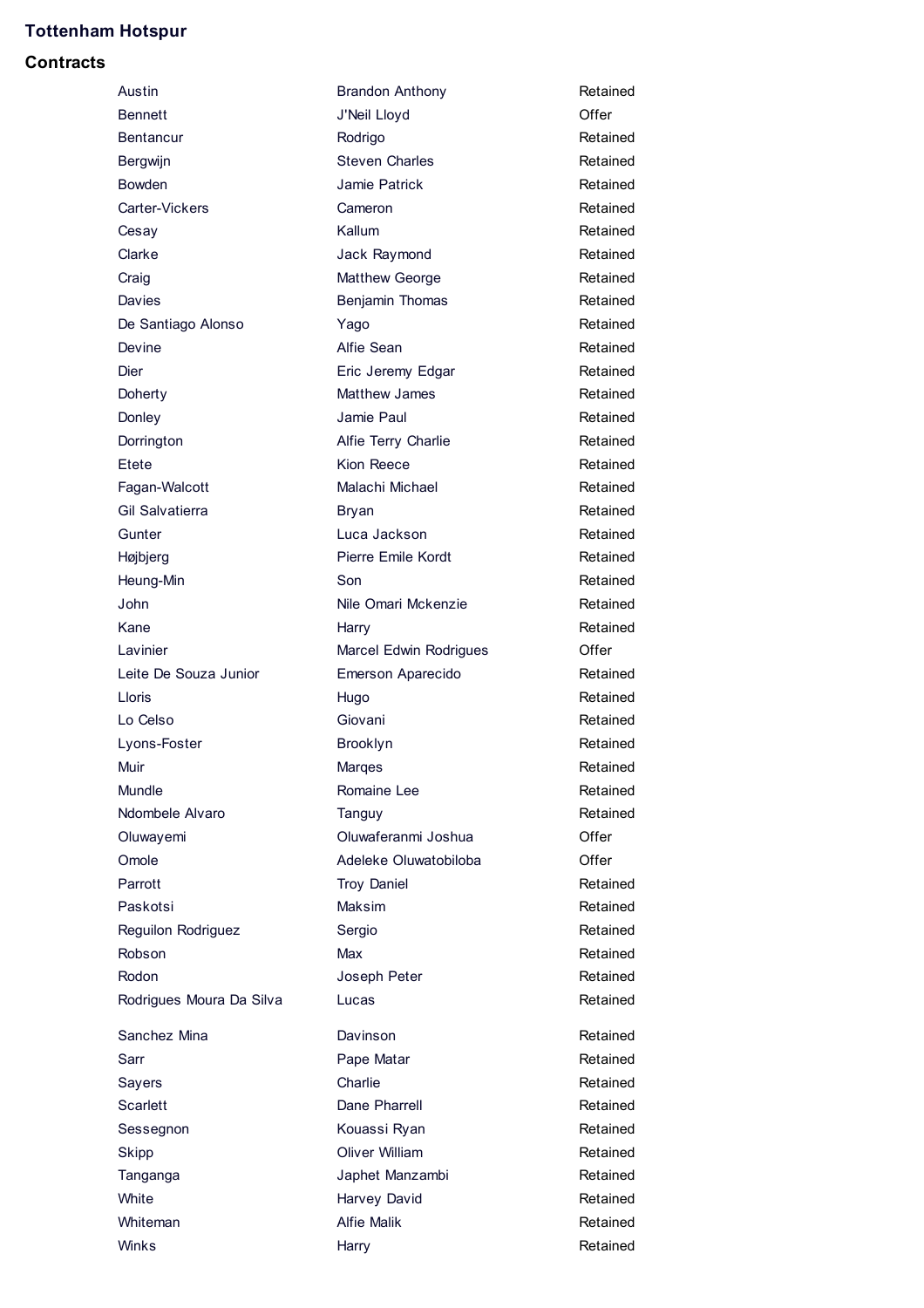# **Scholars**

| Abbott         | George Benedict         | Retained              |
|----------------|-------------------------|-----------------------|
| Andiyapan      | William                 | Retained              |
| <b>Bloxham</b> | Thomas Joel             | Retained              |
| Bryan-Waugh    | <b>Brandon</b>          | Retained              |
| Cassanova      | Dante Jamel             | Extended              |
| Hayton         | Adam Paul               | Retained              |
| Heaps          | Billy                   | Retained              |
| Kverematen     | Rio                     | Retained              |
| Linton         | Jahziah                 | Retained              |
| Lo-Tutala      | Thimothee Jacques Orcel | <b>Offer Contract</b> |
| Maguire        | Aaron Joseph            | Offer Contract        |
| Mathurin       | Roshaun Andre           | Retained              |
| McKnight       | Maxwell                 | Retained              |
| Owen           | Riley Jay               | Retained              |
| Williams       | Jaden Pharell Earl      | Retained              |
|                |                         |                       |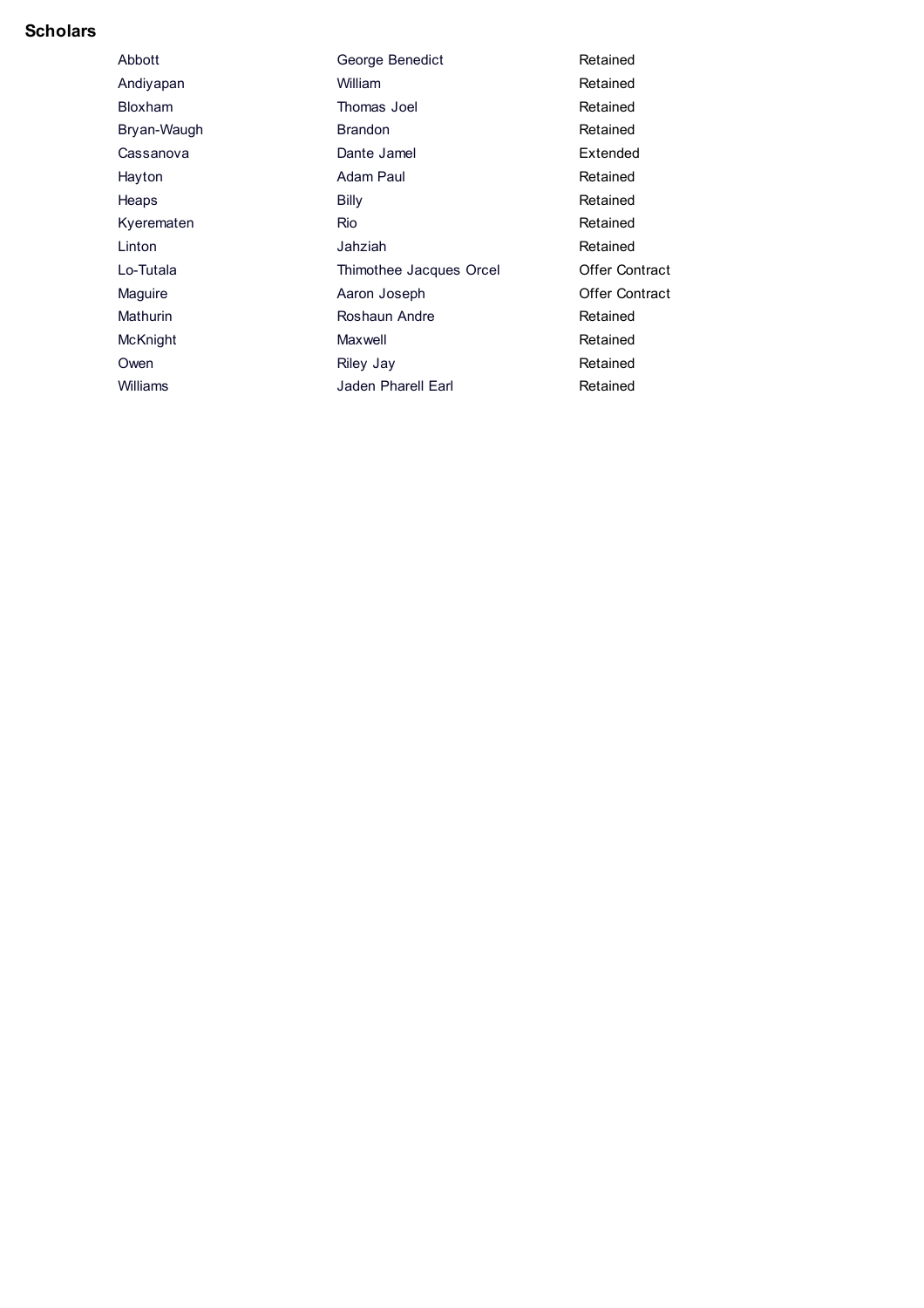## **Watford**

## **Contracts**

| Abbott                  | George David                | Retained |
|-------------------------|-----------------------------|----------|
| Almanza Sehuanes        | <b>Ober Yesid</b>           | Retained |
| Alvarado Hoyos          | Jamie Alberto               | Retained |
| Angelini                | Vincent                     | Retained |
| Asprilla Martinez       | Yaser Esneyder              | Retained |
| Awokoya-Mebude          | Adedapo Paul Oluwaseun      | Retained |
| Baah                    | Kwadwo Kyeremeh             | Retained |
| <b>Bachmann</b>         | Daniel                      | Retained |
| Cathcart                | Craig George                | Retained |
| Cleverley               | Thomas William              | Retained |
| Cukur                   | Tiago Suer Barbaros         | Retained |
| Dahlberg                | Pontus                      | Retained |
| De Souza Santos         | Samir Caetano               | Retained |
| Dele-Bashiru            | Ayotomiwa Sherif            | Retained |
| Dennis                  | <b>Emmanuel Bonaventure</b> | Retained |
| Ekong                   | William                     | Retained |
| Elitim Sepulveda        | Juergen Farid               | Retained |
| Elliot                  | Robert                      | Retained |
| Femenia Far             | Francisco                   | Retained |
| Fletcher                | Ashley Michael              | Retained |
| Gosling                 | Daniel                      | Retained |
| <b>Hernandez Suarez</b> | Juan Camilo                 | Retained |
| Hungbo                  | Joseph Oluwagbemiga         | Retained |
| Junqueira Jesus         | Joao Pedro                  | Retained |
| Kabasele                | Christian                   | Retained |
| Kamara                  | Hassane                     | Retained |
| Kayembe                 | Edo                         | Retained |
| King                    | Joshua Christian Kojo       | Retained |
| Lo-Everton              | Sonny Blu                   | Offer    |
| Louza                   | Imran                       | Retained |
| Masina                  | Adam                        | Retained |
| <b>McKiernan</b>        | John Joshua                 | Retained |
| Morris                  | James William               | Retained |
| Ngakia                  | Jeremy Mpobi                | Retained |
| Ojim                    | Samuel Kalu                 | Retained |
| Okoye                   | Emil Maduka                 | Retained |
| Penaranda Maestre       | Adalberto                   | Retained |
| Pollock                 | Mattie William              | Retained |
| Pussetto                | Ignacio                     | Retained |
| Quina                   | Domingos                    | Retained |
| Roberts                 | Myles Conrad                | Extended |
| Rose                    | Danny                       | Retained |
| Sarr                    | Ismaila                     | Retained |
| Segura Portocarrero     | Jorge Andres                | Retained |
| Sema                    | Ken                         | Retained |
| Sierralta Carvallo      | <b>Francisco Andres</b>     | Retained |
| Sissoko                 | Moussa                      | Retained |
| Toure                   | Djibril Fandje              | Retained |
| Zinckernagel            | Philip Aksel Frigast        | Retained |

## **Scholars**

Adeyemo Emmanuel Oluwatobi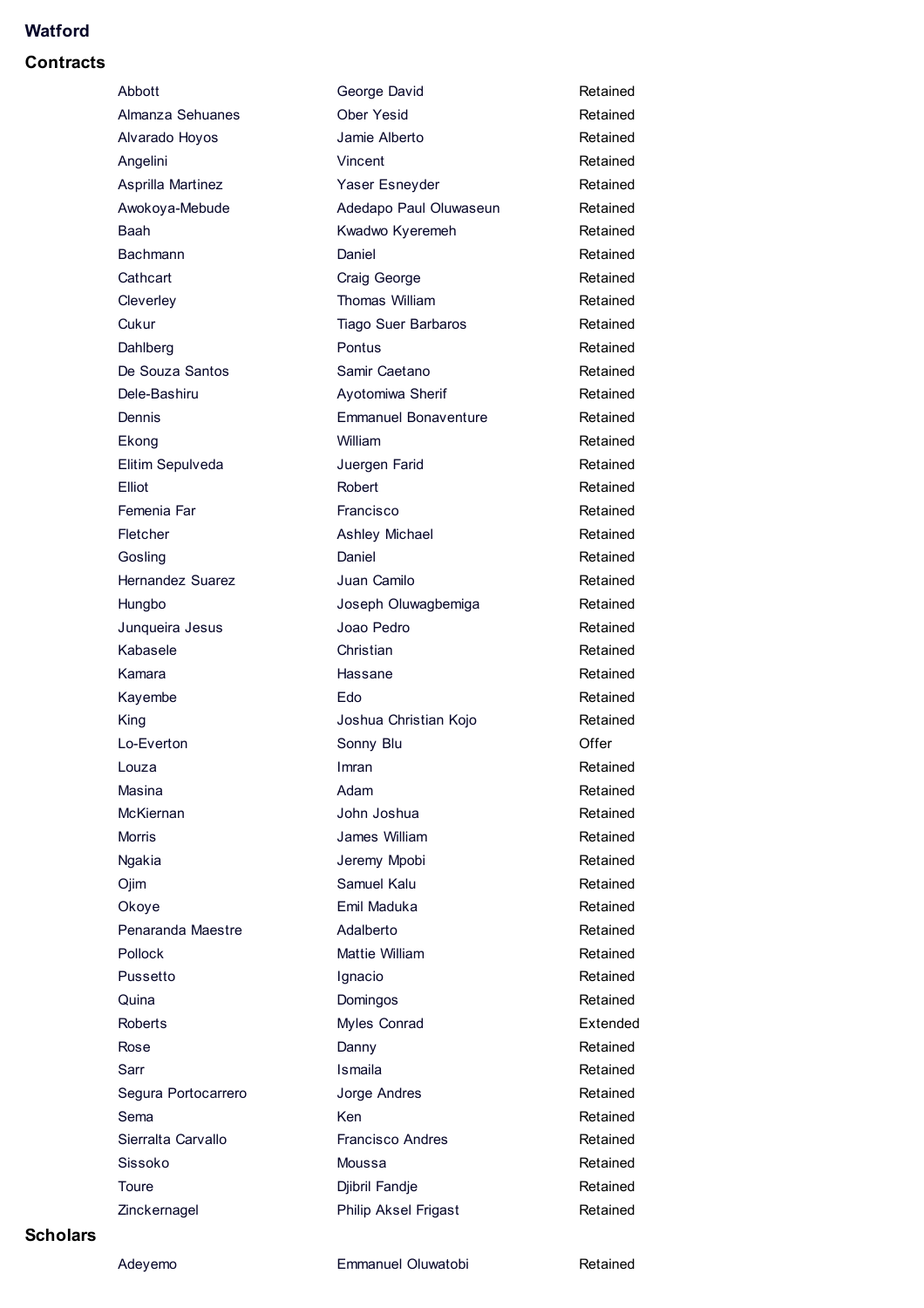Aguilar **Andres Albert Edwin** Andrews **Ryan Tyler Wayne** Balogun **Hamzat Alamu** Batzelis **Christos** Benn **Aaron** Samuel Blake **Adrian Miles Heris F S** Davis **Charlie Russell** Enahoro-Marcus Darrin Forde **Shaqai Tyreece Steven** Goulding Ethan John Lindsay Grieves **Jack Alexander** MacAulay **MacAulay** Jonathan Ludvig Manning Manning Adian Antoine Marian **Bogdan Nicolae** Marriott Marriott Alfie Simon Rodney Osborn Billy James Peters **Harvey William** Offer Contract Retained Extended Retained Retained Retained Retained Offer Contract Retained Retained Retained Retained Offer Contract Retained Retained Retained Retained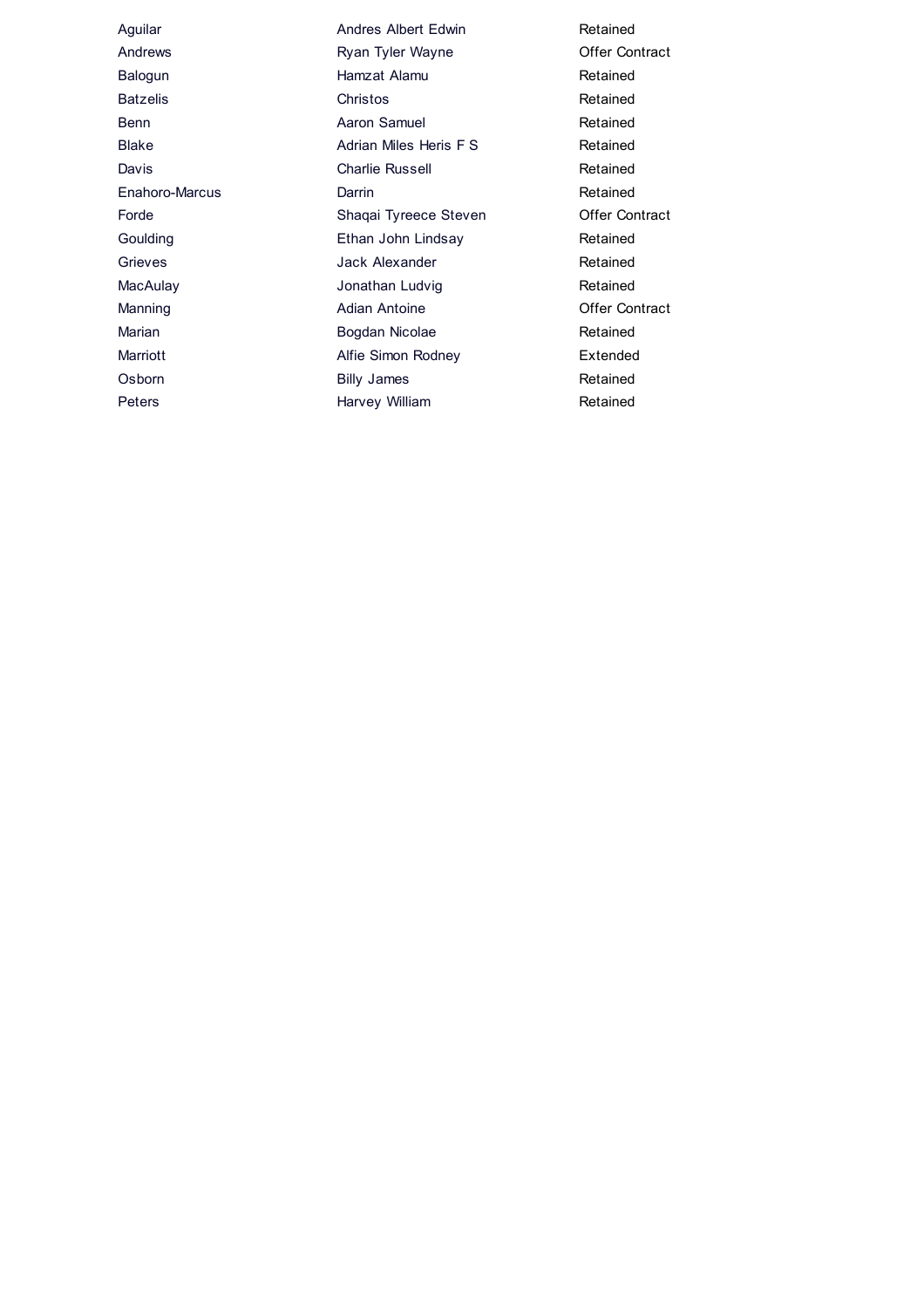#### **West Ham United**

#### **Contracts**

**Scholars**

| Alese           | Ajibola Joshua Odunayo | Retained  |
|-----------------|------------------------|-----------|
| Anang           | Joseph Tetteh          | Retained  |
| Antonio         | Michail Gregory        | Retained  |
| Appiah-Forson   | Keenan                 | Retained  |
| Ashby           | Harrison               | Retained  |
| <b>Baptiste</b> | Jamal                  | Retained  |
| <b>Benrahma</b> | Mohamed Said           | Retained  |
| Bowen           | Jarrod                 | Retained  |
| Chesters        | Daniel Peter James     | Retained  |
| Coufal          | Vladimir               | Retained  |
| Coventry        | Conor James            | Retained  |
| Cresswell       | Aaron William          | Retained  |
| Dawson          | Craig                  | Retained  |
| Diop            | Issa Laye Lucas Jean   | Retained  |
| Ekwah-Elimby    | Pierre-Emmanuel        | Retained  |
| Fabianski       | Lukasz Marek           | Retained  |
| Fornals Malla   | Pablo                  | Retained  |
| Greenidge       | William Winston        | Retained  |
| Hegyi           | Krisztian              | Retained  |
| Johnson         | Benjamin Anthony       | Retained  |
| Kinnear         | <b>Brian David</b>     | Retained  |
| Laing           | Levi Alexander         | Retained  |
| Lanzini         | Manuel                 | Retained  |
| Longelo Mbule   | Emmanuel               | Retained  |
| Masuaku Kawela  | Fuka-Arthur            | Retained  |
| Mubama          | Divin Saku             | Retained  |
| <b>Nevers</b>   | Thierry Odaine         | Retained  |
| Odubeko         | Ademipo Ibrahim        | Retained  |
| Ogbonna         | Obinze Angelo          | Retained  |
| Oko-Flex        | Armstrong Inya         | Retained  |
| Potts           | Freddie                | Retained  |
| Randolph        | Darren                 | Retained  |
| Rice            | Declan                 | Retained  |
| Soares Cardoso  | Goncalo Bento          | Retained  |
| Soucek          | Tomas                  | Retained  |
| Swyer           | Kamarai Joshua         | Retained  |
| <b>Trott</b>    | Nathan Wallace Newman  | Offer     |
| Vlasic          | Nikola                 | Retained  |
| Zouma           | Kurt Happy             | Retained  |
| <b>Bates</b>    | <b>Billy Alfred</b>    | Retained  |
| Casey           | Kaelan Michael         | Retained  |
| Clayton         | Regan Kent             | Retained  |
| Coddington      | Remy Taye Stephon      | Retained  |
| Earthy          | George Robert          | Retained  |
| Falase          | Asher Tayo             | Retained  |
| <b>Forbes</b>   | Michael                | Offer Cor |
|                 |                        |           |

Knightbridge **Jacob Christopher** 

Marshall **Callum** 

Kodua **Gideon Nana Kwame Fosu** 

Perkins **Sonny Tufail** Retained Retained Retained Retained Retained Retained Retained Offer Contract Offer Contract Retained Retained Retained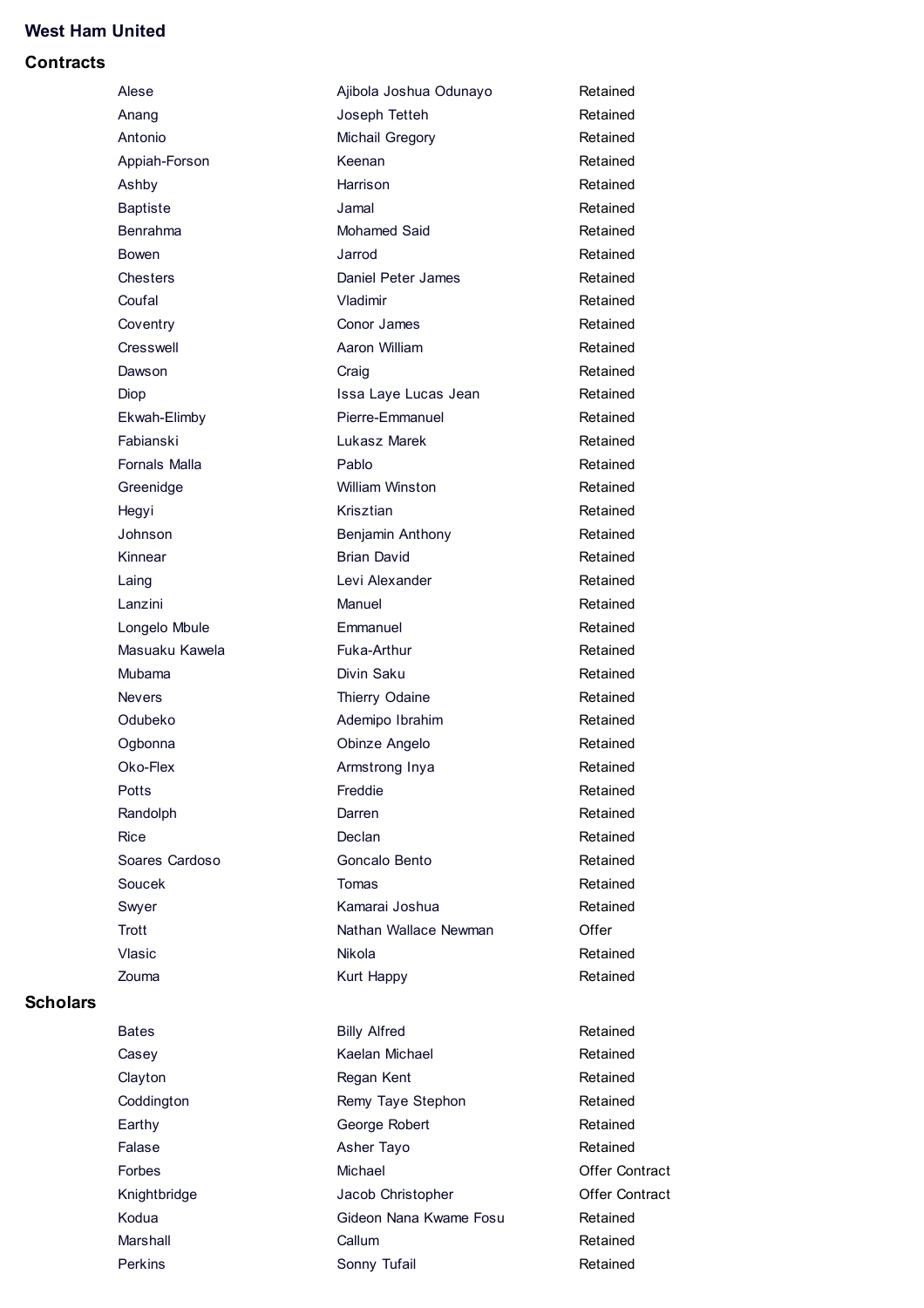Robinson Carl Junior Tarima **Sean Tapuwa** Terry **Mason James** Woods **Archie James** 

Offer Contract Retained Retained Offer Contract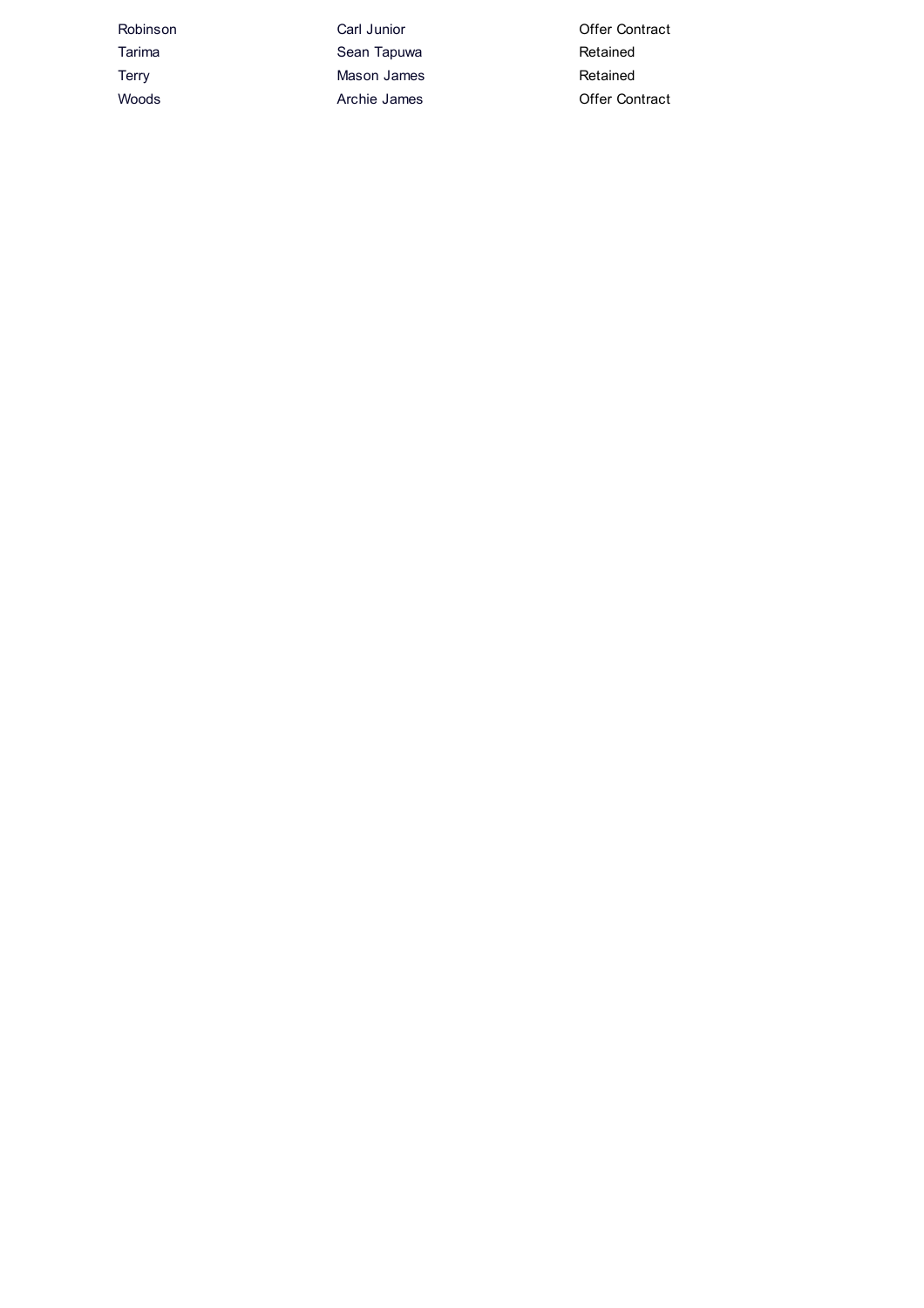## **Wolverhampton Wanderers**

| Agboola              | Michael                    | Retained |
|----------------------|----------------------------|----------|
| Ait-Nouri            | Rayan                      | Retained |
| Arinbjornsson        | Palmi Rafn                 | Retained |
| <b>Birtwistle</b>    | Ryan James Harry           | Retained |
| <b>Bolla</b>         | Bendeguz Bence             | Retained |
| <b>Boly</b>          | Willy-Arnaud Zobo          | Retained |
| Bonatini Lohner Maia | Leonardo                   | Retained |
| <b>Bueno Lopez</b>   | Hugo                       | Retained |
| Cabral Semedo        | <b>Nelson</b>              | Retained |
| Campana Romero       | Leonardo                   | Retained |
| Campbell             | Chem                       | Retained |
| Castelo Podence      | Daniel                     | Retained |
| Castro Otto          | Jonatan                    | Retained |
| Cavaco Jordao        | <b>Bruno Andre</b>         | Retained |
| Coady                | Conor David                | Retained |
| Corbeanu             | <b>Theodor Alexander</b>   | Retained |
| Cundle               | Luke James                 | Retained |
| Cutrone              | Patrick                    | Retained |
| Da Silva Nascimento  | Ruben Goncalo              | Retained |
| Vinagre              |                            |          |
| Da Silva Neves       | Ruben Diogo                | Retained |
| Dadashov             | Renat                      | Retained |
| Dendoncker           | Leander                    | Retained |
| Diyawa               | Aaron Keto                 | Retained |
| Fraser               | Nathan John Mark           | Retained |
| Gibbs-White          | Morgan Anthony             | Retained |
| Giles                | Ryan John                  | Retained |
| Gomes                | <b>Tote Antonio</b>        | Retained |
| Griffiths            | Harvey Lawson              | Retained |
| He                   | Zhenyu                     | Retained |
| <b>Hesketh</b>       | Owen James                 | Retained |
| Hodge                | Joseph Shaun               | Retained |
| Hodnett              | Jack Mikey James           | Retained |
| Hoever               | Ki-Jana Delano             | Retained |
| Hubner               | <b>Justin Quincy</b>       | Retained |
| Jeong                | Sangbin                    | Retained |
| Jimenez Rodriguez    | Raul Alonso                | Retained |
| Kandola              | Kamran                     | Retained |
| Kawabe               | Hayao                      | Retained |
| Kilman               | Maximilian                 | Retained |
| Lembikisa            | Dexter Joeng Woo           | Retained |
| Lomba Neto           | Pedro                      | Retained |
| Lonwijk              | Nigel Cello                | Retained |
| Malheiro De Sa       | Jose Pedro                 | Retained |
| <b>Marques</b>       | <b>Christian Fernandes</b> | Retained |
| Matheson             | Luke Alexander             | Retained |
| McLaughlin           | Lee James                  | Retained |
| Mosquera Valdelamar  | Yerson                     | Retained |
| <b>Moulden</b>       | Louie                      | Retained |
| O'Shaughnessy        | Joseph Peter David         | Retained |
| Perry                | Taylor                     | Retained |
| <b>Richards</b>      | Lewis Paul Jimmy           | Retained |